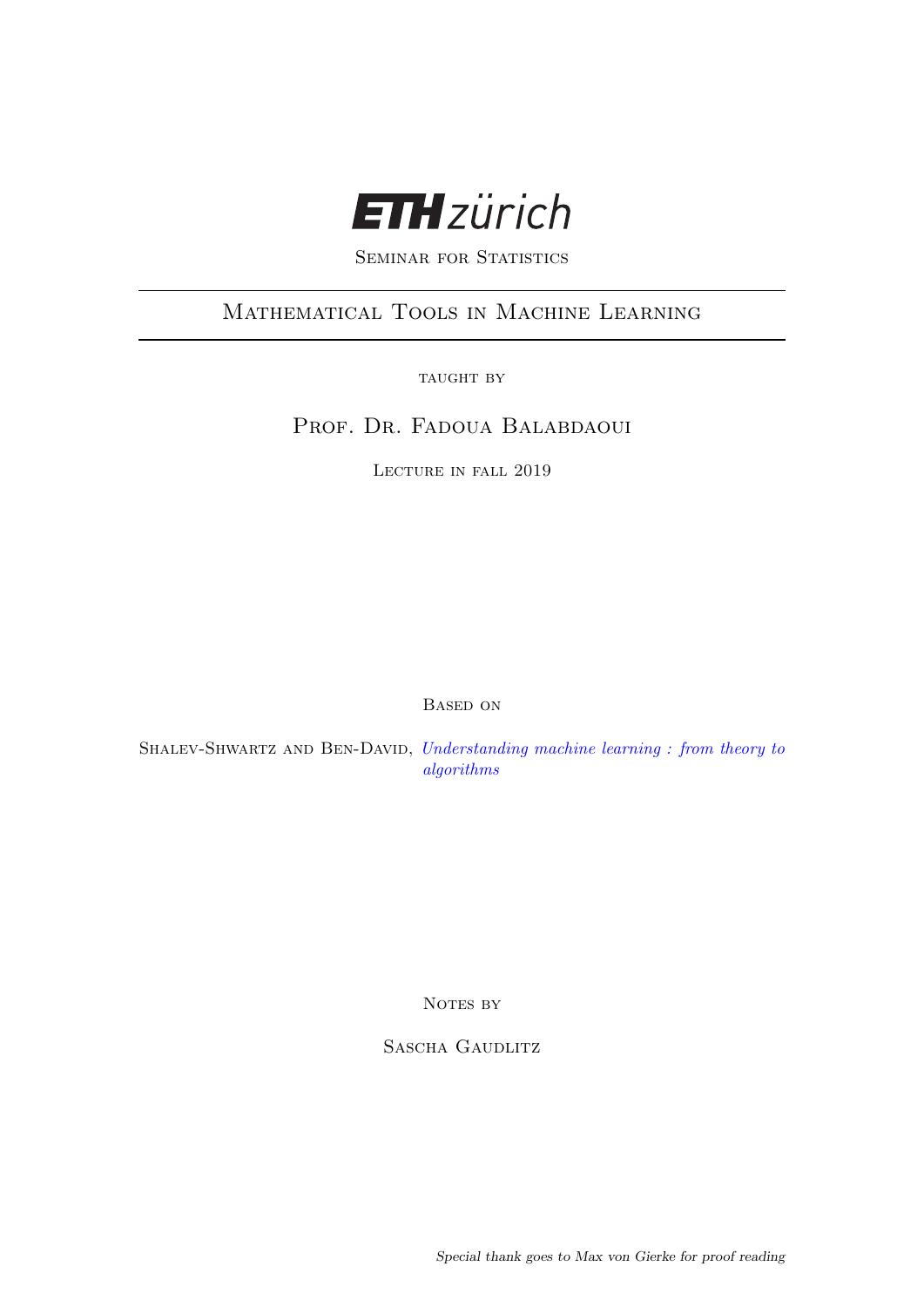# **Contents**

| $\mathbf{1}$   |     | <b>PAC Learning</b>                                                                | 3              |
|----------------|-----|------------------------------------------------------------------------------------|----------------|
|                | 1.1 |                                                                                    | 3              |
|                | 1.2 |                                                                                    | $\overline{4}$ |
|                |     | 1.2.1                                                                              | $\overline{4}$ |
|                |     | 1.2.2                                                                              | 6              |
|                |     | 1.2.3                                                                              | $\overline{7}$ |
|                | 1.3 | No-free-lunch Theorem and Error decomposition                                      | 11             |
|                | 1.4 | Vapnik–Chervonenkis (VC) dimension $\dots \dots \dots \dots \dots \dots \dots$     | 14             |
|                | 1.5 |                                                                                    | 18             |
| $\overline{2}$ |     | <b>Linear Predictors</b>                                                           | 22             |
|                | 2.1 |                                                                                    | 23             |
|                |     | 2.1.1                                                                              | 23             |
|                |     | 2.1.2                                                                              | 24             |
|                |     | 2.1.3                                                                              | 26             |
|                | 2.2 |                                                                                    | 27             |
| 3              |     | <b>Model selection and validation</b>                                              | 29             |
| 4              |     | <b>Optimization methods</b>                                                        | 33             |
|                | 4.1 |                                                                                    | 33             |
|                | 4.2 |                                                                                    | 40             |
|                | 4.3 |                                                                                    | 49             |
|                |     | 4.3.1                                                                              | 49             |
|                |     | 4.3.2                                                                              | 51             |
|                |     | Controlling the fitting-stability trade-off $\ldots \ldots \ldots \ldots$<br>4.3.3 | 53             |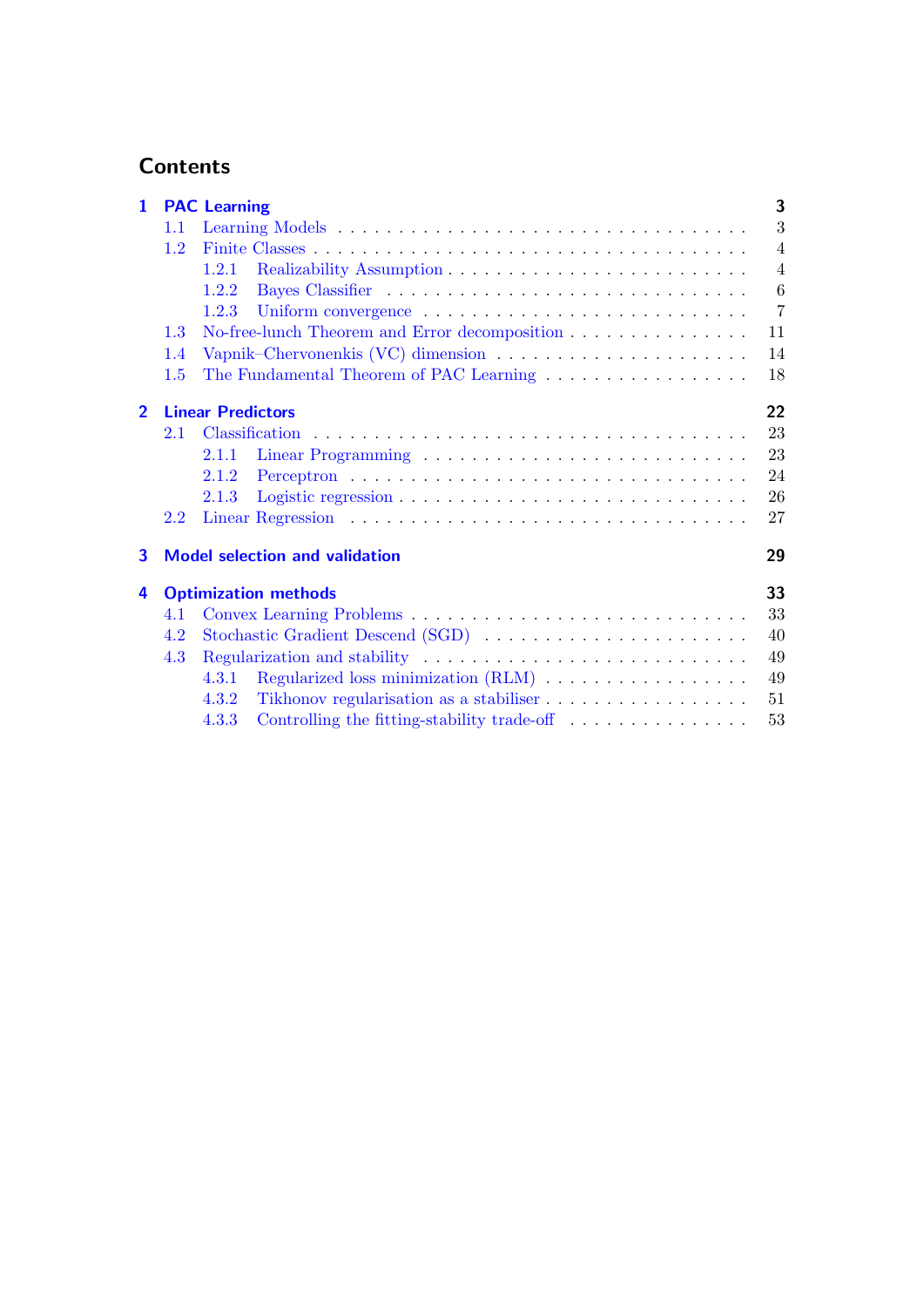# <span id="page-2-0"></span>1 PAC Learning

#### <span id="page-2-1"></span>1.1 Learning Models

**Definition 1.1.** A *statistical learning problem* is a tuple  $(\mathcal{H}, \mathcal{Z}, \mathcal{D}, l)$ , where

- $\bullet$  H is a class of functions  $h: \mathcal{X} \to \mathcal{Y}$  called *hypothesis class* (and h is called a *prediction* rule, hypothesis or classifier );
- $\mathcal{Z} := \mathcal{X} \times \mathcal{Y}$  is the *domain*, where
	- $\mathcal{X}$  is the *state space of the observations*;
	- $\forall$  is the label space of the observations;
- $\bullet$   $\mathcal D$  is a probability distribution on  $\mathcal Z = \mathcal X \times \mathcal Y$  and
- *l* is a (measurable) *loss function*  $l: \mathcal{H} \times \mathcal{Z} \rightarrow \mathbb{R}$ .

The learner has to find a predictor  $h \in \mathcal{H}$  which minimizes the true loss (risk)

$$
L_{\mathscr{D}}(h) \coloneqq \mathrm{E}_{(x,y)\sim\mathscr{D}}\bigl[l(h,(x,y))\bigr] = \mathrm{E}_{z\sim\mathscr{D}}\bigl[l(h,z)\bigr].
$$

As  $\mathscr D$  is not known to the learner, he cannot compute the true risk  $L_{\mathscr D}(h)$  and hence not its minimizer. He therefore has to find an algorithm  $\mathscr{A}:\bigcup_{n\in\mathbb{N}}(\mathfrak{X}\times\mathcal{Y})^n\to\mathfrak{H}$ , which, given a sample  $S = \{(x_1, y_1), \ldots, (x_n, y_n)\}\in (\mathfrak{X}\times \mathcal{Y})^n$  of i.i.d. (according to  $\mathscr{D}$ ) observations, returns an *estimator*  $h_s = \mathcal{A}(S)$ . One frequently used method to approximate the true risk is to use the empirical loss (risk)

$$
L_{\mathcal{S}}(h) \coloneqq \frac{1}{n} \sum_{i=1}^{n} l(h,(x_i,y_i)).
$$

A straightforward learning algorithm is the empirical risk minimization (ERM) paradigm which sets

$$
h_{\mathcal{S}} = \mathscr{A}(\mathcal{S}) : \epsilon \operatorname*{argmin}_{h \in \mathcal{H}} L_{\mathcal{S}}(h).
$$

**Remark 1.2.** Usually,  $\mathcal{X} = \mathbb{R}^d$  for some  $d > 0$ . If the label space is finite, i.e.  $\mathcal{Y} = \{1, \ldots, k\}$ ,  $k \in \mathbb{N}$ , then the task is (*binary* for  $k = 2$ ) *classification*, for  $\mathcal{Y} = \mathbb{R}^q$ ,  $q \in \mathbb{N}$ , the task is regression. It is common for binary classification to use the labels −1, 1 instead of 0, 1. In some cases, there exists a *labelling function*  $f: \mathcal{X} \to \mathcal{Y}$  such that  $\mathcal{D} = \mathcal{D}^x \otimes \mathcal{D}^{y|x}$ , where  $\mathscr{D}^{y|x} = \delta_{f(x)}$  is the Dirac measure in  $f(x)$ . Common loss functions are

 $\bullet$  0-1-loss, used for classification:

$$
l_{0-1}(h,z) \coloneqq l_{0-1}(h,(x,y)) \coloneqq \mathbf{1}_{\{h(x) \neq y\}}.
$$

Then, for  $h \in \mathcal{H}$ , holds

$$
L_{\mathscr{D}}(h) = \mathrm{P}_{(x,y)\sim\mathscr{D}}\big(h(x) \neq y\big) = \mathrm{E}_{(x,y)\sim\mathscr{D}}\bigg[\mathbf{1}_{\{h(x)\neq y\}}\bigg] \text{ and } L_{\mathcal{S}}(h) = \frac{1}{n}\sum_{i=1}^{n}\mathbf{1}_{\{h(x_i)\neq y_i\}};
$$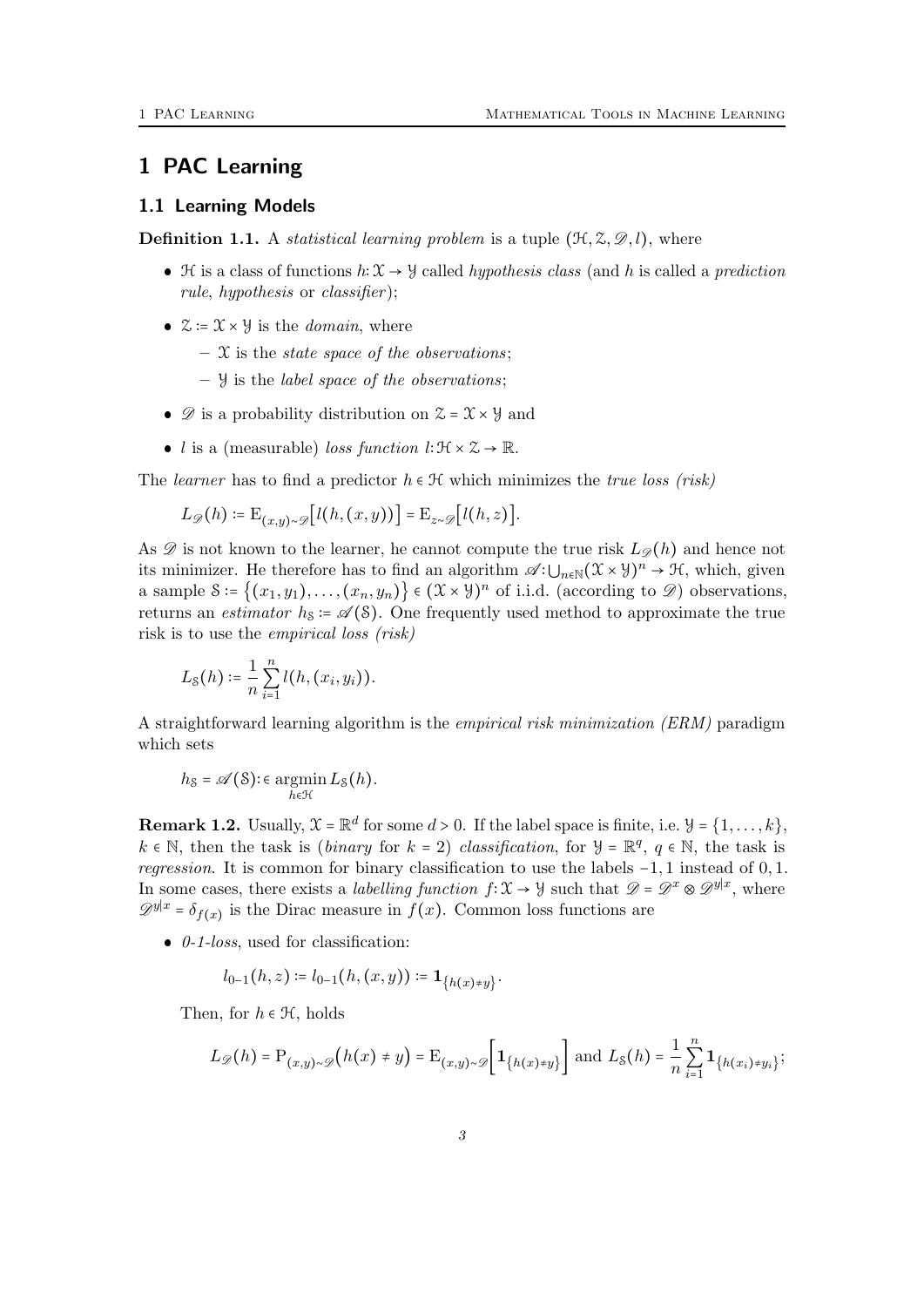• *squared loss*, used for regression:

$$
l_{\rm sq}(h, z) \coloneqq l_{\rm sq}(h, (x, y)) \coloneqq (h(x) - y)^2.
$$

Here, for  $h \in \mathcal{H}$ , holds

$$
L_{\mathscr{D}}(h) = \mathrm{E}_{(x,y)\sim\mathscr{D}}\Big[\big(h(x)-y\big)^2\Big] \text{ and } L_8(h) = \frac{1}{n}\sum_{i=1}^n \big(h(x_i)-y_i\big)^2.
$$

Example 1.3. Consider the following examples:

- Multiclass classification: Consider the problem of classifying some document into one of the following categories: "sports", "health", "mathematics". The domain would change to  $\mathcal{X} = \mathbb{N}_0^p$  with  $p \in \mathbb{N}$  if  $x \in \mathcal{X}$  is a vector storing counts of some specific key words. The *label space* becomes  $\mathcal{Y} = \{1, \ldots, k\}$  with  $k \geq 2$  some integer  $(k = 3$  in this example). A training set is given as  $S = \{(x_1, y_1), \ldots, (x_n, y_n)\}\.$  A prediction rule  $h<sub>S</sub>$  is the output of the learning algorithm. For a new document with associated feature vector  $x \in \mathcal{X}$ , it yields the predicted class  $h_{\mathcal{S}}(x) =: y \in \{1, \ldots, k\}.$
- Regression: In learning problems with regression, the goal is to find a relationship between some response  $y \in \mathcal{Y} = \mathbb{R}^d$  and covariates  $x \in \mathcal{X} = \mathbb{R}^p$ ,  $d, p \in \mathbb{N}$ . A linear regression model assumes that  $E[y | x] = \beta_0^T x$ , where  $\beta_0$  is some unknown regression vector in  $\mathbb{R}^p$ . In this case, the hypothesis space is given by

 $\mathcal{H} = \left\{ h : \mathcal{X} \to \mathcal{Y} \mid \exists \beta \in \mathbb{R}^p \mid h(x) = \beta^{\top} x \right\}.$ 

The true error (risk) in regression for a predictor  $h \in \mathcal{H}$  takes the form

 $L_{\mathscr{D}}(h) = \mathrm{E}_{(x,y)\sim \mathscr{D}}\left[ (h(x)-y)^2 \right]$ 

and is also referred to as *mean squared error (MSE)*. Note that in this case we assume a fixed (i.e. non-random)  $h \in \mathcal{H}$ .

**Remark 1.4.** Why do we choose to restrict ourselves to the hypothesis class  $\mathcal{H}$ ? One reason for that is that the ERM paradigm might produce an estimator that overfits on the training data. This will be reflected by a small ratio of  $L_{S}(h)/L_{\mathscr{D}}(h)$ . Another reason is that large hypothesis classes are hard or even impossible to learn, see Theorem [1.23.](#page-11-0) Restricting the set of possible classifiers introduces an inductive bias.

#### <span id="page-3-0"></span>1.2 Finite Classes

#### <span id="page-3-1"></span>1.2.1 Realizability Assumption

For this subsection, we assume that there exists a labelling function  $f: \mathcal{X} \to \mathcal{Y}$  such that  $\mathscr{D} = \mathscr{D}^x \otimes \delta_{f(x)}$ , otherwise the following assumption can never be true.

Definition 1.5. The *realizability assumption* assumes that

<span id="page-3-2"></span>
$$
\exists h^* \in \mathcal{H} \quad L_{\mathscr{D}}(h^*) = 0. \tag{1}
$$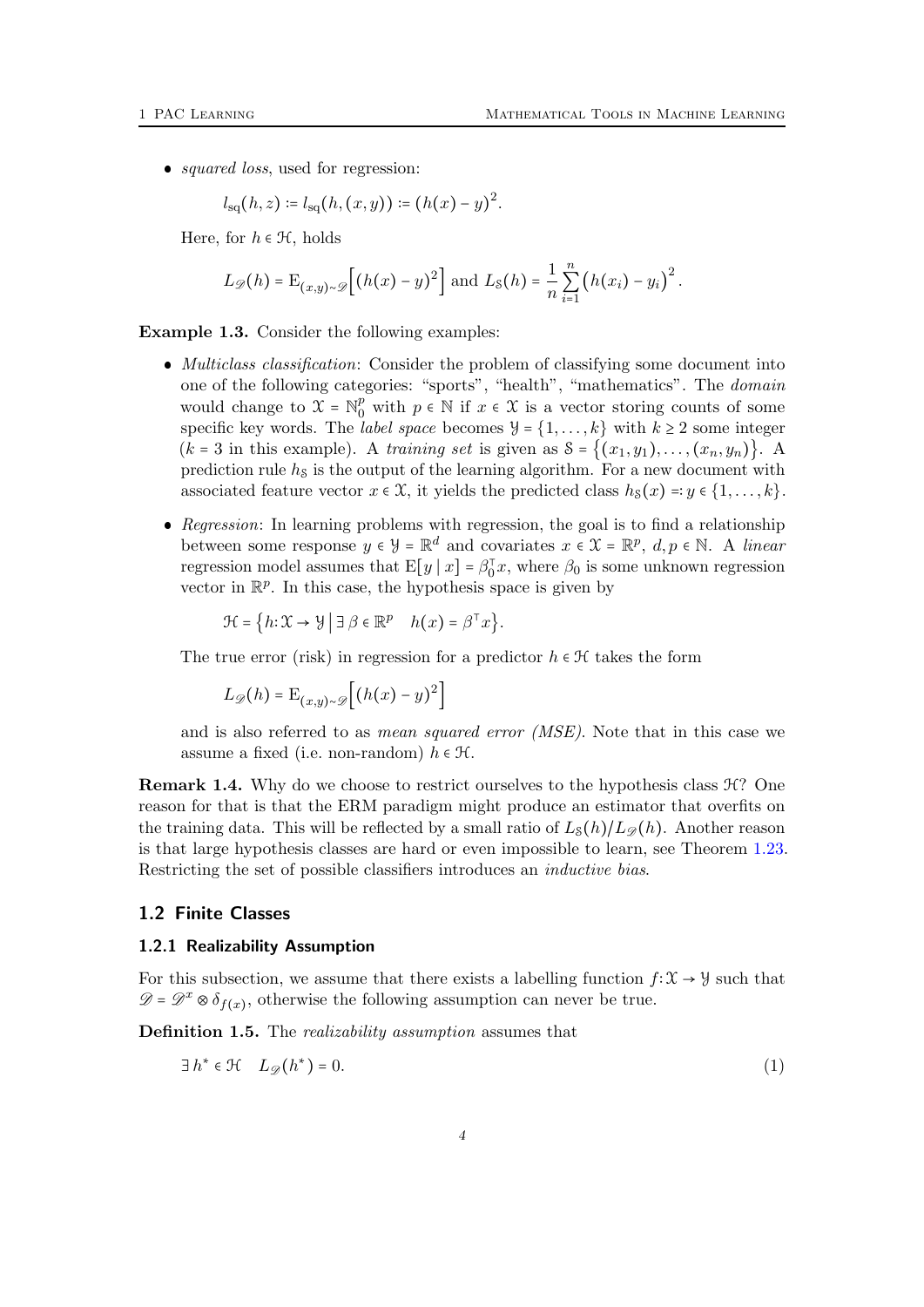<span id="page-4-4"></span>
$$
0 = L_{\mathcal{S}}(h^*) \ge L_{\mathcal{S}}\left(h^{\text{ERM}}\right) \ge 0,
$$

hence  $L_{\rm S}(h^{\rm ERM})=0$  with probability 1.

<span id="page-4-0"></span>**Definition 1.7.** A hypothesis class  $\mathcal{H}$  is probably approximately correct (PAC) learnable with respect to some domain  $\mathfrak X$  and a loss function l if there exists a function  $n_{\mathcal{H}}:(0,1)^2\to\mathbb{N}$  and a learning algorithm  $\mathscr{A}\colon\bigcup_{n\in\mathbb{N}}\mathbb{Z}^n\to\mathcal{H}$  such that for all  $(\varepsilon,\delta)\in(0,1)^2$ , all distributions  $\mathscr D$  on  $\mathscr Z$  and all samples S of size  $n \geq n_{\mathcal{H}}(\varepsilon, \delta)$ ,  $h_{\mathcal{S}} \coloneqq \mathscr A(\mathcal{S}) \in \mathcal{H}$  satisfies

<span id="page-4-1"></span>
$$
P_{\mathcal{S}\sim\mathcal{D}^n}(L_{\mathscr{D}}(h_{\mathcal{S}})\leq\varepsilon)\geq 1-\delta.
$$
\n<sup>(2)</sup>

<span id="page-4-2"></span>**Remark 1.8.** Note that  $n_{\mathcal{H}}(\varepsilon, \delta)$  from Definition [1.7](#page-4-0) is viewed as the smallest sample size for which the learning guarantee  $(2)$  is satisfied and is called *sample complexity*.

<span id="page-4-3"></span>Theorem 1.9. Given that the realizability assumption [\(1\)](#page-3-2) holds, any finite hypothesis class is PAC learnable using the ERM paradigm with sample complexity

$$
n_{\mathcal{H}}(\varepsilon,\delta) \leq \left\lceil \frac{\log\left(\left|\mathcal{H}\right|/\delta\right)}{\varepsilon}\right\rceil.
$$

*Proof.* Fix  $n \in \mathbb{N}$  and let  $\mathcal{H}_B$  be the set of "bad" hypotheses

$$
\mathcal{H}_B \coloneqq \left\{ h \in \mathcal{H} \mid L_{\mathscr{D}}(h) > \varepsilon \right\}
$$

and M be the set of "misleading" samples

$$
\mathcal{M} \coloneqq \big\{ \mathcal{S} \in \mathcal{Z}^n \; \big| \; \exists \, h \in \mathcal{H}_B \quad L_{\mathcal{S}}(h) = 0 \big\} = \bigcup_{h \in \mathcal{H}_B} \big\{ \mathcal{S} \in \mathcal{Z}^n \; \big| \; L_{\mathcal{S}}(h) = 0 \big\}.
$$

Since the realizability assumption [\(1\)](#page-3-2) holds, we know that  $L_S(h_S) = 0$  with probability 1. Consequently,

$$
\left\{\mathcal{S}\in\mathcal{Z}^n\,\middle|\, L_{\mathscr{D}}(h_{\mathcal{S}})>\varepsilon\right\}\subset\mathcal{M}
$$

and by the union bound we find

$$
\mathcal{D}^n\left(\left\{\mathcal{S}\in\mathcal{Z}^n \,\middle|\, L_{\mathcal{D}}(h_{\mathcal{S}}) > \varepsilon\right\}\right) \leq \sum_{h\in\mathcal{H}_B} \mathcal{D}^n\left(\left\{\mathcal{S}\in\mathcal{Z}^n \,\middle|\, L_{\mathcal{S}}(h)=0\right\}\right) \\
= \sum_{h\in\mathcal{H}_B} \mathcal{D}^n\left(\left\{\mathcal{S}\in\mathcal{Z}^n \,\middle|\, \forall\, i=1,\ldots,n \quad h(x_i)=f(x_i)\right\}\right) \\
= \sum_{h\in\mathcal{H}_B} \prod_{i=1}^n \mathcal{D}\left(\left\{(x,y)\in\mathcal{Z} \,\middle|\, h(x)=y\right\}\right).
$$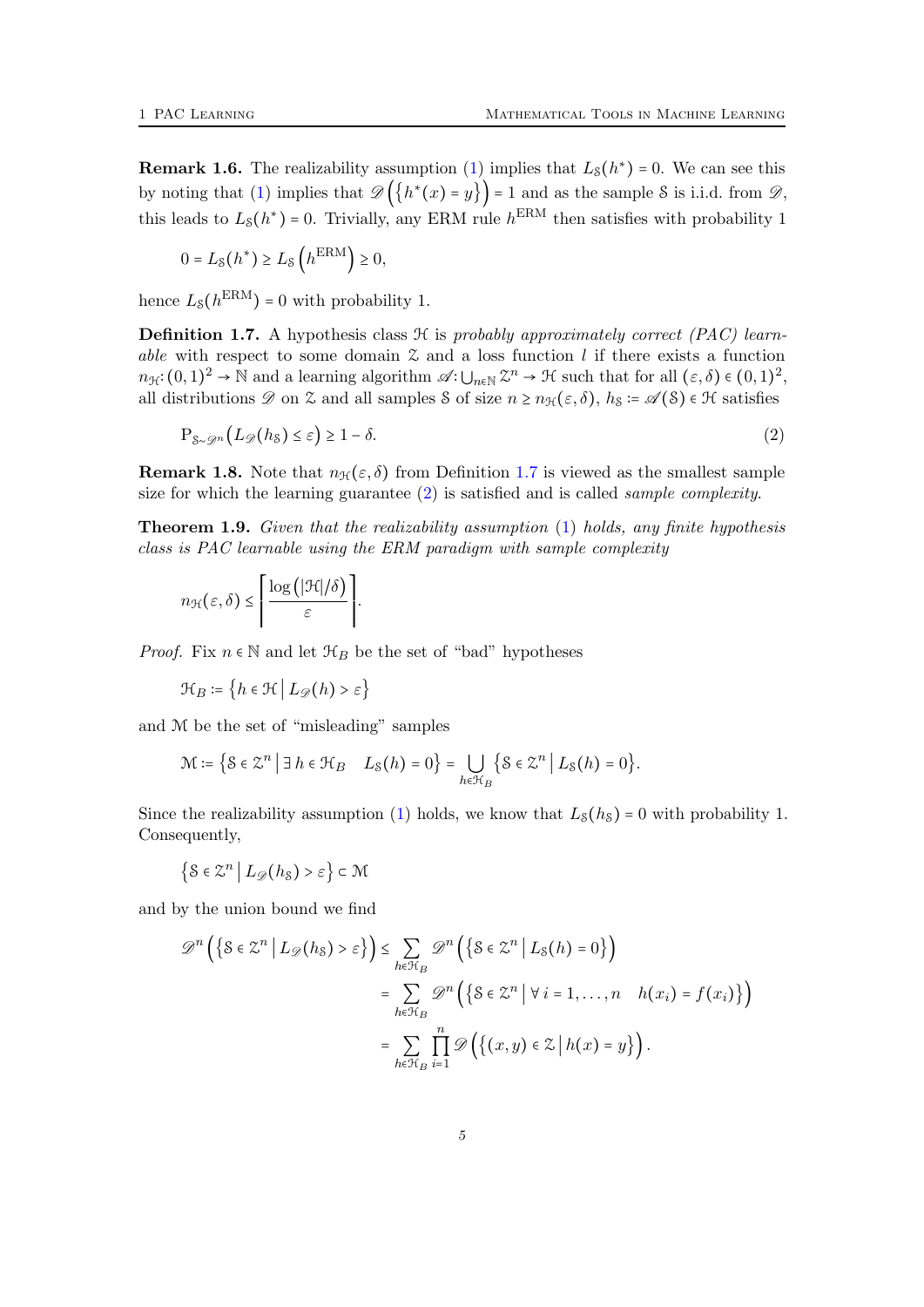Furthermore, for all  $h \in \mathcal{H}_B$  holds

$$
\mathscr{D}\Big(\big\{(x,y)\in\mathbb{Z}\,\big|\,h(x)=y\big\}\Big)=1-\mathscr{D}\Big(\big\{(x,y)\in\mathbb{Z}\,\big|\,h(x)\neq y\big\}\Big)=1-L_{\mathscr{D}}(h)\leq 1-\varepsilon.
$$

Consequently,

$$
\mathscr{D}^n\left(\left\{\mathcal{S}\in\mathbb{Z}^n\,\big|\,L_{\mathscr{D}}(h_{\mathcal{S}})>\varepsilon\right\}\right)\leq |\mathcal{H}_B|(1-\varepsilon)^n\leq |\mathcal{H}_B|\exp\left\{-n\varepsilon\right\}\leq |\mathcal{H}|\exp\left\{-n\varepsilon\right\}.
$$

Then

$$
\mathscr{D}^n\left(\left\{\mathcal{S}\in\mathcal{Z}^n\,\big|\,L_{\mathscr{D}}(h_{\mathcal{S}})\leq\varepsilon\right\}\right)\geq1-|\mathfrak{H}|\exp\left\{-n\varepsilon\right\}.
$$

Choosing  $n \geq \log(|\mathcal{H}|/\delta)/\varepsilon$  then yields  $\mathscr{D}^n\left(\{\mathcal{S} \in \mathbb{Z}^n \mid L_{\mathscr{D}}(h_{\mathcal{S}}) \leq \varepsilon\}\right) \geq 1 - \delta$ .

 $\Box$ 

### <span id="page-5-0"></span>1.2.2 Bayes Classifier

The following result proves a lower bound for the performance of any learning algorithm on binary classification. Note that it is also valid if there does not exist a labelling function.

Theorem 1.10. Consider the binary classification task, in this case we use labels 0 and 1, *i.e.*  $\mathcal{Y} = \{0, 1\}$ . Let  $\mathcal H$  be the set of all measurable functions  $\mathcal{X} \to \mathcal{Y}$  and consider the Bayes classifier

$$
\varphi \colon \mathfrak{X} \to \mathcal{Y}, \quad x \mapsto \mathbf{1}\left(\mathcal{D}^{y|x}\left(\left\{y=1 \mid x\right\}\right) > \frac{1}{2}\right),\right.
$$

where we decompose the joint distribution into its  $\mathfrak X$ -marginal and conditional probability according to  $\mathscr{D} = \mathscr{D}^x \otimes \mathscr{D}^{y|x}$ . Then

$$
\varphi = \operatorname*{argmin}_{h \in \mathcal{H}} L_{\mathscr{D}}(h).
$$

*Proof.* Consider any other estimator h and let  $\eta(x) = \mathscr{D}^{y|x}(\{y=1 | x\})$ . Then

$$
L_{\mathscr{D}}(h) = \mathscr{D}(h(x) \neq y) = \mathbf{E}_{x \sim \mathscr{D}^x} \Big[ \mathbf{E}_{y \sim \mathscr{D}^{y|x}} \Big[ \mathbf{1} \Big( h(x) \neq y \Big) \Big| \, x \Big] \Big]
$$
  
= 
$$
\mathbf{E}_{x \sim \mathscr{D}^x} \Big[ \eta(x) \mathbf{1} \Big( h(x) = 0 \Big) + (1 - \eta(x)) \mathbf{1} \Big( h(x) = 1 \Big) \Big]
$$
  
= 
$$
\mathbf{E}_{x \sim \mathscr{D}^x} \Big[ \mathbf{1} \Big( h(x) = 0 \Big) \Big( 2\eta(x) - 1 \Big) + 1 - \eta(x) \Big].
$$

Note that

$$
\mathbf{1}\left(h(X) = 0\right)\left(2\eta(X) - 1\right) + 1 - \eta(X) = \begin{cases} \eta(X) & \text{if } \mathbf{1}\left(h(X) = 0\right) = 1, \\ 1 - \eta(X) & \text{if } \mathbf{1}\left(h(X) = 0\right) = 0. \end{cases}
$$

Hence  $L_{\mathscr{D}}(h)$  is minimal if and only if  $h \equiv \varphi$ . Note that the proof allows for arbitrary assignment if  $\eta(x) = 1/2$ .  $\Box$ 

Remark 1.11. Note that the Bayes classifier is a likelihood-ratio classifier.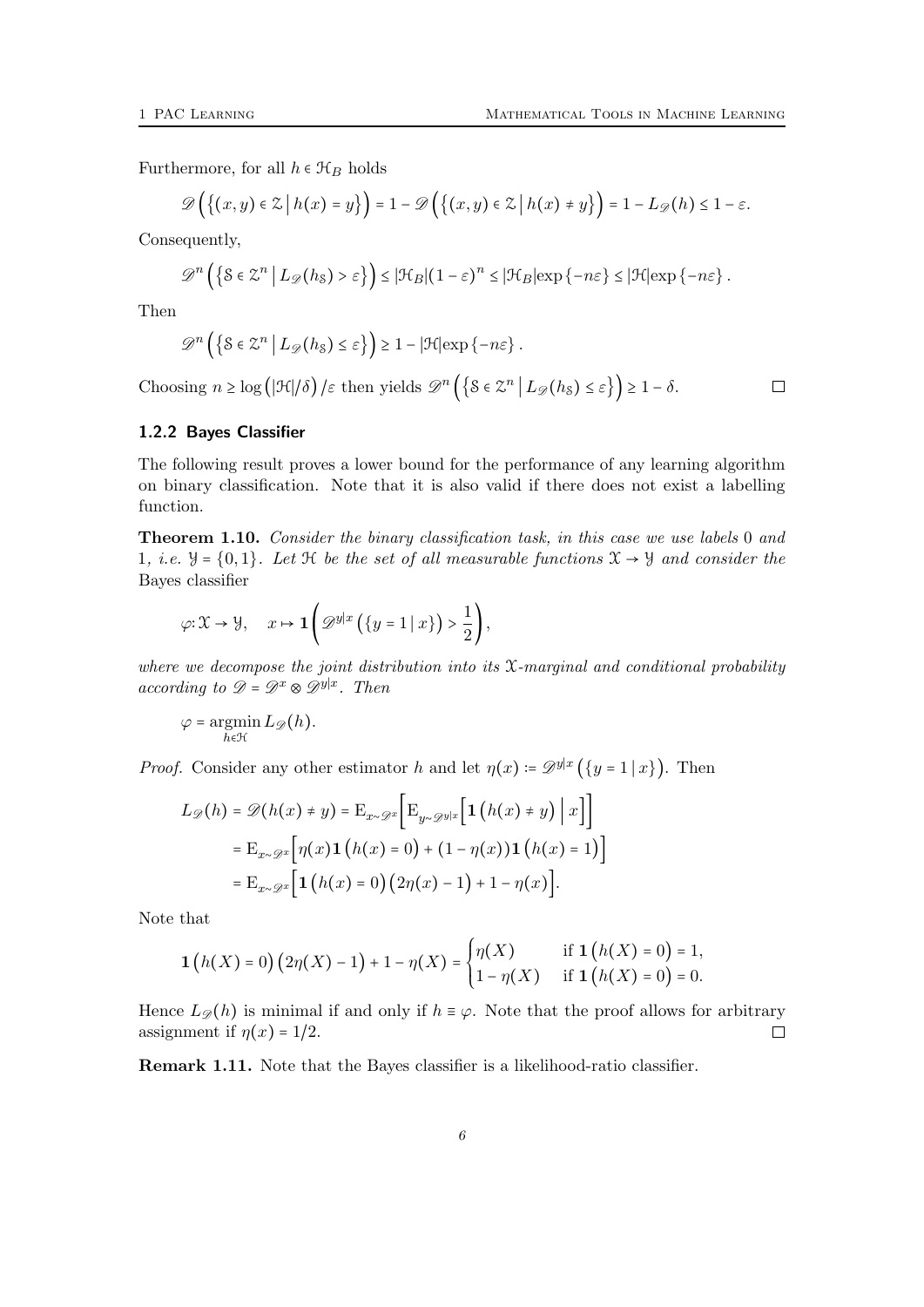#### <span id="page-6-0"></span>1.2.3 Uniform convergence

Motivation. We now aim to waive the realizability assumption [\(1\)](#page-3-2). Given a hypothesis class, we do not assume anymore that

$$
\exists h^* \in \mathcal{H} \quad L_{\mathscr{D}}(h^*) = \mathcal{E}_{(x,y)\sim \mathscr{D}}\big[l(h^*, (x,y))\big] = 0.
$$

This leads to another type of learning, the so-called *agnostic PAC learning*.

<span id="page-6-1"></span>**Definition 1.12.** A hypothesis class  $H$  is agnostic PAC learnable with respect to some domain  $\mathfrak X$  and a loss function l if there exists a function  $n_{\mathcal{H}}: (0,1)^2 \to \mathbb N$  and a learning algorithm  $\mathscr{A}:\bigcup_{n\in\mathbb{N}}\mathbb{Z}^n\to\mathcal{H}$  such that for all  $(\varepsilon,\delta)\in(0,1)^2$ , all distributions  $\mathscr{D}$  on  $\mathscr{Z}$  and all samples S of size  $n \geq n_{\mathcal{H}}(\varepsilon, \delta)$ ,  $h_{\mathcal{S}} \coloneq \mathcal{A}(\mathcal{S}) \in \mathcal{H}$  satisfies

<span id="page-6-2"></span>
$$
P_{\mathcal{S}\sim\mathcal{D}^n}\bigg(L_{\mathscr{D}}(h_{\mathcal{S}})\leq \min_{h\in\mathcal{H}}L_{\mathscr{D}}(h)+\varepsilon\bigg)\geq 1-\delta.
$$
\n(3)

**Remark 1.13.** Note that, as in Remark [1.8,](#page-4-2)  $n_{\mathcal{H}}(\varepsilon, \delta)$  from Definition [1.12](#page-6-1) is viewed as the smallest sample size for which the agnostic learning guarantee [\(3\)](#page-6-2) is satisfied and is called sample complexity. Furthermore, if the realizability assumption [\(1\)](#page-3-2) holds, then  $\min_{h \in \mathcal{H}} L_{\mathscr{D}}(h) = 0$  and hence agnostic PAC learning gives the same guarantee as PAC learning.

Motivation. We know that under the realizability assumption [\(1\)](#page-3-2), finite classes are PAC learnable. How can we show that finite classes are agnostic PAC learnable? And what conditions on the loss functions do we need? The tool to answer these question is the uniform convergence property.

**Definition 1.14.** A training set S is called  $\varepsilon$ -representative with respect to a domain  $\mathcal{Z}$ , a hypothesis class  $\mathcal{H}$ , a loss function l and a distribution  $\mathscr{D}$  if

$$
\forall h \in \mathcal{H} \quad \left| L_{\mathcal{S}}(h) - L_{\mathscr{D}}(h) \right| \leq \varepsilon.
$$

<span id="page-6-3"></span>**Lemma 1.15.** Assume that a training set S is  $\varepsilon/2$ -representative with respect to  $(\mathcal{Z}, \mathcal{H}, l, \mathcal{D})$ . Then, for any ERM predictor h<sub>S</sub>, i.e. h<sub>S</sub>  $\epsilon$  argmin<sub>h∈H</sub>  $L_S(h)$ , we have that

$$
L_{\mathscr{D}}(h_{\mathcal{S}}) \leq \min_{h \in \mathcal{H}} L_{\mathscr{D}}(h) + \varepsilon.
$$

*Proof.* Since S is  $\varepsilon/2$ -representative, we have for all  $h \in \mathcal{H}$  by the ERM rule

$$
L_{\mathscr{D}}(h_{\mathcal{S}}) \leq L_{\mathcal{S}}(h_{\mathcal{S}}) + \frac{\varepsilon}{2} \leq L_{\mathcal{S}}(h) + \frac{\varepsilon}{2} \leq L_{\mathscr{D}}(h) + \frac{\varepsilon}{2} + \frac{\varepsilon}{2} = L_{\mathscr{D}}(h) + \varepsilon.
$$

**Definition 1.16.** We say that a hypothesis class  $H$  has the *uniform convergence property* with respect to  $(\mathcal{Z}, l)$ , if we can find a function  $n_{\mathcal{H}}^{\text{uc}}: (0, 1)^2 \to \mathbb{N}$  such that for all  $(\varepsilon, \delta) \in$  $(0, 1)^2$ , all distributions  $\mathscr D$  and all samples S of size  $n \ge n_{\mathcal{H}}^{\text{uc}}(\varepsilon, \delta)$  drawn i.i.d. from  $\mathscr D$ holds

$$
\mathbf{P}_{\mathcal{S}\sim\mathcal{D}^n}(\mathcal{S} \text{ is } \varepsilon\text{-representative}) \stackrel{\text{def}}{=} \mathbf{P}_{\mathcal{S}\sim\mathcal{D}^n}\Big(\forall\ h\in\mathcal{H} \quad \left|L_{\mathcal{S}}(h)-L_{\mathcal{D}}(h)\right|\leq\varepsilon\Big) \geq 1-\delta.
$$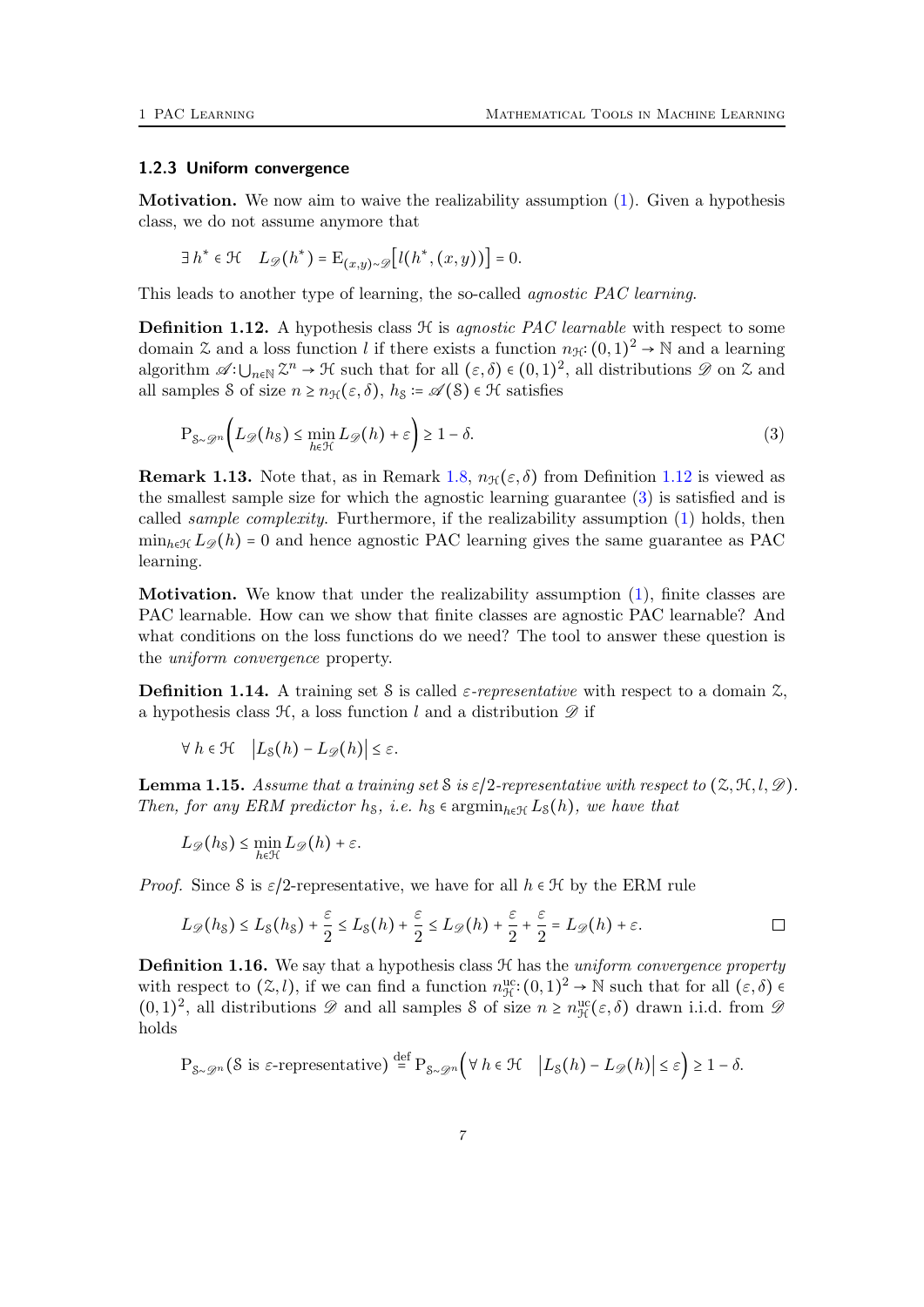**Remark 1.17.** Recall that we aim to find a learning algorithm  $\mathscr A$  that, given a sample S, minimizes the error  $L_{\mathscr{D}}(\mathscr{A}(\mathcal{S}))$ . However, as  $\mathscr{D}$  is unknown, our only proxy for  $L_{\mathscr{D}}(\mathscr{A}(\mathcal{S}))$ is the empirical risk  $L_{\mathcal{S}}(\mathscr{A}(\mathcal{S}))$ . The uniform convergence property gives a guarantee that (probably) empirical and true risk are close, i.e. "bad" samples with misleading empirical risk are unlikely.

<span id="page-7-2"></span>**Theorem 1.18.** If a hypothesis class  $H$  has the uniform convergence property with respect to  $(2, l)$  with a function  $n_{\mathcal{H}}^{uc}$ , then this class is agnostic PAC learnable with sample complexity  $n_{\mathcal{H}}(\varepsilon,\delta) \leq n_{\mathcal{H}}^{uc}(\varepsilon/2,\delta)$ . Furthermore, the ERM paradigm is an agnostic PAC learner for H.

*Proof.* We know from Lemma [1.15](#page-6-3) that for all samples  $\delta$  of size  $n \ge n_{\mathcal{H}}^{\text{uc}}(\varepsilon/2, \delta)$ 

$$
\left\{\forall\ h\in\mathcal{H}\quad \left|L_{\mathcal{S}}(h)-L_{\mathscr{D}}(h)\right|\leq\frac{\varepsilon}{2}\right\}\subset\left\{L_{\mathscr{D}}(h_{\mathcal{S}})\leq\min_{h\in\mathcal{H}}L_{\mathscr{D}}(h)+\varepsilon\right\},\right\}
$$

where  $h_{\mathcal{S}} \in \operatorname{argmin}_{h \in \mathcal{H}} L_{\mathcal{S}}(h)$ . Hence,

$$
\mathbf{P}_{\mathcal{S}\sim\mathcal{D}^n}\Big(L_{\mathscr{D}}(h_{\mathcal{S}})\leq \min_{h\in\mathcal{H}}L_{\mathscr{D}}(h)+\varepsilon\Big)\geq \mathbf{P}_{\mathcal{S}\sim\mathcal{D}^n}\Big(\forall\,h\in\mathcal{H}\quad \Big|L_{\mathcal{S}}(h)-L_{\mathscr{D}}(h)\Big|\leq \frac{\varepsilon}{2}\Big)\geq 1-\delta,
$$

where the last inequality holds for all  $n \ge n_{\mathcal{H}}^{\text{uc}}(\varepsilon/2, \delta)$ , implying that  $n_{\mathcal{H}}(\varepsilon, \delta) \le n_{\mathcal{H}}^{\text{uc}}(\varepsilon/2, \delta)$ .

We now proceed to prove that finite classes are agnostic PAC learnable. For this we need the following inequality:

<span id="page-7-0"></span>**Lemma 1.19** (Hoeffding's inequality). Let  $\theta_1, \ldots, \theta_n$  be i.i.d. random variables such that  $E[\theta_1] = \mu \in \mathbb{R}$  and  $P(a \leq \theta_1 \leq b) = 1$  for some  $a < b \in \mathbb{R}$ . Then, for all  $\varepsilon > 0$ , it holds with  $\overline{S}_n := \sum_{i=1}^n \theta_i / n$  that

$$
P(|\bar{S}_n - \mu| > \varepsilon) \leq 2 \exp\left\{-\frac{2n\varepsilon^2}{(b-a)^2}\right\}.
$$

In order to prove Hoeffing's inequality, we need the following auxiliary result:

<span id="page-7-1"></span>**Lemma 1.20.** Let X be a centered random variable with  $P(X \in [a, b]) = 1$  for  $a < b \in \mathbb{R}$ . Then, for any  $\lambda > 0$ , we have

$$
\mathbf{E}\Big[\exp\left\{\lambda x\right\}\Big] \leq \exp\left\{\frac{\lambda^2(b-a)^2}{8}\right\}.
$$

*Proof.* Set  $f(x) = \exp{\{\lambda x\}}$  for  $x \in \mathbb{R}$  and  $\lambda > 0$  fixed. f is convex on  $\mathbb{R}$ , hence

$$
f(x) \le \frac{b-x}{b-a} f(a) + \frac{x-a}{b-a} f(b)
$$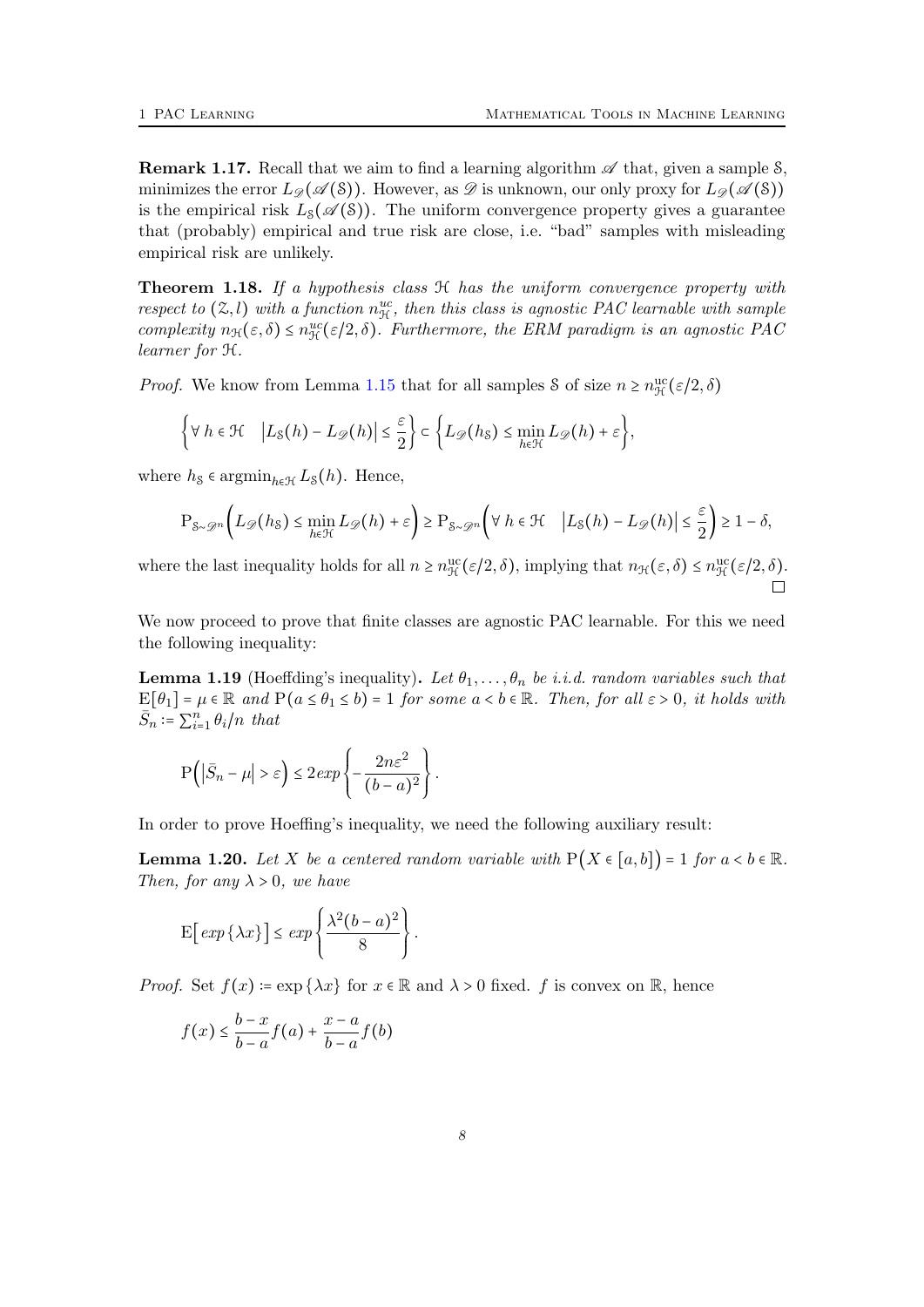for  $x \in [a, b]$ . Consequently, as X is supported in  $[a, b]$  and has mean 0,

$$
\mathbb{E}\big[\exp\left\{\lambda x\right\}\big] \leq \frac{b - \mathbb{E}[X]}{b - a}\exp\left\{\lambda a\right\} + \frac{\mathbb{E}[X] - a}{b - a}\exp\left\{\lambda b\right\} = \frac{b}{b - a}\exp\left\{\lambda a\right\} - \frac{a}{b - a}\exp\left\{\lambda b\right\}.
$$

Set  $h = \lambda(b - a)$  and  $p = -a/(b - a)$ . Also, define the function

$$
L: [0, \infty) \to \mathbb{R}, \quad h \mapsto -hp + \log (1 - p + p \exp \{h\}).
$$

We then have that

$$
E[\exp {\lambda x}] = \frac{b}{b-a} \exp {\lambda a} - \frac{a}{b-a} \exp {\lambda b}
$$
  
=  $\exp {\lambda a} \left(1 - p + p \exp {\lambda (b-a)}\right)$   
=  $\exp{-hp} \left(1 - p + p \exp{\{h\}}\right)$   
=  $\exp{L(h)}$ .

If we can now show that  $L(h) \leq h^2/8$ , then we would have

$$
\mathbf{E}\big[\exp\{\lambda x\}\big] \le \exp\left\{\frac{\lambda^2(b-a)^2}{8}\right\},\
$$

which would conclude the proof. In order to show that  $L(h) \leq h^2/8$  note that  $L(0) = 0$ . Also,  $L'(h) = -p + p \exp\{h\} / (1 - p + p \exp\{h\})$  and hence  $L'(0) = -p + p = 0$ . Furthermore,

$$
L''(h) - \frac{1}{4} = \frac{p(1-p)\exp\{h\}}{(1-p+p\exp\{h\})^2} - \frac{1}{4} = \frac{4p(1-p)\exp\{h\} - (1-p+p\exp\{h\})^2}{4(1-p+p\exp\{h\})^2}
$$

$$
= \frac{4p(1-p)\exp\{h\} - (1-p)^2 - 2p(1-p)\exp\{h\} - p^2\exp\{2h\}}{4(1-p+p\exp\{h\})^2}
$$

$$
= \frac{-(1-p)^2 + 2p(1-p)\exp\{h\} - p^2\exp\{2h\}}{4(1-p+p\exp\{h\})^2}
$$

$$
= \frac{-(1-p-p\exp\{h\})^2}{4(1-p+p\exp\{h\})^2} \le 0.
$$

Hence, for all  $h \in (0, \infty)$  holds  $L''(h) \leq 1/4$ . Using a Taylor expansion of L up to the second order, we can write for  $h^* \in [0, h]$ 

$$
L(h) = L(0) + hL'(0) + \frac{h^2}{2}L''(h^*) \leq \frac{h^2}{8}.
$$

*Proof of Lemma [1.19.](#page-7-0)* Let  $X_i := \theta_i - \mu$ , where  $\mu = \mathbb{E}[\theta_1]$  and  $\bar{X} = \sum_{i=1}^n X_i/n$ . Then  $X_1, \ldots, X_n$  are also i.i.d. and  $X_i \in [a - \mu, b - \mu]$ . Using monotonicity of  $x \mapsto \exp\{\lambda x\}$  for  $\lambda > 0$  fixed and the Markov inequality, it follows that

$$
P(\bar{X} > \varepsilon) = P\left(\exp\left\{\lambda \bar{X}\right\} > \exp\left\{\lambda \varepsilon\right\}\right) \leq E\left[\exp\left\{\lambda \bar{X}\right\}\right] \exp\left\{-\lambda \varepsilon\right\}.
$$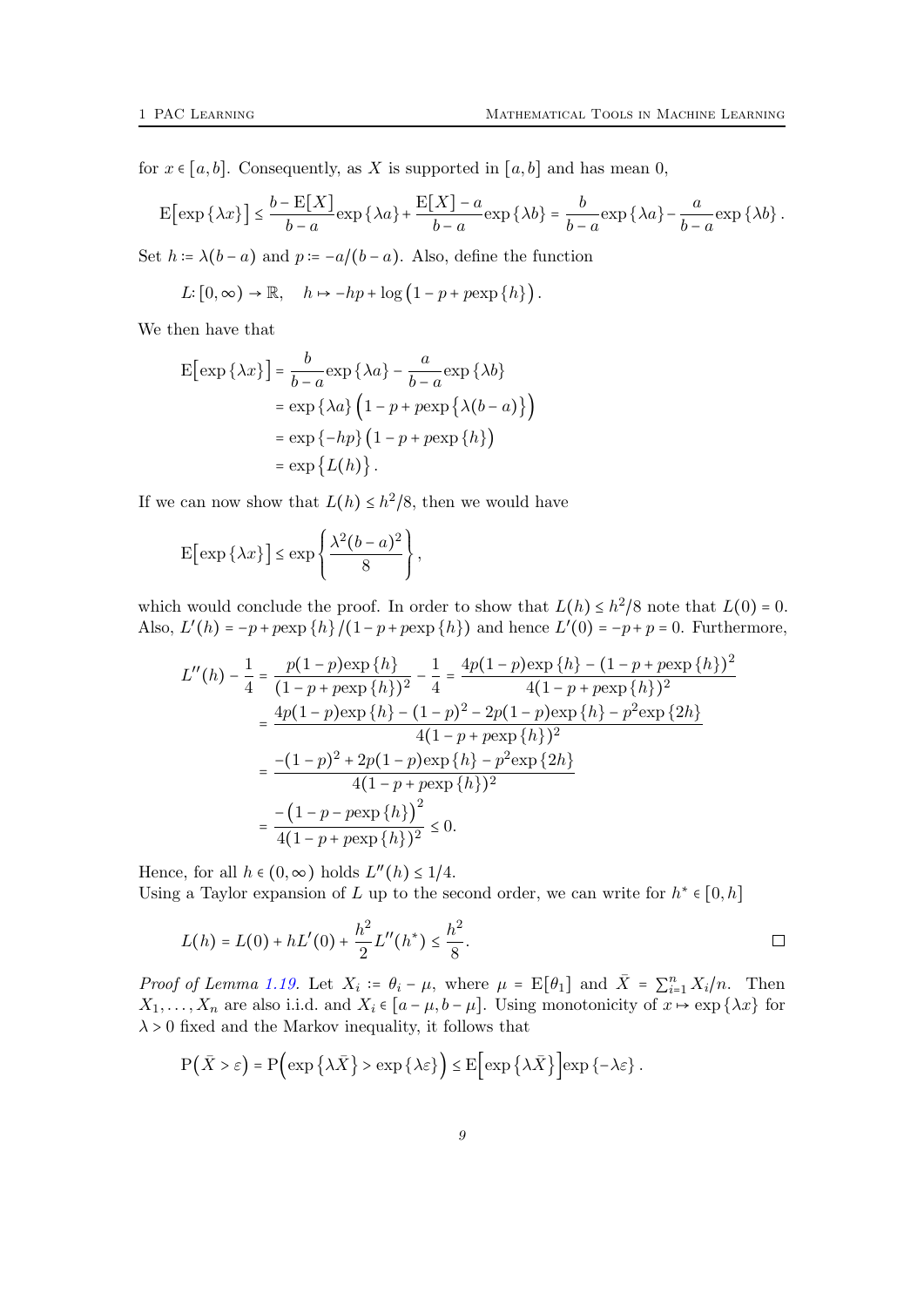Furthermore,

$$
\mathcal{E}\left[\exp\left\{\lambda \bar{X}\right\}\right] = \mathcal{E}\left[\exp\left\{\frac{\lambda}{n}\sum_{i=1}^{n}X_i\right\}\right] = \mathcal{E}\left[\prod_{i=1}^{n}\exp\left\{\frac{\lambda}{n}X_i\right\}\right] = \prod_{i=1}^{n}\mathcal{E}\left[\exp\left\{\frac{\lambda}{n}X_1\right\}\right]
$$

$$
= \mathcal{E}\left[\exp\left\{\frac{\lambda}{n}X_1\right\}\right]^n.
$$

By Lemma [1.20,](#page-7-1) we have

$$
\mathbf{E}\left[\exp\left\{\frac{\lambda}{n}X_1\right\}\right] \le \exp\left\{\left(\left(\frac{\lambda}{n}\right)^2\frac{(b-a)^2}{8}\right)\right\}.
$$

Hence, for all  $\lambda > 0$  holds  $P(\bar{X} > \varepsilon) \leq \exp\left\{\lambda^2(b-a)^2/(8n) - \lambda \varepsilon\right\}$ , which implies

$$
\mathbf{P}(\bar{X} > \varepsilon) \le \inf_{\lambda > 0} \exp\left\{ \frac{\lambda^2 (b - a)^2}{8n} - \lambda \varepsilon \right\} = \inf_{\lambda > 0} \exp\left\{ \Psi(\lambda) \right\}
$$

for  $\Psi(\lambda) = \lambda^2 (b-a)^2/(8n) - \lambda \varepsilon$ . Note that

$$
\Psi'(\lambda) = \frac{\lambda(b-a)^2}{4n} - \varepsilon = 0 \iff \lambda = \lambda^* := \frac{4\varepsilon n}{(b-a)^2} > 0.
$$

Since  $\Psi$  is strictly convex on  $\mathbb{R}$ ,  $(\lambda^*, \Psi(\lambda^*))$  is the global minimum of  $\Psi$  on  $\mathbb{R}$ . Since  $\lambda^* > 0$ ,  $\inf_{\lambda > 0} \Psi(\lambda) = \Psi(\lambda^*)$ . Hence

$$
P(\bar{X} > \varepsilon) \le \exp\left\{\Psi(\lambda^*)\right\} = \exp\left\{\frac{(\lambda^*)^2(b-a)^2}{8n} - \lambda^*\varepsilon\right\} = \exp\left\{-\frac{2n\varepsilon^2}{(b-a)^2}\right\}
$$

for all  $\varepsilon > 0$ . The same arguments can be applied to  $-X_i$  to show that

$$
P(-\bar{X} > \varepsilon) \le \exp\left\{-\frac{2n\varepsilon^2}{(b-a)^2}\right\}.
$$

Hence

$$
P(|\bar{X}| > \varepsilon) \le 2 \exp\left\{-\frac{2n\varepsilon^2}{(b-a)^2}\right\}.
$$

We are now ready to state the Theorem about agnostic PAC learnability of finite hypothesis classes:

<span id="page-9-1"></span>**Theorem 1.21.** Let  $\mathcal H$  be a finite hypothesis class,  $\mathcal Z$  a domain and l∶ $\mathcal H \times \mathcal Z \to [0,1]$  be a loss function. Then H satisfies the uniform convergence property with

<span id="page-9-0"></span>
$$
n_{\mathcal{H}}^{uc}(\varepsilon,\delta) \le \left[ \frac{1}{2\varepsilon^2} \log \left( \frac{2|\mathcal{H}|}{\delta} \right) \right].
$$
 (4)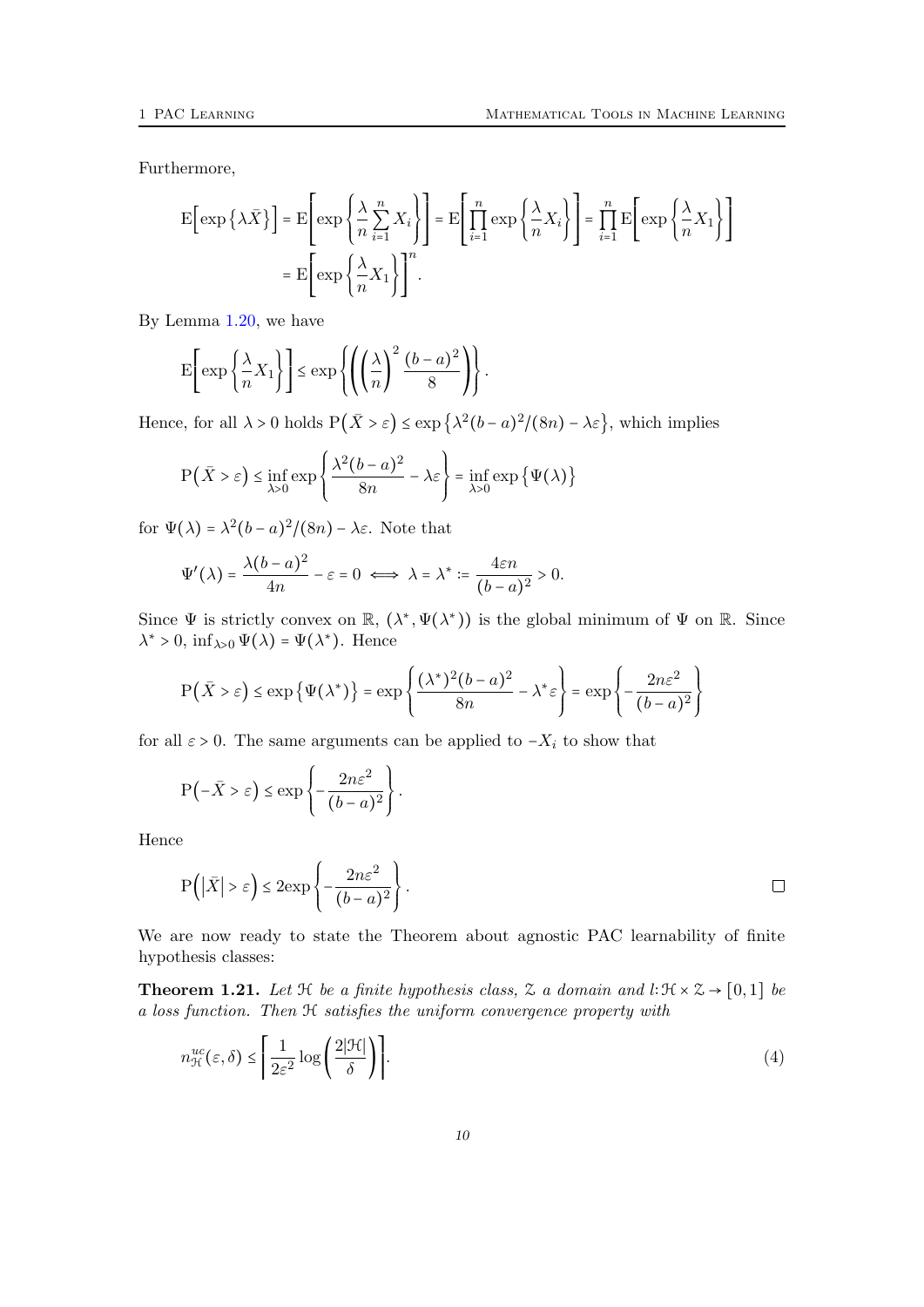Furthermore, H is agnostic PAC learnable with the ERM paradigm. The sample complexity satisfies

$$
n_{\mathcal{H}}(\varepsilon,\delta) \leq n_{\mathcal{H}}^{uc}\left(\frac{\varepsilon}{2},\delta\right) \leq \left[\frac{2}{\varepsilon^2}\log\left(\frac{2|\mathcal{H}|}{\delta}\right)\right].
$$

*Proof.* Fix  $n \in \mathbb{N}$  and  $h \in \mathcal{H}$  and set  $\theta_i := l(h, (x_i, y_i)), i = 1, \ldots, n$ . Then  $\theta_i, i = 1, \ldots, n$ , are i.i.d. and  $L_{\mathcal{S}}(h) = \sum_{i=1}^{n} \theta_i/n$  has expected value  $L_{\mathcal{D}}(h)$ . By Hoeffding's inequality (Lemma [1.19\)](#page-7-0), it holds that

$$
\mathscr{D}^n\left(\left\{|L_{\mathcal{S}}(h) - L_{\mathscr{D}}(h)| > \varepsilon\right\}\right) \leq 2 \exp\left\{-2n\varepsilon^2\right\}.
$$

Applying the union bound, we can conclude that

$$
\mathscr{D}^n\left(\left\{\exists h\in\mathcal{H}\quad \left|L_{\mathcal{S}}(h)-L_{\mathscr{D}}(h)\right|>\varepsilon\right\}\right)\leq \sum_{h\in\mathcal{H}}\mathscr{D}^n\left(\left\{\left|L_{\mathcal{S}}(h)-L_{\mathscr{D}}(h)\right|>\varepsilon\right\}\right)
$$

$$
\leq |\mathcal{H}|2\exp\left\{-2n\varepsilon^2\right\}.
$$

Hence we have shown that  $\mathcal H$  has the uniform convergence property by choosing  $n \geq$  $n_{\mathcal{H}}^{\text{uc}}(\varepsilon,\delta)$  as in [\(4\)](#page-9-0). Theorem [1.18](#page-7-2) yields the second claim.  $\Box$ 

Remark 1.22. Theorem [1.21](#page-9-1) shows that finite hypothesis classes with bounded loss functons are agnostic PAC learnable. What happens if the hypothesis class  $\mathcal H$  is infinite? Sections [1.4](#page-13-0) and [1.5](#page-17-0) give a comprehensive answer to this question using the concept of Vapnik–Chervonenkis (VC) dimension. Here, we will give another possible answer using the discretization trick:

As an example, consider  $\mathcal{X} = \mathbb{R}$  and  $\mathcal{Y} = \{-1, 1\}$ . Let  $\mathcal{H} = \{h_\theta | \theta \in \mathbb{R}\}$ , where  $h_\theta(x) =$ sign( $x - \theta$ ) for  $x \in \mathbb{R}$ . Then  $|\mathcal{H}| = \infty$ . However, using floating point arithmetic with 64 bits, we can "approximate"  $\mathcal{H}$  by  $\tilde{\mathcal{H}}$  with  $|\tilde{\mathcal{H}}| = 2^{64}$ . Since we are in the setting of binary classification, the loss function is given by the 0-1-loss

$$
l(h,z) = l(h,(x,y)) \coloneqq \mathbf{1}_{\{h_\theta(x) \neq y\}} \in [0,1].
$$

By Theorem [1.21,](#page-9-1)  $\tilde{\mathcal{H}}$  is agnostic PAC learnable and the sample complexity satisfies

$$
n_{\tilde{\mathcal{H}}}(\varepsilon,\delta) \leq \left\lceil \frac{2}{\varepsilon^2}\log\left(\frac{2\cdot 2^{64}}{\delta}\right) \right\rceil = \left\lceil \frac{2}{\varepsilon^2}\left(\log\left(\frac{2}{\delta}\right) + 64\log\left(2\right)\right) \right\rceil \leq \left\lceil \frac{2\log\left(\frac{2}{\delta}\right) + 128}{\varepsilon^2} \right\rceil,
$$

where we used that  $\log(2) < 1$ .

#### <span id="page-10-0"></span>1.3 No-free-lunch Theorem and Error decomposition

We proceed to analyze the question whether there can exist some "super learner"  $\mathscr{A} : S \mapsto$  $h_{\mathcal{S}} = \mathcal{A}(\mathcal{S})$  that always minimizes the loss  $L_{\mathcal{D}}(h_{\mathcal{S}})$ . The answer is no, as the following Theorem shows.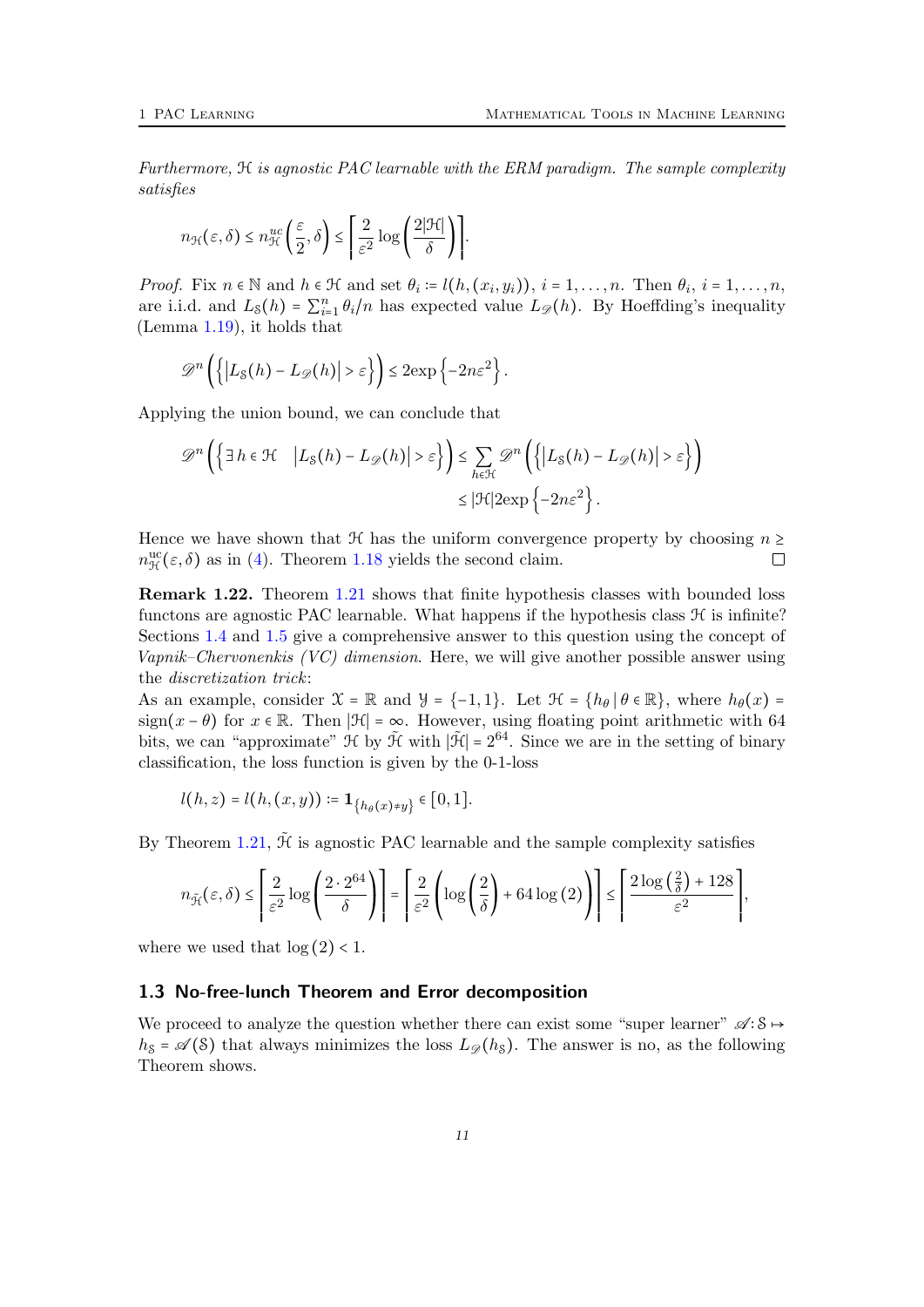<span id="page-11-0"></span>**Theorem 1.23** (No free lunch). Let  $\mathscr A$  be any learning algorithm for the task of binary classification with respect to some domain X and the 0-1-loss function l. Let  $n < |\mathfrak{X}|/2$  be the training set size.

Then there exists a distribution  $\mathscr{D}$  on  $\mathfrak{X} \times \{0,1\}$  such that

$$
1) \exists f \colon \mathfrak{X} \to \{0, 1\} \quad L_{\mathscr{D}}(f) = 0, \; but
$$

$$
\text{2) } P_{\mathcal{S}\sim\mathcal{D}^n}(L_{\mathscr{D}}(\mathscr{A}(S)) \geq 1/8) \geq 1/7.
$$

*Proof.* Consider a subset  $\mathcal{C} \subset \mathcal{X}$  with  $|\mathcal{C}| = 2n$ . Then there are  $T = 2^{|\mathcal{C}|} = 2^{2n}$  possible functions  $C \rightarrow \{-1, 1\}$ . Let us denote these functions by  $f_1, \ldots, f_T$  and fix some  $i \in$  $\{1, \ldots, T\}$ . Let  $\mathscr{D}_i$  be the distribution defined on  $\mathfrak{C} \times \{-1, 1\}$  by

$$
\mathscr{D}_i\left(\{(x,y)\}\right) \coloneqq \begin{cases} 1/|\mathcal{C}| & \text{if } y = f_i(x), \\ 0 & \text{otherwise.} \end{cases}
$$

Hence  $\mathscr{D}_i$  draws from C uniformly (with the same probability  $1/(2n)$ ) and conditionally on x assigns  $f_i(x)$  to y with probability 1. Clearly,

$$
L_{\mathscr{D}_i}(f_i) \stackrel{\text{def}}{=} \mathrm{P}_{(x,y)\sim \mathscr{D}_i}(f_i(x) \neq y) = 0.
$$

We are going to show for any learning algorithm  $A$  which receives a training set S of n samples and outputs a classifier  $\mathscr{A}(\mathcal{S})$ : C → {-1, 1} it holds that

<span id="page-11-1"></span>
$$
\max_{i=1,\dots,T} \mathcal{E}_{\mathcal{S}\sim\mathcal{D}_i^n} \big[ L_{\mathcal{D}_i}(\mathcal{A}(\mathcal{S})) \big] \ge \frac{1}{4}.\tag{5}
$$

If [\(5\)](#page-11-1) holds, then there exists a distribution  $\mathscr{D}$  on  $\mathscr{C} \times \{-1,1\}$  such that there exists a classifier  $f: \mathcal{C} \to \{-1, 1\}$  such that  $L_{\mathscr{D}}(f) = 0$  and

$$
\mathrm{E}_{\mathcal{S}\sim\mathcal{D}^n}\big[L_{\mathscr{D}}(\mathscr{A}(\mathcal{S}))\big]\geq \frac{1}{4}.
$$

It then follows that

$$
\mathrm{P}_{\mathcal{S}\sim\mathscr{D}^n}\bigg(L_{\mathscr{D}}(\mathscr{A}(\mathcal{S}))\geq \frac{1}{8}\bigg)\geq \frac{1}{7}.
$$

Let us now prove [\(5\)](#page-11-1). For  $i \in \{1, \ldots, T\}$ , consider a training set S of n i.i.d. samples distributed according to  $\mathscr{D}_i$ . Such a training set looks like

$$
S = \{(x_1, f(x_1)), \ldots, (x_n, f(x_n))\}.
$$

 $(x_1, \ldots, x_n)$  is a random draw with  $|\mathcal{C}|^n = (2n)^n$  possible outcomes, which are all occurring with the same probability  $1/|\mathcal{C}|^n$ . Set  $k = |\mathcal{C}|^n$  and let us list all possible training sets of *n* examples  $S \sim \mathcal{D}_i$  as  $S_1^i, \ldots, S_k^i$ . Note that

$$
\max_{i=1,\dots,T} \mathrm{E}_{\mathcal{S}\sim\mathcal{D}_i^n} \big[L_{\mathcal{D}_i}(\mathcal{A}(\mathcal{S}))\big] \ge \frac{1}{T} \sum_{i=1}^T \mathrm{E}_{\mathcal{S}\sim\mathcal{D}_i^n} \big[L_{\mathcal{D}_i}(\mathcal{A}(\mathcal{S}))\big]
$$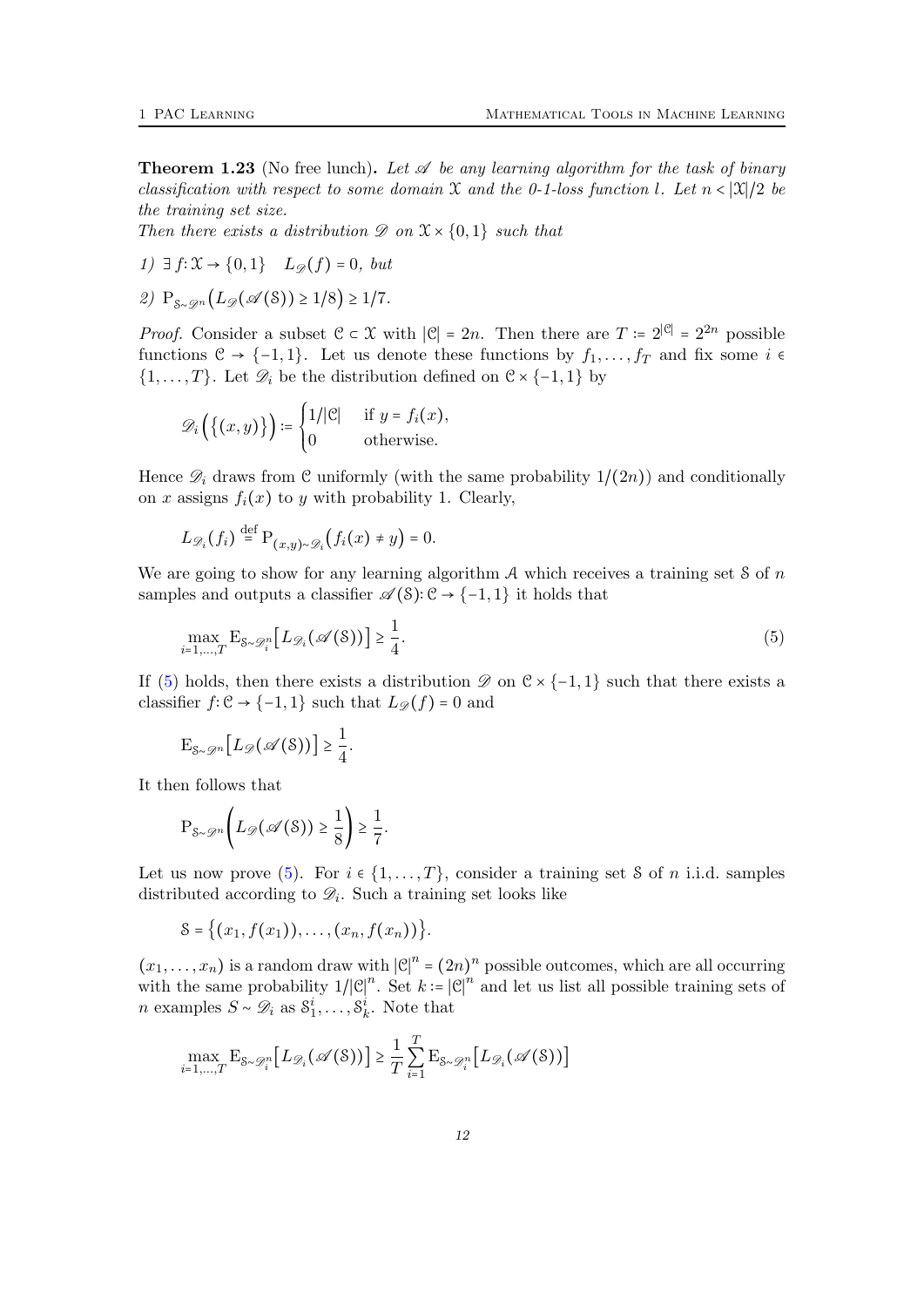<span id="page-12-0"></span>
$$
= \frac{1}{k} \sum_{j=1}^{k} \frac{1}{T} \sum_{i=1}^{T} L_{\mathscr{D}_i}(\mathscr{A}(S_j^i))
$$
  
\n
$$
\geq \min_{j=1,\dots,k} \frac{1}{T} \sum_{i=1}^{T} L_{\mathscr{D}_i}(\mathscr{A}(S_j^i)).
$$
 (6)

Now, fix  $j \in \{1, ..., k\}$ , then a training set  $S_i^j$  $i$  is of the form

$$
S_j^i = \Big\{ (x_1^j, f_i(x_1^j)), \ldots, (x_n^j, f_i(x_n^j)) \Big\}.
$$

Let  $\{v_1,\ldots,v_p\}\coloneqq \mathcal{C}\smallsetminus\left\{x_1^j\right\}$  $\{(\mathbf{x}_1^j, \ldots, \mathbf{x}_n^j)\}$  and note that by  $|\mathcal{C}| = 2n, p \ge n$ . Consider some  $h: \mathcal{C} \to \{-1,1\}$  and denote by  $\mathcal{D}_i^x$  the x-marginal of  $\mathcal{D}_i$ , then

$$
L_{\mathscr{D}_i}(h) = \mathcal{P}_{(x,y)\sim\mathscr{D}_i}\big(h(x) \neq y\big) = \mathcal{P}_{x\sim\mathscr{D}_i^x}\big(h(x) \neq f_i(x)\big)
$$
  
= 
$$
\frac{1}{2n} \sum_{c \in \mathcal{C}} \mathbf{1}\big(h(c) \neq f_i(c)\big) \geq \frac{1}{2n} \sum_{r=1}^p \mathbf{1}\big(h(v_r) \neq f_i(v_r)\big)
$$
  

$$
\geq \frac{1}{2p} \sum_{r=1}^p \mathbf{1}\big(h(v_r) \neq f_i(v_r)\big).
$$

Replace h by  $\mathscr{A}(\mathcal{S}_i^j)$  $i_j$ , then we obtain

<span id="page-12-1"></span>
$$
\frac{1}{T} \sum_{i=1}^{T} L_{\mathscr{D}_i}(\mathscr{A}(S_i^j)) \geq \frac{1}{T} \sum_{i=1}^{T} \frac{1}{2p} \sum_{r=1}^{p} \mathbf{1} (\mathscr{A}(S_i^j)(v_r) \neq f_i(v_r))
$$
\n
$$
\geq \frac{1}{2} \min_{r=1,\dots,p} \frac{1}{T} \sum_{i=1}^{T} \mathbf{1} (\mathscr{A}(S_i^j)(v_r) \neq f_i(v_r)). \tag{7}
$$

For  $r \in \{1, \ldots, p\}$ , the functions  $f_i, i = 1, \ldots, T$ , can be partitioned into  $T/2$  disjoint pairs where for a pair  $(\tilde{f}_i^{(0)})$  $\tilde{f}_i^{(0)}, \tilde{f}_i^{(1)}$  $i^{(1)}$  we have that:

1)  $\tilde{f}_i^{(0)}$  $\tilde{f}_i^{(0)}(c) = \tilde{f}_i^{(1)}$  $\mathcal{E}_i^{(1)}(c) \quad \forall c \in \mathcal{C} \setminus \{v_r\},$ 2)  $\tilde{f}_i^{(0)}$  $\tilde{f}_i^{(0)}(v_r) = 0, \tilde{f}_i^{(1)}$  $i^{(1)}(v_r)=1.$ 

Then, using the fact that  $v_r \notin \{x_1^j\}$  $\{i_1,\ldots,i_n\}$ 

$$
\left\{ \left(x_1^j, \tilde{f}_i^{(0)}(x_1^j)\right), \ldots, \left(x_n^j, \tilde{f}_i^{(0)}(x_n^j)\right) \right\} = \left\{ \left(x_1^j, \tilde{f}_i^{(1)}(x_1^j)\right), \ldots, \left(x_n^j, \tilde{f}_i^{(1)}(x_n^j)\right) \right\} = \mathcal{S}_j^i.
$$

Consequently,

$$
\sum_{i=1}^{T} \mathbf{1} \left( \mathscr{A}(S_j^i)(v_r) \neq f_i(v_r) \right) = \sum_{l=1}^{T/2} \left[ \mathbf{1} \left( \mathscr{A}(S_j^l)(v_r) \neq \tilde{f}_l^{(0)}(v_r) = 0 \right) + \\ + \mathbf{1} \left( \mathscr{A}(S_j^l)(v_r) \neq \tilde{f}_l^{(1)}(v_r) = 1 \right) \right]
$$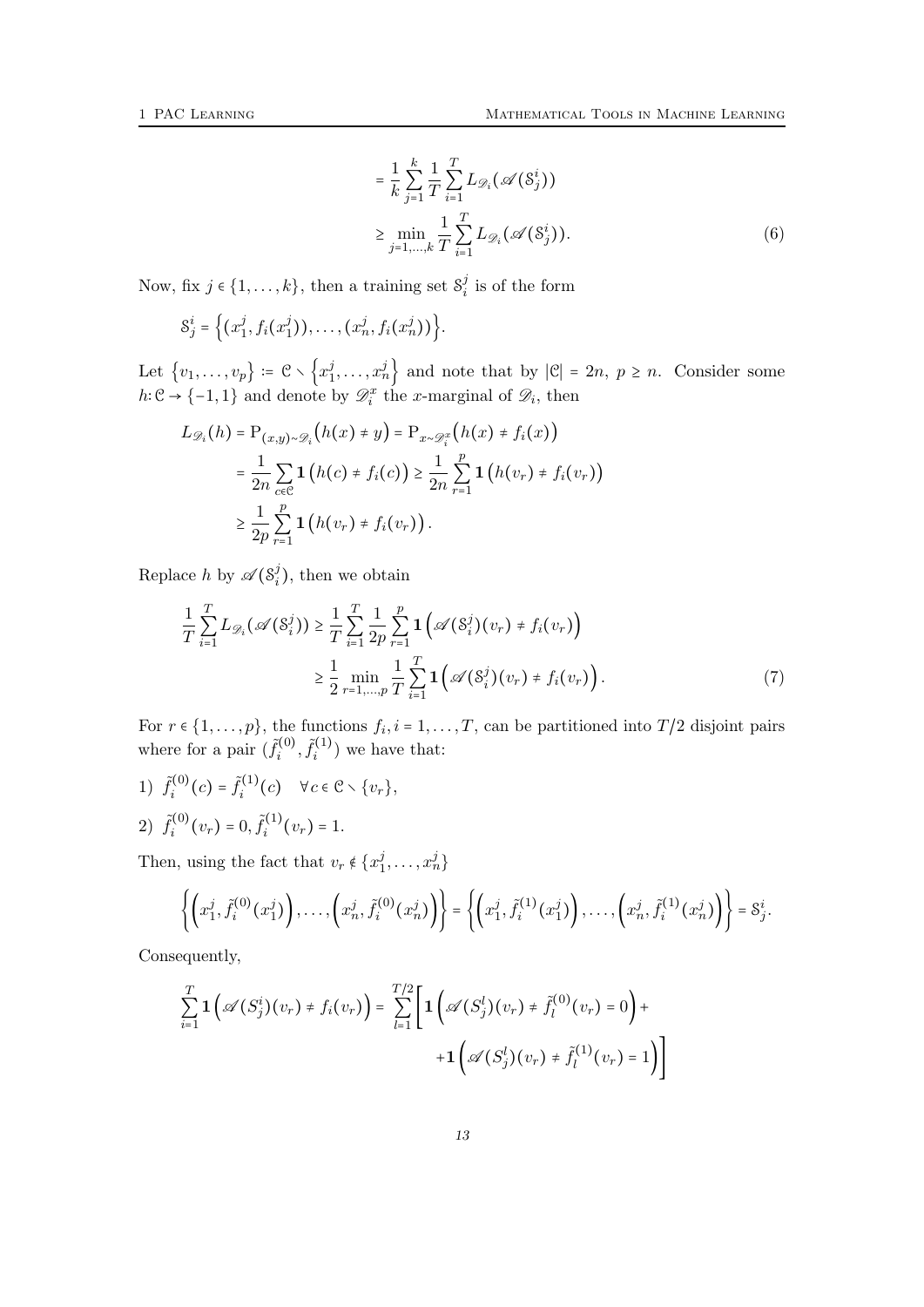$= T/2.$ 

Together with  $(6)$  and  $(7)$  it now follows that

$$
\max_{i=1,\dots,T} \mathrm{E}_{\mathcal{S}\sim\mathcal{D}^n} \big[L_{\mathcal{D}_i}(\mathcal{A}(\mathcal{S}))\big] \ge \frac{1}{2} \min_{j=1,\dots,k} \min_{r=1,\dots,p} \frac{1}{T} \frac{T}{2} = \frac{1}{4},
$$

which completes the proof.

**Remark 1.24.** Theorem [1.23](#page-11-0) shows that if we allow  $\mathcal{H} = \{0,1\}^{\mathcal{X}}$  in the binary classification setup, then we are bound to fail PAC learning. This indicates that we need to restrict the "complexity" of the hypothesis class. We will make this precise in subsections [1.4](#page-13-0) and [1.5.](#page-17-0)

Remark 1.25 (Error decomposition and bias-complexity trade-off). Given a sample S, assume that the predictor  $h_s$  was obtained by the ERM rule, i.e.  $h_s \in \operatorname{argmin}_{h \in \mathcal{H}} L_s(h)$ . Then we can decompose the true error

$$
L_{\mathscr{D}}(h_{\mathcal{S}}) = \underbrace{\min_{h \in \mathcal{H}} L_{\mathscr{D}}(h)}_{\text{approximation error}} + \underbrace{L_{\mathscr{D}}(h_{\mathcal{S}}) - \min_{h \in \mathcal{H}} L_{\mathscr{D}}(h)}_{\text{estimation error}}.
$$

The *approximation error* is not connected to any probabilistic arguments. If  $H$  is large, we expect that this error will be small (if the realizability assumption holds, it will be 0). The approximation error corresponds to the *bias* we introduce with our hypothesis class. The *estimation error* is the result from replacing the unknown distribution by a training set (empirical measure). If  $H$  is big, then we need many examples in the training set, e.g. if H is finite, we know that the sample complexity  $n_{\mathcal{H}}(\varepsilon, \delta)$  is of order  $2\log (2|\mathcal{H}|/\delta)/\varepsilon^2$ by the Theorems [1.9](#page-4-3) and [1.21.](#page-9-1)

The interplay between approximation and estimation error is called *bias-complexity* trade-off.

## <span id="page-13-0"></span>1.4 Vapnik–Chervonenkis (VC) dimension

In this subsection we will develop a theory for PAC learnability of infinite hypothesis classes.

Example 1.26. Consider the class of all thresholds over R:

$$
\mathcal{H} \coloneqq \{ h_a \mid a \in \mathbb{R} \}, \quad h_a(\,\cdot\,) \coloneqq \mathbf{1} \, (\,\cdot\, < a) \, .
$$

Note that  $H$  is an infinite class. However we claim that  $H$  is PAC learnable with any ERM rule given the realizability assumption [\(1\)](#page-3-2). Furthermore, its sample complexity is

$$
n_{\mathcal{H}}\big(\varepsilon,\delta\big)\leq\left\lceil\frac{2}{\varepsilon}\log\left(\frac{2}{\delta}\right)\right\rceil
$$

for  $(\varepsilon, \delta) \in (0, 1)^2$ .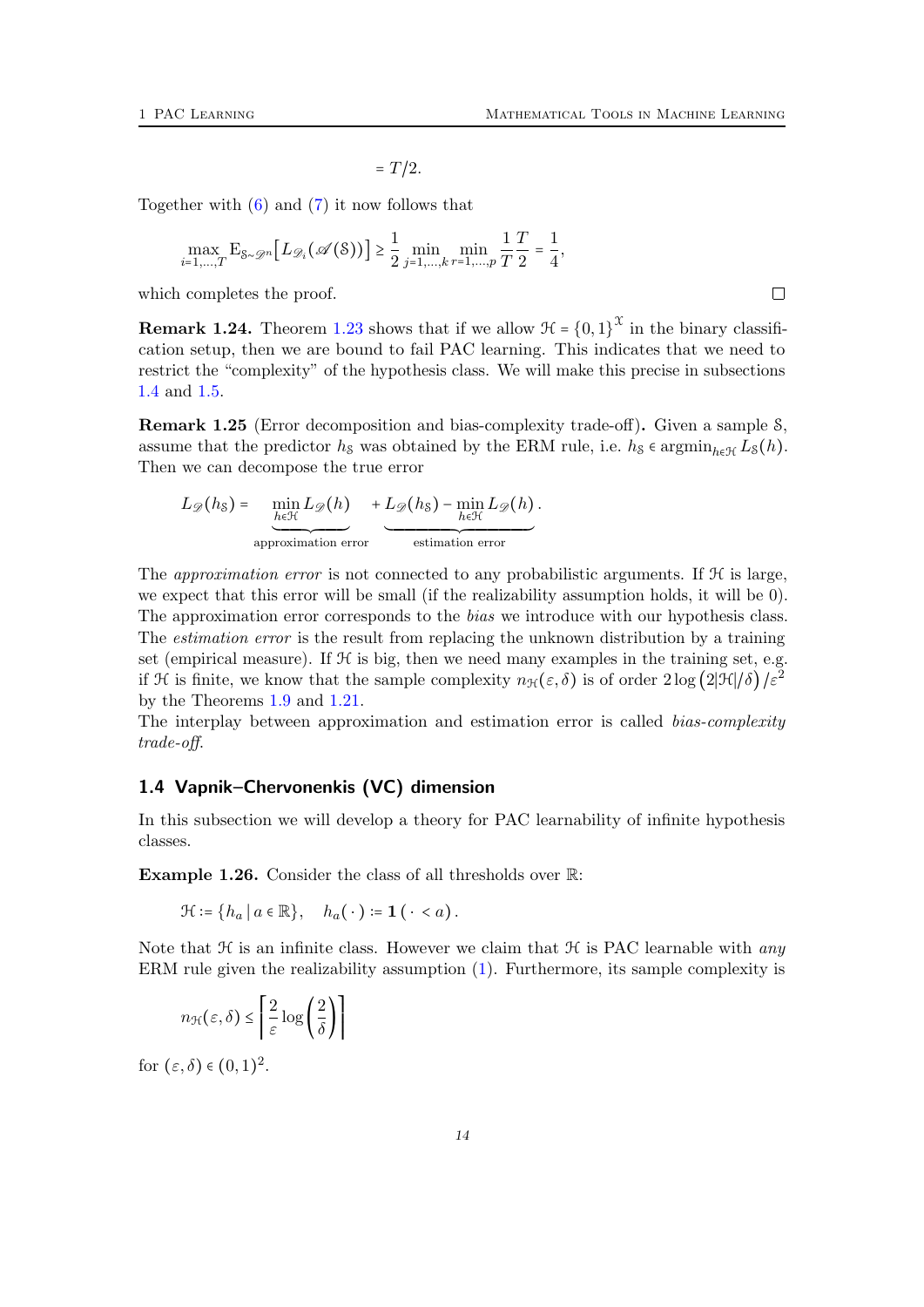To see this, let  $a^*$  be such that  $h_{a^*}$  is a perfect classifier, that is

$$
L_{\mathscr{D}}(h_{a^*}) = \mathrm{P}_{(x,y)\sim\mathscr{D}}(h_{a^*}(x) \neq y) = 0.
$$

Let  $\mathscr{D}^x$  be the x-marginal, which is assumed to be continuous. Take  $a_0$  and  $a_1$  such that

$$
\mathrm{P}_{x\sim\mathscr{D}^x}\big(x\in\big(a_0,a^*\big]\big)=\mathrm{P}_{x\sim\mathscr{D}^x}\big(x\in\big(a^*,a_1\big]\big)=\frac{\varepsilon}{2}.
$$

Let  $S = \{(x_1, y_1), \ldots, (x_n, y_n)\}\)$  be some training set with i.i.d. examples and write

$$
b_0 := \max\{x_i | (x_i, 1) \in \mathcal{S}\}\
$$
and  $b_1 := \min\{x_i | (x_i, 0) \in \mathcal{S}\}\$ 

(we assume that both  $b_0$  and  $b_1$  are well-defined). Note that  $b_0$  and  $b_1$  depend on the sample S. Let  $b_8$  be the threshold of the ERM rule  $h_{b_8}$   $\epsilon$  argmin<sub>a $\epsilon \mathbb{R}$ </sub>  $L_8(h_a)$ . Recall that  $L_{\mathcal{S}}(h_{\mathcal{S}}) = 0$  with probability 1 (Remark [1.6\)](#page-4-4). By construction, it follows that  $b_0 < b_{\mathcal{S}} \le b_1$ . We will now show that

<span id="page-14-0"></span>
$$
\{S \mid b_0 \ge a_0 \land b_1 \le a_1\} \subset \{S \mid L_{\mathscr{D}}(h_S) \le \varepsilon\}.
$$
\n
$$
(8)
$$

Assume the event on the left of [\(8\)](#page-14-0). Then

$$
L_{\mathscr{D}}(h_{\mathcal{S}}) = P_{x \sim \mathscr{D}^{x}}\Big(\mathbf{1}\left(x < b_{\mathcal{S}}\right) \neq \mathbf{1}\left(x < a^{*}\right)\Big) = P_{x \sim \mathscr{D}^{x}}\Big(x < b_{\mathcal{S}} \land x \geq a^{*}\Big) + P_{x \sim \mathscr{D}^{x}}\Big(x \geq b_{\mathcal{S}} \land x < a^{*}\Big) \leq P_{x \sim \mathscr{D}^{x}}\Big(a^{*} \leq x < b_{1}\Big) + P_{x \sim \mathscr{D}^{x}}\Big(b_{0} < x < a^{*}\Big) \leq P_{x \sim \mathscr{D}^{x}}\Big(a^{*} \leq x < a_{1}\Big) + P_{x \sim \mathscr{D}^{x}}\Big(a_{0} < x < a^{*}\Big) \leq \varepsilon.
$$

This shows [\(8\)](#page-14-0). Consequently,

$$
P_{\mathcal{S}\sim\mathcal{D}^n}(L_{\mathcal{S}}(h_{\mathcal{S}})>\varepsilon)\leq P_{\mathcal{S}\sim\mathcal{D}^n}(b_0a_1)\leq P_{\mathcal{S}\sim\mathcal{D}^n}(b_0a_1).
$$

Note that

$$
P_{\mathcal{S}\sim\mathcal{D}^n}(b_0 < a_0) = 1 - P_{\mathcal{S}\sim\mathcal{D}^n}(b_0 \ge a_0) = 1 - P_{\mathcal{S}\sim\mathcal{D}^n}(\exists i \in \{1, \dots, n\} \quad x_i \in [a_0, a^*)\})
$$
\n
$$
= 1 - \left(1 - P_{\mathcal{S}\sim\mathcal{D}^n}(\forall i = 1, \dots, n \quad x_i \notin [a_0, a^*)\right)\right)
$$
\n
$$
= \left(P_{x \sim \mathcal{D}^x}(x \notin [a_0, a^*))\right)^n = \left(1 - P_{x \sim \mathcal{D}^x}(x \in [a_0, a^*))\right)^n
$$
\n
$$
= \left(1 - \frac{\varepsilon}{2}\right)^n.
$$

Similarly, we can show that

$$
P_{\mathcal{S}\sim\mathcal{D}^n}(b_1 > a_1) = P_{\mathcal{S}\sim\mathcal{D}^n}(\forall i = 1,\ldots,n \quad x_i \notin [a^*,a_1) ) = (P_{x\sim\mathcal{D}^x}(x \notin [a^*,a_1)) )^n
$$

$$
= \left(1 - \frac{\varepsilon}{2}\right)^n.
$$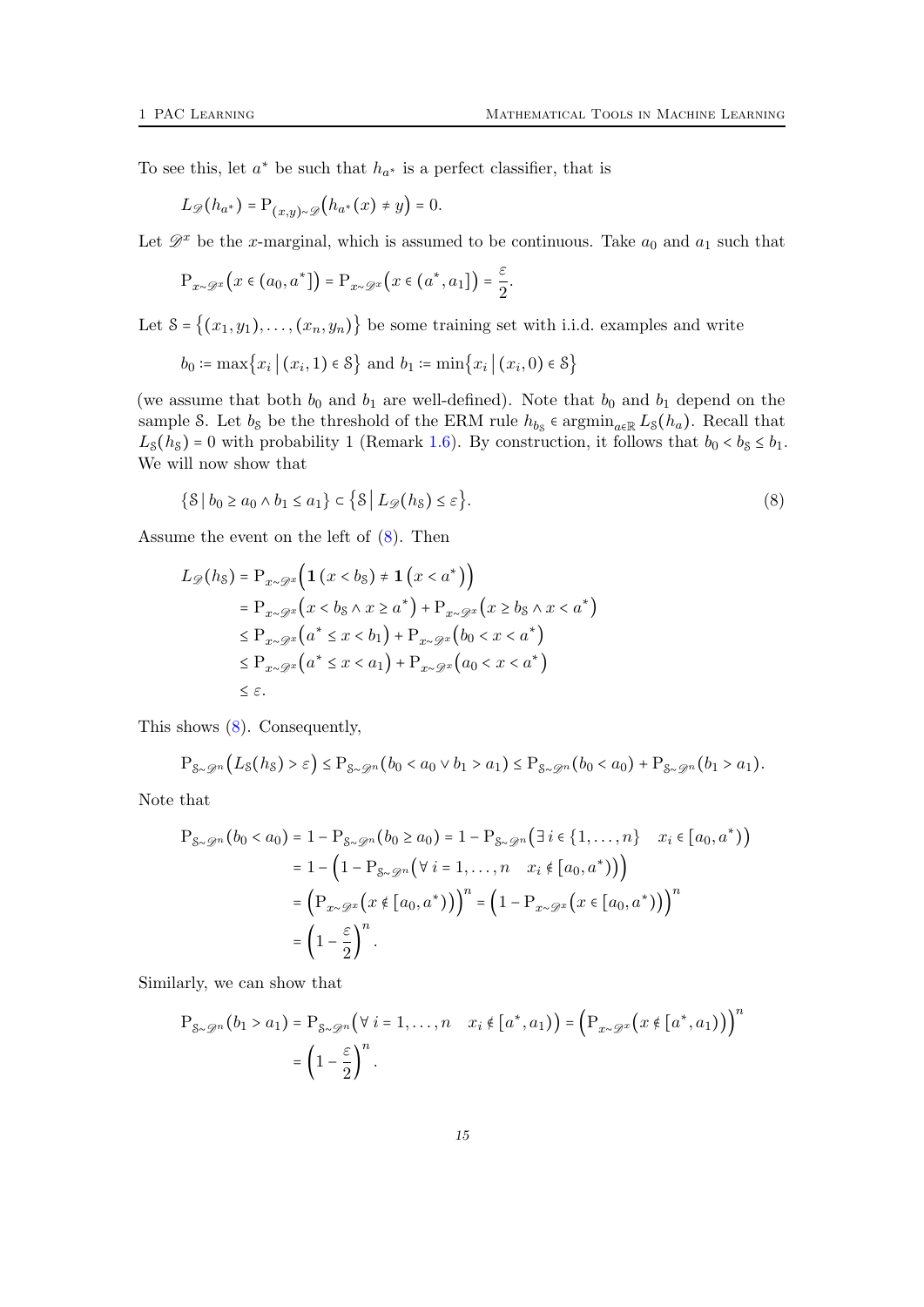Therefore,

$$
\mathrm{P}_{8 \sim \mathcal{D}^n} \Big(L_{\mathscr{D}} \big(h_8\big) > \varepsilon \Big) \leq 2 \left(1 - \frac{\varepsilon}{2}\right)^n \leq 2 \mathrm{exp}\left\{-m \frac{\varepsilon}{2}\right\} \overset{!}{\leq} \delta,
$$

which yields  $n_{\mathcal{H}}(\varepsilon, \delta) \leq [2 \log (2/\delta)/\varepsilon]$ , as claimed.

Hence we have seen that there are infinite hypothesis classes that are PAC learnable, but Theorem [1.23](#page-11-0) also shows that too "complex" infinite classes are not PAC learnable. The measure of complexity of a hypothesis class that is most convenient is the Vapnik–Chervonenkis (VC) dimension.

**Definition 1.27.** Let  $\mathcal{H}$  be a hypothesis class of functions  $\mathcal{X} \rightarrow \{-1,1\}$ . Let  $\mathcal{C} =$  ${c_1, \ldots, c_s} \subset \mathfrak{X}, s \in \mathbb{N}.$  The restriction of  $\mathfrak{H}$  to  $\mathfrak{C}$  is the set of functions  $\mathfrak{C} \to \{-1, 1\}$  that can be derived from H, i.e.

$$
\mathcal{H}_{\mathcal{C}} \coloneqq \big\{ \big( h(c_1), \ldots, h(c_s) \big) \, \big| \, h \in \mathcal{H} \big\}.
$$

**Definition 1.28.** A hypothesis class  $\mathcal{H}$  *shatters* a finite set  $\mathcal{C} \subset \mathcal{X}$  if

 $|\mathcal{H}_{\mathcal{C}}| = 2^{|\mathcal{C}|}.$ 

**Remark 1.29.** In other words,  $H$  shatters  $C$  if  $H_C$  is the set of all possible classifiers that can be defined on C.

**Definition 1.30.** The *Vapnik–Chervonenkis (VC)* dimension of a hypothesis class  $H$ . denoted by VCdim( $\mathcal{H}$ ), is the maximal size of a set  $\mathcal{C} \subset \mathcal{X}$  that can be shattered by  $\mathcal{H}$ . If  $H$  can shatter subsets of any size, then we say that  $H$  has infinite VC dimension.

**Remark 1.31.** Note that if  $H$  shatters a subset  $C$ , then it shatters any subset  $C' \subset C$ . Hence, to show that  $VCdim(\mathcal{H}) \leq d$ , we need to show that  $\mathcal H$  does not shatter any subset C of size  $d+1$ . To show that  $VCdim(\mathcal{H}) \geq d$ , it is enough to find a subset C of size d that is shattered by  $H$ . Consequently, in order to prove that  $VCdim(\mathcal{H}) = d$ , we need to show that

1)  $∃C ⊂ X$  of size d that is shattered by  $H$ ;

2)  $\forall \mathcal{C} \subset \mathcal{X}$  of size  $d+1$  holds that  $\mathcal{H}$  does not shatter  $\mathcal{C}$ .

**Remark 1.32.** If  $\mathcal{H}$  is finite the following estimate is non-trivial: For any  $\mathcal{C} \subset \mathcal{X}$  we have  $|\mathcal{H}_{\mathcal{C}}| \leq |\mathcal{H}|$ . If  $\mathcal{C}$  is such that  $|\mathcal{H}| < 2^{|\mathcal{C}|}$ , then  $|\mathcal{H}_{\mathcal{C}}| < 2^{|\mathcal{C}|}$ , which implies that  $\mathcal{H}$  cannot shatter C. Since this is true for any  $C \subset \mathcal{X}$  with  $|C| > log_2(|\mathcal{H}|)$ , this implies that

 $\text{VCdim}(\mathcal{H}) \leq \log_2(|\mathcal{H}|).$ 

What if  $H$  is very large or even infinite but  $X$  is finite? Then we can reduce  $H$  to have size  $2^{|\mathcal{X}|}$  and consequently

 $\text{VCdim}(\mathcal{H}) \leq \log_2 (2^{|\mathcal{X}|}) = |\mathcal{X}|.$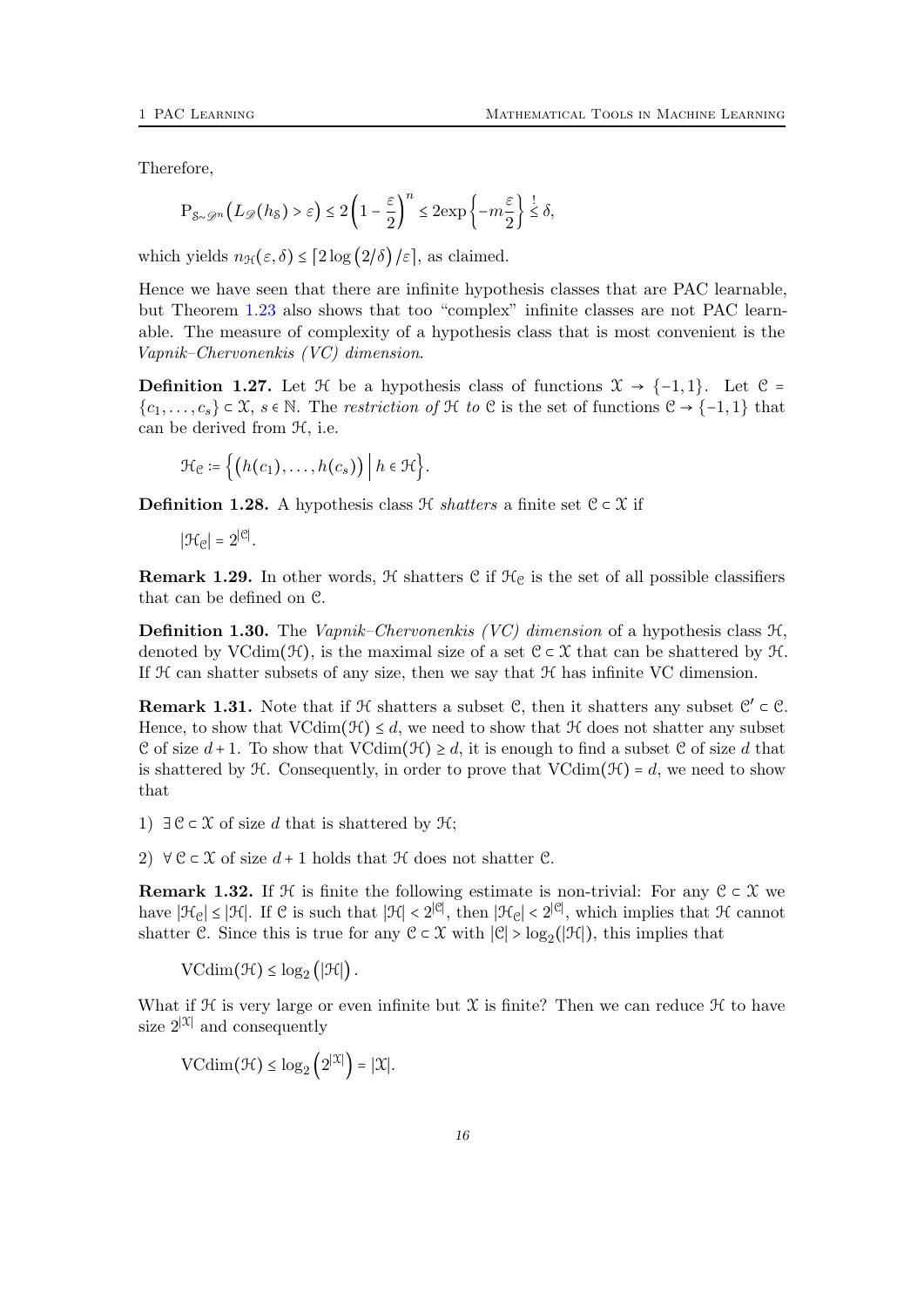Consequently, it holds that

 $\text{VCdim}(\mathcal{H}) \le \min\{|\mathcal{X}|, \log_2(|\mathcal{H}|)\}.$ 

However, the difference  $\min(|\mathfrak{X}|, \log_2(|\mathfrak{H}|)) - \text{VCdim}(\mathfrak{H})$  can be quite large, for example for the class of thresholds on  $\mathfrak{X} = \{1, \ldots, k\}$ . There, VCdim( $\mathfrak{H}$ ) = 1, but  $\log_2(|\mathfrak{H}|) = |\mathfrak{X}|$  =  $k \to \infty$ .

Example 1.33. Consider again the class of thresholds

 $\mathcal{H} \coloneqq \{x \mapsto \mathbf{1} \ (x < a) \ | \ a \in \mathbb{R} \}.$ 

Let  $\mathcal{C} = \{c\}$  for some fixed  $c \in \mathbb{R}$ . There are 2 classifiers on  $\mathcal{C}: f_0(c) = 0$  and  $f_1(c) = 1$ . Furthermore,  $\mathcal{H}_{\mathcal{C}} = \{0,1\}$ , as 0 is obtained by  $a = c - 1$  and 1 by  $a = c + 1$ . Hence  $\mathcal{H}$ shatters C.

Consider now  $\mathcal{C} = \{c_1, c_2\}$  for  $c_1 < c_2 \in \mathbb{R}$ . There are 4 possible classifiers, but  $\mathcal{H}_{\mathcal{C}} =$  $\{(0,0), (1,0), (1,1)\}\.$  Hence H does not shatters any subset  $C \subset \mathcal{X}$  of size 2. Together, this implies that  $H$  has VC dimension 1.

**Example 1.34.** Consider  $\mathcal{X} = \mathbb{R}$  and the class of intervals

$$
\mathcal{H} = \Big\{ x \mapsto \mathbf{1} \, \big( x \in (a, b) \big) \, \Big| \, a < b \in \mathbb{R} \Big\}.
$$

Then H shatters any subset of size 2, but not  $C = \{c_1, c_2, c_3\}$  with  $c_1 < c_2 < c_3$ , as  $h_{a,b}(c_1) = h_{a,b}(c_3) = 1$  implies  $h_{a,b}(c_2)$ . Hence VCdim( $\mathcal{H}$ ) = 2.

<span id="page-16-0"></span>Corollary 1.35. Let  $H$  be some hypothesis class and n be the size of a training set  $S$ . Assume that there exists a subset  $C \subset \mathcal{X}$  such that  $|C| = 2n$  and C is shattered by  $\mathcal{H}$ . Then, for any learning algorithm  $\mathscr A$ , we can find a distribution  $\mathscr D$  on  $\mathfrak X \times \{-1,1\}$  such that

- 1) There exists a classifier  $f: \mathfrak{X} \to \mathfrak{Y}$  with  $L_{\mathscr{D}}(f) = 0$  and
- 2)  $P_{S_{\infty}Q^n}(L_{\mathscr{D}}(\mathscr{A}(S)) \geq 1/8) \geq 1/7.$

Proof. This immediately follows from the proof of Theorem [1.23,](#page-11-0) as the shattering allows us to construct any possible classifier  $f$ .  $\Box$ 

<span id="page-16-1"></span>**Theorem 1.36.** Let  $H$  be some hypothesis class with infinite VC dimension. Then  $H$  is not PAC-learnable.

*Proof.* If H has infinite VC dimension, then for any  $n \in \mathbb{N}$  we can find a set  $\mathcal{C} \subset \mathcal{X}$  such that  $|\mathcal{C}| = n$  and that  $\mathcal C$  is shattered by  $\mathcal H$ . Then the claim follows by Corollary [1.35.](#page-16-0)  $\square$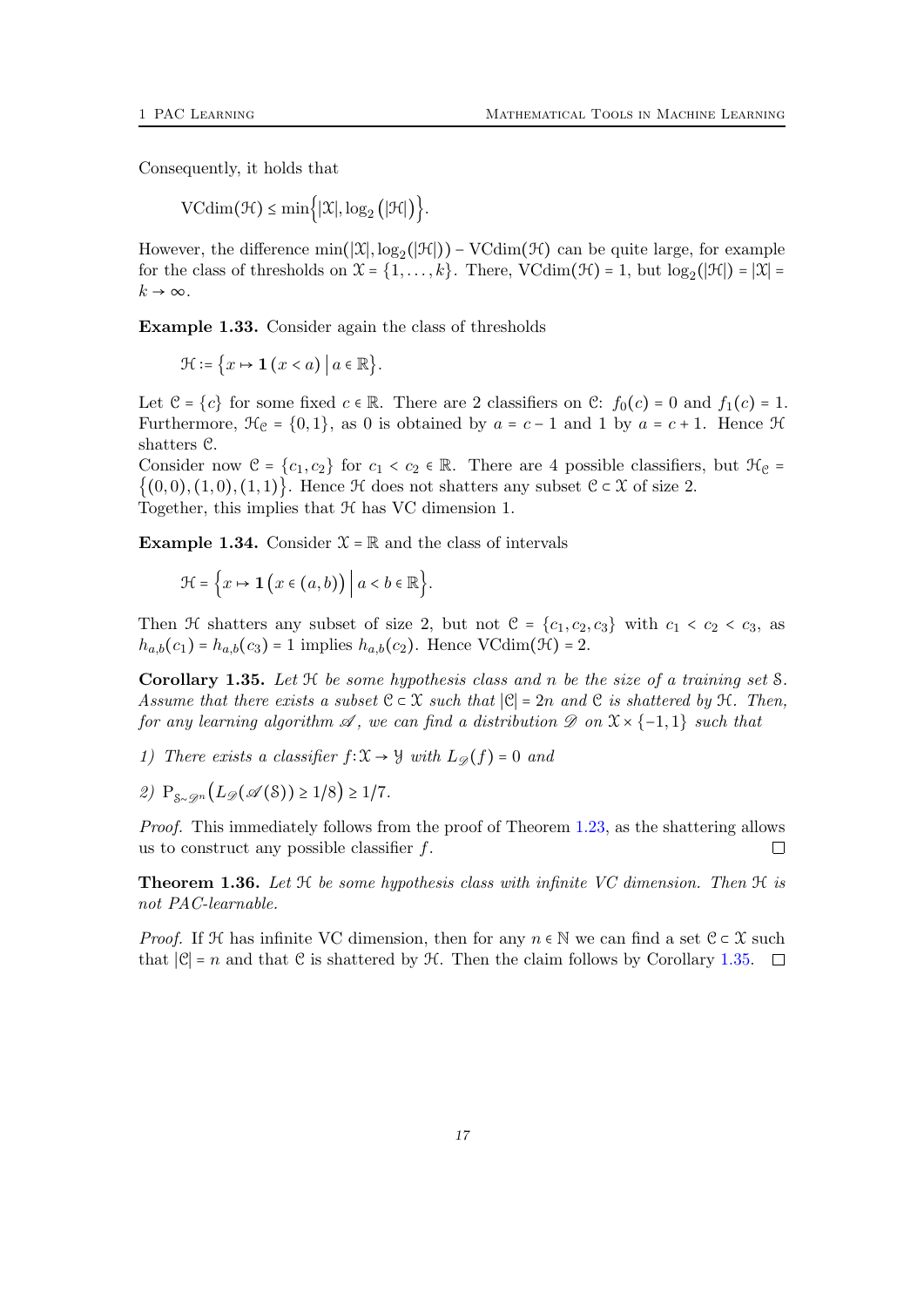## <span id="page-17-0"></span>1.5 The Fundamental Theorem of PAC Learning

Motivation. We have seen that infinite VC dimension implies non-PAC-learnability (Theorem [1.36\)](#page-16-1). Theorem [1.41](#page-18-0) will show us that finite VC dimension is indeed also sufficient for PAC learnability. For its proof, we need the following concept.

**Definition 1.37.** Let  $H$  be a hypothesis class. The *growth function* of  $H$ , denoted  $\tau_{\mathcal{H}}:\mathbb{N} \to \mathbb{N}$ , is defined as

$$
\tau_{\mathcal{H}}(n) \coloneqq \max_{\mathfrak{C} \in \mathfrak{X}: |\mathfrak{C}|=n} |\mathcal{H}_{\mathfrak{C}}|.
$$

**Remark 1.38.** In words,  $\tau_{\mathcal{H}}(n)$  is the number of different functions from a subset C of size n to  $\{-1,1\}$ , that can be obtained by restricting H to C. Obviously, if VCdim(H) = d then for any  $n \le d$  we have  $\tau_{\mathcal{H}}(n) = 2^n$ . In such cases,  $\mathcal{H}$  induces all possible functions from  $\mathcal C$  to  $\{-1,1\}$ .

<span id="page-17-2"></span>**Lemma 1.39** (Sauer's Lemma). Let  $\mathcal H$  be a hypothesis class with VCdim( $\mathcal H$ )  $\leq d < \infty$ . Then, for all  $n \in \mathbb{N}$ , holds

$$
\tau_{\mathcal{H}}(n) \leq \sum_{i=0}^{d} \binom{n}{i}.
$$

In particular, if  $n \geq d$ , then  $\tau_{\mathcal{H}}(n) \leq (en/d)^d$ .

<span id="page-17-1"></span>*Proof.* We will prove the lemma by showing the stronger claim: for  $\mathcal{C} = \{c_1, \ldots, c_n\}$  we have

$$
\forall \mathcal{H} \quad |\mathcal{H}_{\mathcal{C}}| \leq \left| \{ \mathcal{B} \subset \mathcal{C} \, | \, \mathcal{H} \text{ shatters } \mathcal{B} \} \right|.
$$

[\(9\)](#page-17-1) is sufficient to prove the lemma because if  $VCdim(\mathcal{H}) \leq d$ , then no set with size  $> d$  is shattered by H and therefore

$$
\left| \{ \mathcal{B} \subset \mathcal{C} \mid \mathcal{H} \text{ shatters } \mathcal{B} \} \right| \le \sum_{i=0}^{d} \binom{n}{i}.
$$

If  $n \geq d$ , then we can further bound

$$
\sum_{i=0}^d \binom{n}{i} \le \left(\frac{en}{d}\right)^d,
$$

as

$$
\left(\frac{d}{n}\right)^d \sum_{i=0}^d \binom{n}{i} \le \sum_{i=0}^d \binom{n}{i} \left(\frac{d}{n}\right)^i \le \sum_{i=0}^n \binom{n}{i} \left(\frac{d}{n}\right)^i = \left(1 + \frac{d}{n}\right)^n \le \exp\left\{d\right\}.
$$

Hence we only need to show [\(9\)](#page-17-1), which will be done by induction over n. For  $n = 1$ , (9) is trivially fulfilled, as for any  $H$ , both sides are either equal to one or two (as the empty set is always shattered by H).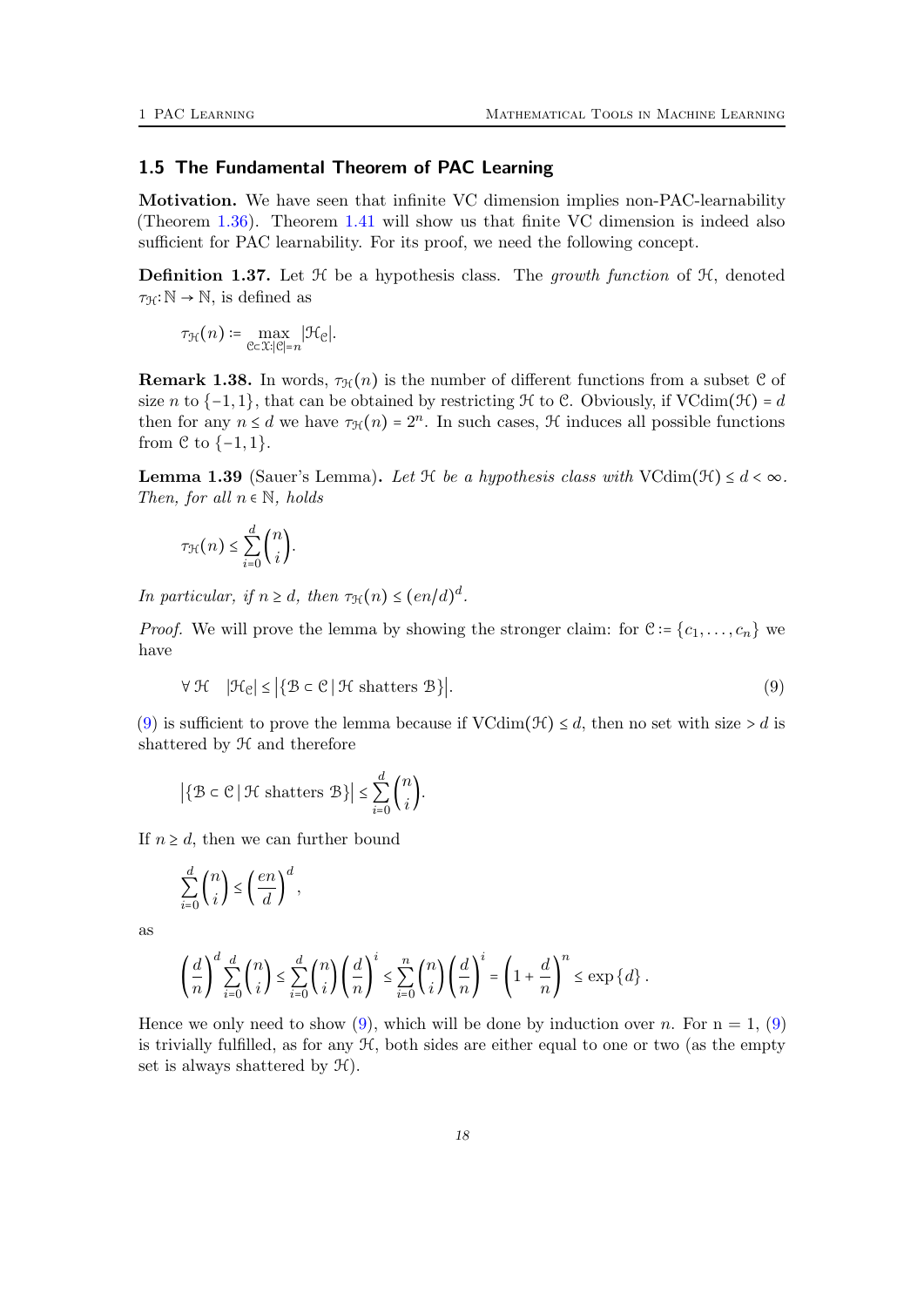$\Box$ 

Assume [\(9\)](#page-17-1) holds for sets of size  $k < n$  and let us prove it for sets of size n. To this end, fix  $\mathcal{H}$  and  $\mathcal{C} \coloneqq \{c_1, \ldots, c_m\}$ . Denote  $\mathcal{C}' \coloneqq \{c_2, \ldots, c_m\}$  and define

$$
\mathcal{Y}_0 := \{ (y_2, \dots, y_n) \mid (0, y_2, \dots, y_n) \in \mathcal{H}_{\mathcal{C}} \vee (1, y_2, \dots, y_n) \in \mathcal{H}_{\mathcal{C}} \},
$$
  

$$
\mathcal{Y}_1 := \{ (y_2, \dots, y_n) \mid (0, y_2, \dots, y_n) \in \mathcal{H}_{\mathcal{C}} \wedge (1, y_2, \dots, y_n) \in \mathcal{H}_{\mathcal{C}} \}.
$$

Clearly,  $|\mathcal{H}_{\mathcal{C}}| = |\mathcal{Y}_0| + |Y_1|$  and, since  $\mathcal{Y}_0 = \mathcal{H}_{\mathcal{C}}$ , using the induction assumption (applied on  $H$  and  $C'$ ) implies

$$
|\mathcal{Y}_0| = |\mathcal{H}_{\mathcal{C}'}| \leq |\{\mathcal{B} \subset \mathcal{C} \mid \mathcal{H} \text{ shatters } \mathcal{B}\}| = |\{\mathcal{B} \subset \mathcal{C} \mid c_1 \notin \mathcal{B} \land \mathcal{H} \text{ shatters } \mathcal{B}\}|.
$$

Next, let

$$
\mathcal{H}' \coloneqq \left\{ h \in \mathcal{H} \mid \exists h' \in \mathcal{H} \quad (1 - h'(c_1), h'(c_2), \dots, h'(c_n) = (h(c_1), \dots, h(c_n)) \right\} \subset \mathcal{H}.
$$

 $\mathcal{H}'$  contains pairs of hypotheses that agree in  $\mathcal{C}'$  and differ in  $c_1$ . Consequently, if  $\mathcal{H}'$ shatters a subset  $\mathcal{B} \subset \mathcal{C}$ , then it also shatters  $\mathcal{B} \cup \{c_1\}$  and vice versa. Using  $\mathcal{Y}_1 = \mathcal{H}'_{\mathcal{C}'}$ and applying the inductive assumption on  $\mathcal{H}'$  and  $\mathcal{C}'$ , we obtain

$$
|\mathcal{Y}_1| = |\mathcal{H}'_{\mathcal{C}'}| \le |\{\mathcal{B} \subset \mathcal{C}' \mid \mathcal{H}' \text{ shatters } \mathcal{B}\}| = |\{\mathcal{B} \subset \mathcal{C}' \mid \mathcal{H}' \text{ shatters } \mathcal{B} \cup \{c_1\}\}|
$$
  
=  $|\{\mathcal{B} \subset \mathcal{C} \mid c_1 \in \mathcal{B} \land \mathcal{H}' \text{ shatters } \mathcal{B}\}| \le |\{\mathcal{B} \subset \mathcal{C} \mid c_1 \in \mathcal{B} \land \mathcal{H} \text{ shatters } \mathcal{B}\}|.$ 

Hence we have shown that

$$
|\mathcal{H}_{\mathcal{C}}| = |\mathcal{Y}_0| + |\mathcal{Y}_1|
$$
  
\n
$$
\leq |\{\mathcal{B} \subset \mathcal{C} \mid c_1 \notin \mathcal{B} \land \mathcal{H} \text{ shatters } \mathcal{B}\}| + |\{\mathcal{B} \subset \mathcal{C} \mid c_1 \in \mathcal{B} \land \mathcal{H} \text{ shatters } \mathcal{B}\}|
$$
  
\n
$$
= |\{\mathcal{B} \subset \mathcal{C} \mid \mathcal{H} \text{ shatters } \mathcal{B}\}|,
$$

which concludes the proof.

<span id="page-18-1"></span>**Theorem 1.40.** Let  $H$  be some hypothesis class with growth function  $\tau_H$ . Also, suppose that l maps to [0,1]. Then for all  $\delta > 0$  holds

$$
\mathbf{P}_{\mathcal{S}\sim\mathcal{D}^n}\left(\sup_{h\in\mathcal{H}}\left|L_{\mathcal{D}}(h)-L_{\mathcal{S}}(h)\right|\leq\frac{4+\sqrt{\log\left(2\tau_{\mathcal{H}}(2n)\right)}}{\delta\sqrt{2n}}\right)\geq 1-\delta.
$$

<span id="page-18-0"></span>**Theorem 1.41** (Fundamental Theorem of PAC learning). Let  $H$  be some hypothesis class of functions  $\mathfrak{X} \rightarrow \{-1,1\}$  and let the loss function be the 0-1-loss. Then, the following assertions are equivalent:

- 1) H has the uniform convergence property;
- 2) any ERM rule is a successful agnostic PAC learner for H;
- 3) H is agnostic PAC learnable;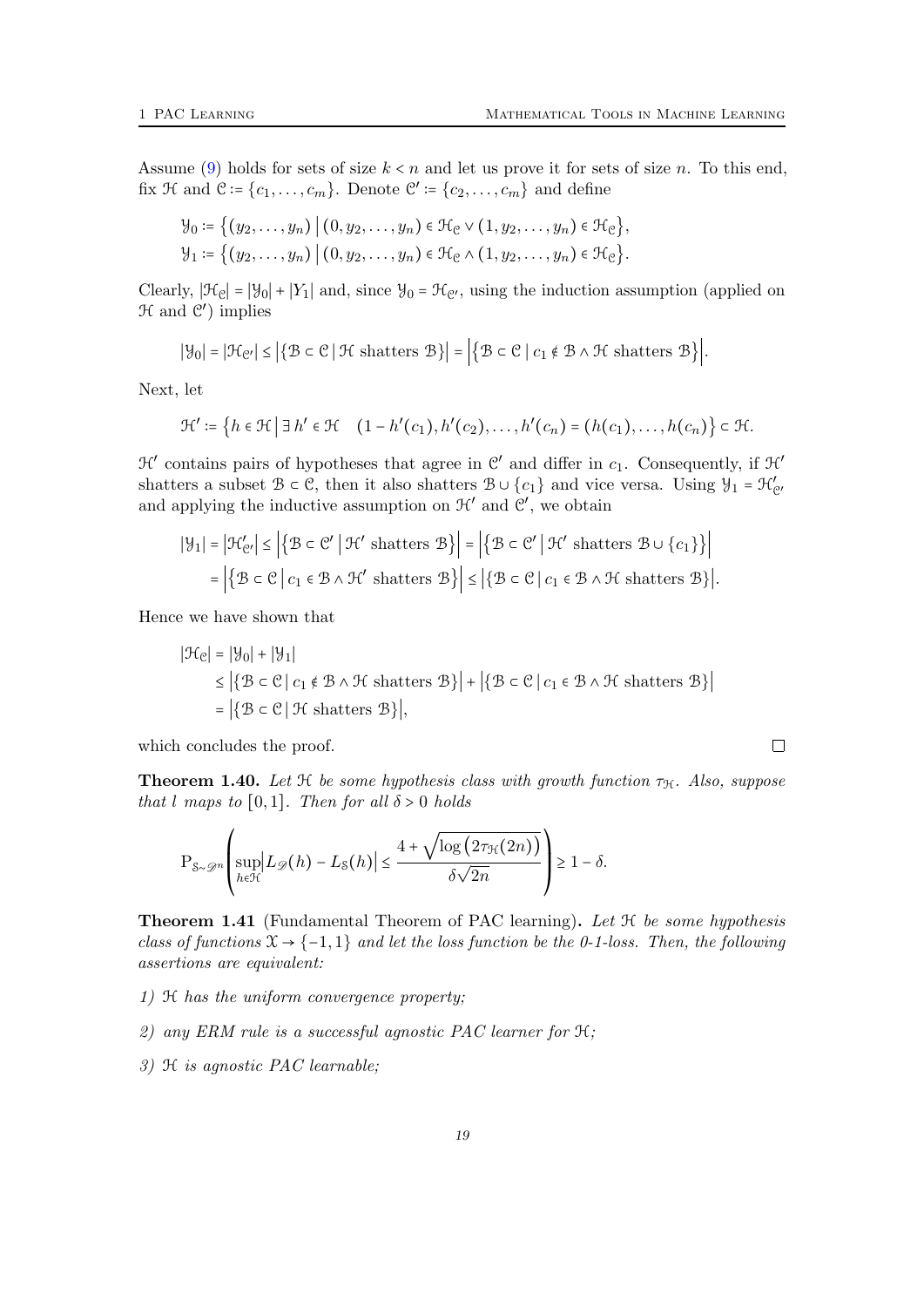$\downarrow$ ) VCdim( $\mathcal{H}$ ) <  $\infty$ .

If, additionally, the realizability assumption [\(1\)](#page-3-2) holds, then all the previous assertions are equivalent to

- 5) H is PAC learnable;
- 6) any ERM rule is a successful PAC learner for H;

<span id="page-19-0"></span>Proof. Let us first summarize the results that we have already proven in Figure [1.](#page-19-0) We can see that we are only left to prove that finite VC dimension implies the uniform convergence property.



Figure 1: Logical structure for the proof the Theorem [1.41](#page-18-0)

To see this, note that from Sauer's lemma (Lemma [1.39\)](#page-17-2) it follows that for all  $n \ge d/2$ holds  $\tau_{\mathcal{H}} \leq (en/d)^d$ . Combining this with Theorem [1.40](#page-18-1) yields

$$
\forall \delta > 0 \quad P_{\mathcal{S} \sim \mathcal{D}^n} \left( \sup_{h \in \mathcal{H}} \left| L_{\mathcal{D}}(h) - L_{\mathcal{S}}(h) \right| \le \frac{4 + \sqrt{d \log (2en/d)}}{\delta \sqrt{2n}} \right) \ge 1 - \delta.
$$

If *n* is large enough such that  $\sqrt{d \log (2en/d)} \geq 4$ , then

$$
\forall \delta > 0 \quad P_{\mathcal{S} \sim \mathcal{D}^n} \left( \sup_{h \in \mathcal{H}} \left| L_{\mathcal{D}}(h) - L_{\mathcal{S}}(h) \right| \le \frac{2\sqrt{d \log (2en/d)}}{\delta \sqrt{2n}} \right) \ge 1 - \delta.
$$

Note that

$$
\frac{2\sqrt{d\log(2en/d)}}{\delta\sqrt{2n}} \leq \varepsilon \iff n \geq \frac{2d}{(\varepsilon\delta)^2}\log(n) + \frac{2d\log(2e/d)}{(\varepsilon\delta)^2}.
$$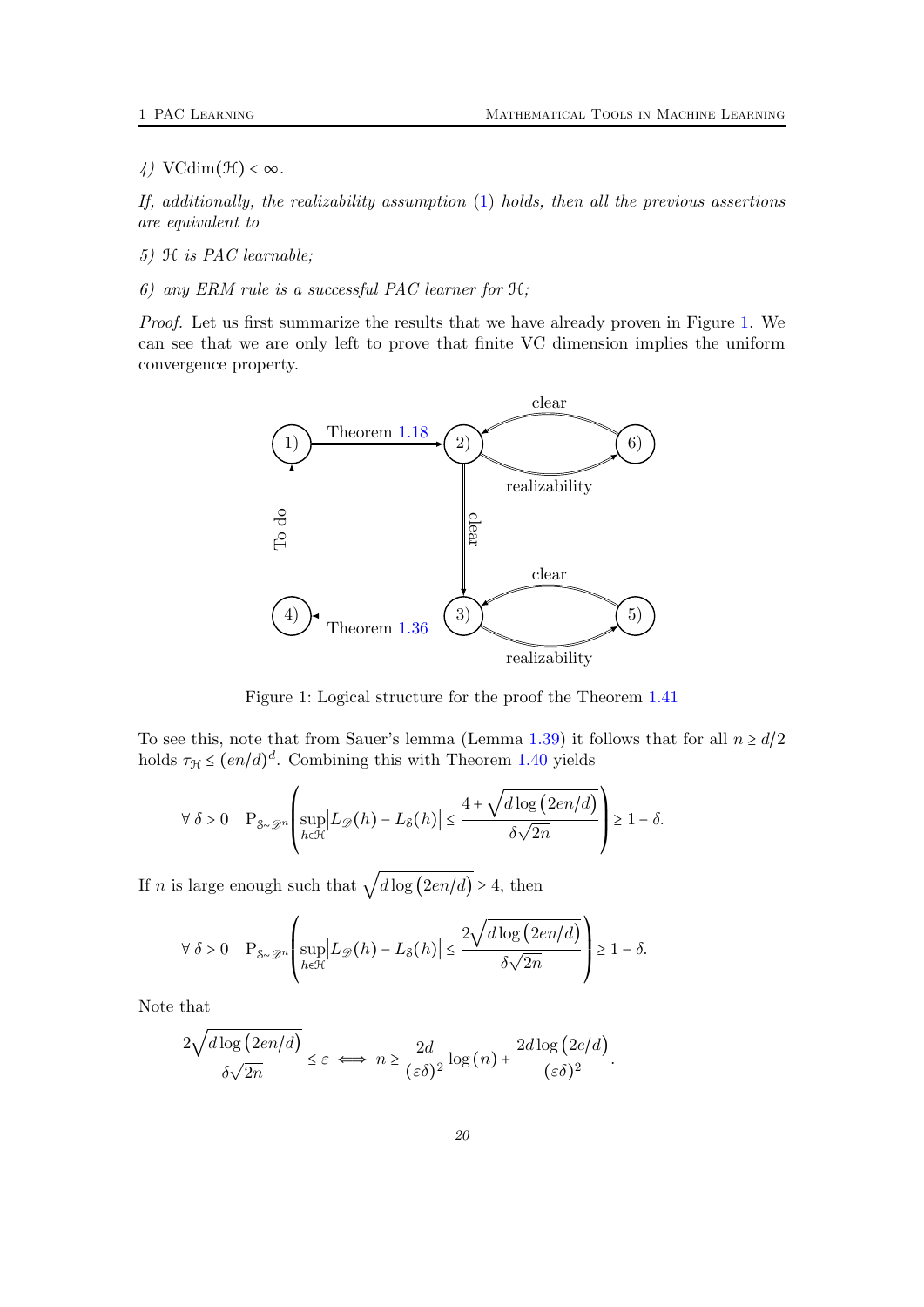Recall that for all  $\alpha$ ,  $x > 0$  holds  $\log(x) \leq \alpha x - \log(\alpha) - 1$  (by convexity,  $x \mapsto \alpha x - \log(\alpha) - 1$ is the tangent to  $x \mapsto \log(x)$  at  $x = 1/\alpha$ . Then

$$
\frac{2d}{(\varepsilon\delta)^2}\log\left(n\right) \leq \frac{2d}{(\varepsilon\delta)^2}\left(\frac{(\varepsilon\delta)^2}{4d}n - \log\left(\frac{(\varepsilon\delta)^2}{4d}\right) - 1\right) = \frac{n}{2} - \frac{2d}{(\varepsilon\delta)^2}\log\left(\frac{(\varepsilon\delta)^2}{4d}\right) - \frac{2d}{(\varepsilon\delta)^2}.
$$

Consequently, it suffices to take  $n$  large enough such that

$$
\frac{n}{2} \ge -\frac{2d}{(\varepsilon\delta)^2} \log\left(\frac{(\varepsilon\delta)^2}{4d}\right) - \frac{2d}{(\varepsilon\delta)^2} + \frac{2d\log\left(2e/d\right)}{(\varepsilon\delta)^2}
$$

and thus choose

$$
n \ge \begin{cases} \frac{4}{(\varepsilon \delta)^2} \log \left( \frac{4}{(\varepsilon \delta)^2} \right) + \frac{4(\log(2e) - 1)}{(\varepsilon \delta)^2} & \text{if } d = 1, \\ \frac{4}{(\varepsilon \delta)^2} \log \left( \frac{4}{(\varepsilon \delta)^2} \right) & \text{if } d \ge 2. \end{cases}
$$

Hence  $H$  has the uniform property.

Remark 1.42. The proof of Theorem [1.41](#page-18-0) implies that the sample complexity satisfies

$$
n_{\mathcal{H}}^{\text{uc}} \asymp \log (1/(\varepsilon \delta) / (\varepsilon \delta)^2).
$$

However, it is possible to obtain sharper bounds [\(Theorem 6.8 on p.48\)](#page-53-0):

<span id="page-20-0"></span>**Theorem 1.43** (Fundamental Theorem of PAC learning – quantitative version). Let  $H$ be a hypothesis for binary classification and let the loss function be the 0-1-loss. Assume that VCdim( $\mathcal{H}$ )  $\leq d < \infty$ . Then, there exists constants  $C_1, C_2 > 0$  such that

1. H has the uniform convergence property with sample complexity

<span id="page-20-3"></span><span id="page-20-2"></span>
$$
C_1 \frac{d + \log(1/\delta)}{\varepsilon^2} \le n_{\mathcal{H}}^{uc} \le C_2 \frac{d + \log(1/\delta)}{\varepsilon^2};\tag{10}
$$

2. H is agnostic PAC learnable with sample complexity

$$
C_1 \frac{d + \log(1/\delta)}{\varepsilon^2} \le n_{\mathcal{H}} \le C_2 \frac{d + \log(1/\delta)}{\varepsilon^2};\tag{11}
$$

3. If the realizability assumption [\(1\)](#page-3-2) holds, then H is PAC learnable with sample complexity

<span id="page-20-1"></span>
$$
C_1 \frac{d + \log(1/\delta)}{\varepsilon} \le n_{\mathcal{H}}^{uc} \le C_2 \frac{d \log(1/\varepsilon) + \log(1/\delta)}{\varepsilon}.
$$
 (12)

Remark 1.44. It is important to note the following: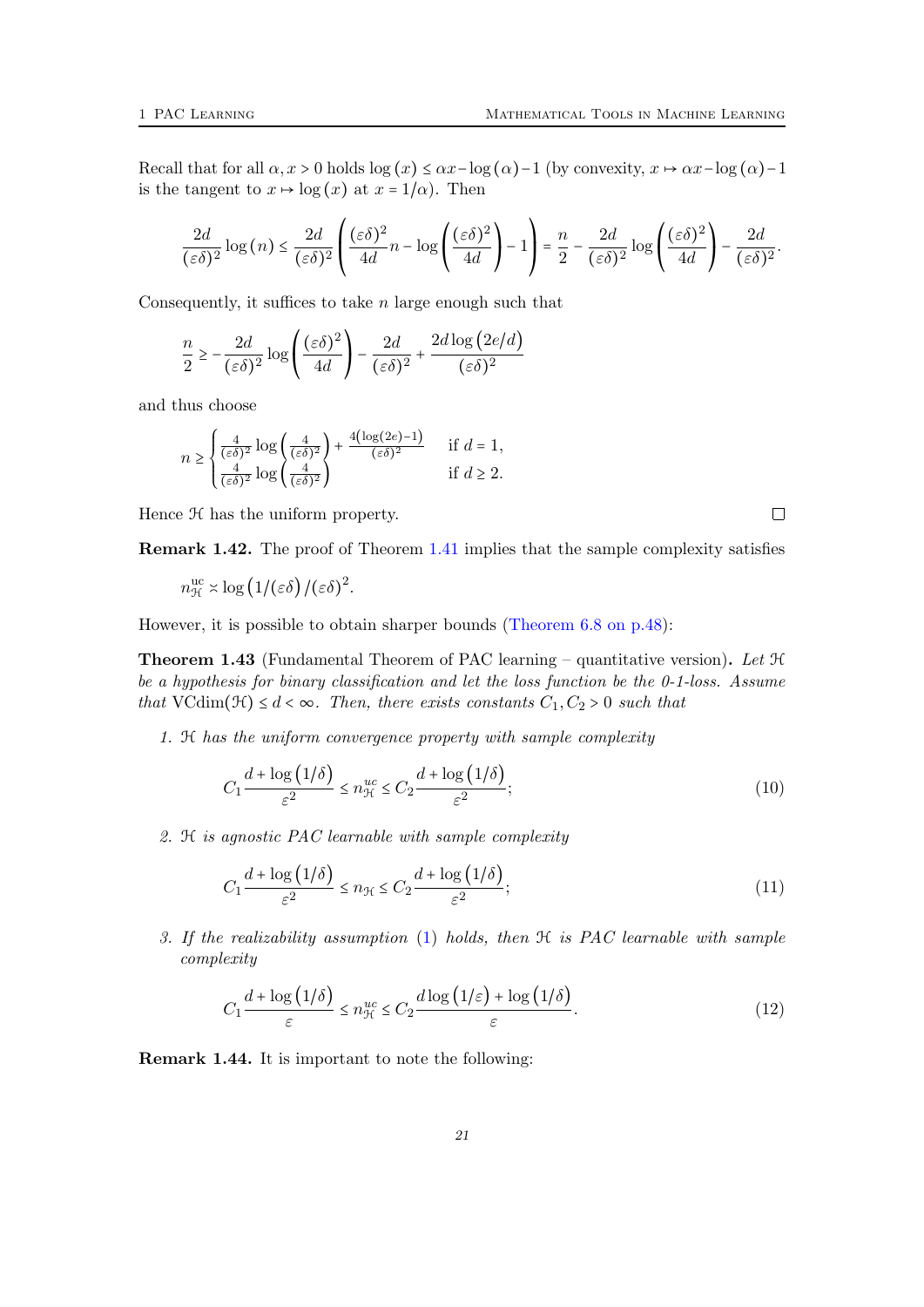- 1) The Theorems characterising PAC-learnability of infinite classes (Theorems [1.41](#page-18-0) and [1.43\)](#page-20-0) only hold for the 0-1-loss function. They can be easily extended to arbitrary bounded loss functions, however no statement was made for unbounded loss functions. In contrast, the Theorems for finite classes (Theorems [1.9](#page-4-3) and [1.21\)](#page-9-1) hold for arbitrary loss functions.
- 2) Additionally, we can see that the sample complexity under the realizability assumption [\(1\)](#page-3-2) scales as  $\varepsilon^{-1}$  (Theorem [1.9](#page-4-3) for finite classes and Theorem [1.43](#page-20-0) statement [\(12\)](#page-20-1) for infinite classes), whereas without the realizability assumption, the sample complexity scales as  $\varepsilon^{-2}$  (Theorem [1.21](#page-9-1) for finite classes and Theorem [1.43](#page-20-0) statement [\(11\)](#page-20-2) for infinite classes). This means that in order the half the error  $\varepsilon$ , we need to double the sample size if the realizability assumption holds true, and to quadruple it otherwise.

Both points origin in the use of Hoeffding's inequality (Lemma [1.19\)](#page-7-0) for infinite hypothesis classes.

# <span id="page-21-0"></span>2 Linear Predictors

Motivation. Consider the following class

$$
L_d \coloneqq \left\{ h_{w,b} \mid w \in \mathbb{R}^d, b \in \mathbb{R} \right\}, \quad h_{w,b} \coloneqq \begin{cases} \mathbb{R}^d \to \mathbb{R}, \\ x \mapsto \langle w, x \rangle + b. \end{cases}
$$

We call w the vector of weights and b the bias. Given a function  $\varphi: \mathbb{R} \to \mathcal{Y}$ , we can consider the class

$$
\varphi \circ L_d \coloneqq \big\{ \varphi \circ h_{w,b} \, \big| \, h_{w,b} \in L_d \big\}.
$$

**Example 2.1.** Let  $\mathcal{X} = \mathbb{R}^d$ ,  $\mathcal{Y} = \{-1, 1\}$  and  $\varphi(t) = \text{sign}(t)$ . The corresponding class is

$$
\mathcal{HS}_d \coloneqq \text{sign} \circ L_d \coloneqq \left\{ \text{sign}\left( \langle w, x \rangle + b \right) \middle| \ w \in \mathbb{R}^d, b \in \mathbb{R} \right\}
$$

and is often used in binary classification. It can be shown that  $\mathcal{H}\mathcal{S}_d$  has VC dimension  $d+1$ and hence is agnostic PAC learnable using the ERM paradigm with sample complexity of order  $(d + \log(1/\delta))/\varepsilon^2$  by [\(11\)](#page-20-2).

**Remark 2.2.** The bias b can be incorporated into the weight vector by setting

$$
w' := (b, w_1, \dots, w_d)^\top
$$
 and  $x' := (1, x_1, \dots, x_d)^\top$ 

to obtain the homogeneous representation.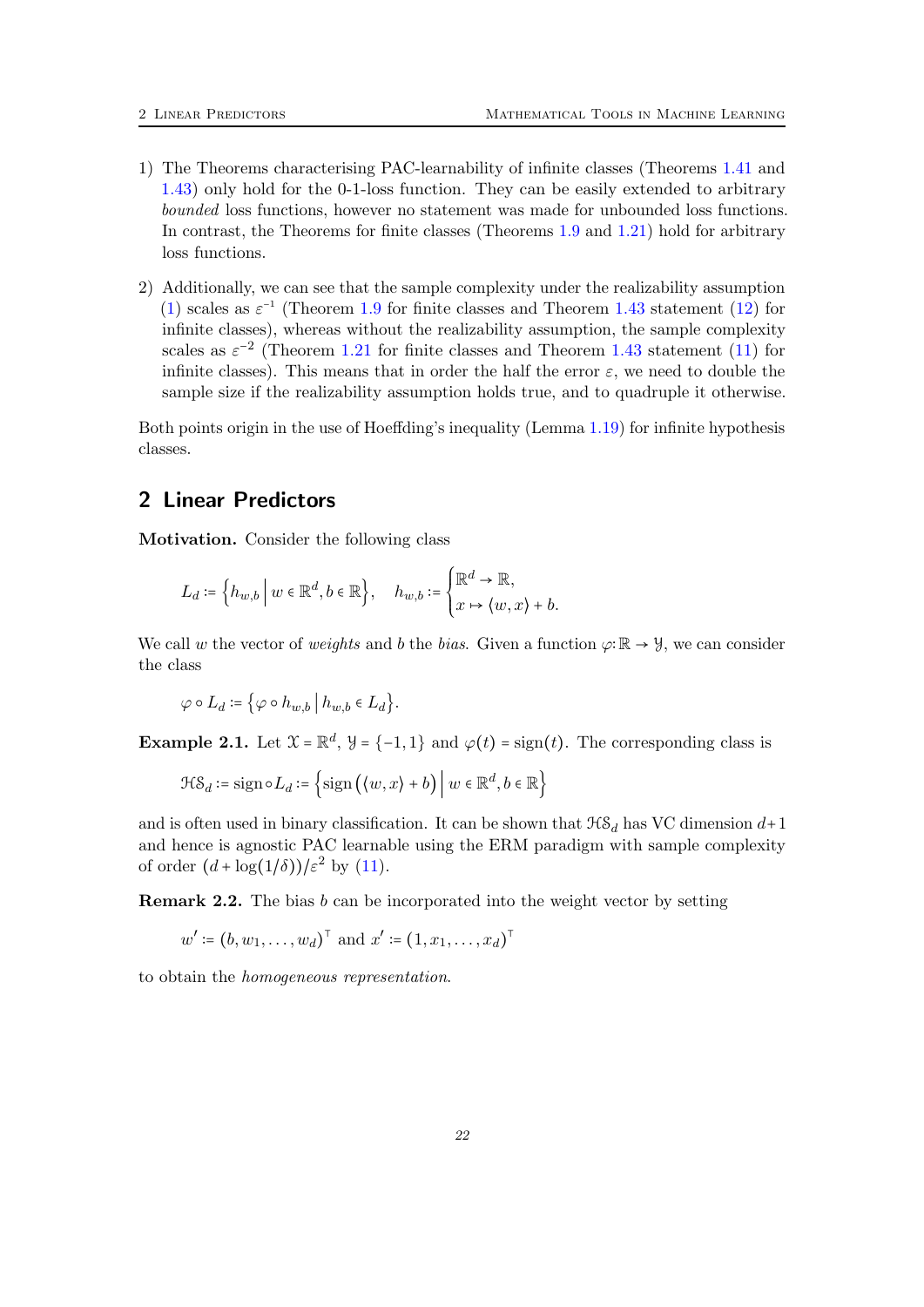## <span id="page-22-0"></span>2.1 Classification

Let us first consider the task of binary classification, i.e.  $\mathcal{Y} = \{-1, 1\}$ . In the first part of this subsection we will assume that there exists a labelling function  $f: \mathbb{R}^d = \mathcal{X} \to \mathcal{Y} = \{-1, 1\}$ with  $f(x) = sign(\langle w^*, x \rangle)$  for some  $w^* \in \mathbb{R}^d$ . This is called the *separable case* and implies that the realizability assumption [\(1\)](#page-3-2) is satisfied. Recall that this implies that any ERM predictor  $h<sub>s</sub>$  satisfies  $L<sub>s</sub>(h<sub>s</sub>) = 0$  (Remark [1.6\)](#page-4-4). In the following, we will discuss three independent methods for finding the ERM predictor  $h<sub>S</sub>$  given a sample S of size n. The first two (Linear Programming and the Perceptron, [2.1.1](#page-22-1) and [2.1.2\)](#page-23-0) apply only to the separable case, whereas the third (Logistic Regression, [2.1.3\)](#page-25-0) is more general. In the case of non-separability also other methods like support vector machines should be considered.

#### <span id="page-22-1"></span>2.1.1 Linear Programming

Here, we will be using the concept of linear programming in order to find an ERM given linearly separable data  $S = \{(x_1, y_1), \ldots, (x_n, y_n)\}\in (\mathbb{R}^d \times \{-1, 1\})^n$ .

**Definition 2.3.** A *linear program*  $(LP)$  aims at solving the optimization problem

 $\max_{w \in \mathbb{R}^d} \langle u, w \rangle$  s.t.  $Aw \geq v$ ,

where  $u \in \mathbb{R}^d, v \in \mathbb{R}^m$  and  $A \in \mathbb{R}^{m \times d}$  are given.

**Lemma 2.4.** Given linearly separable data  $S = \{(x_1, y_1), \ldots, (x_n, y_n)\} \in (\mathbb{R}^d \times \{-1, 1\})^n$ , the linear program

<span id="page-22-2"></span>
$$
\max_{w \in \mathbb{R}^d} \langle 0, w \rangle \quad s.t. \quad Aw \ge v \tag{13}
$$

with  $v = (1, \ldots, 1)^\top \in \mathbb{R}^n$  and

$$
A \coloneqq y \odot [x_1 \quad \dots \quad x_n]^{\top} = \begin{pmatrix} y_1(x_1)_1 & \dots & y_1(x_1)_d \\ \vdots & \ddots & \vdots \\ y_n(x_n)_1 & \dots & y_n(x_n)_d \end{pmatrix} \in \mathbb{R}^{n \times d},
$$

where  $\odot$  denotes the componentwise or Hadamard product and  $y = (y_1, \ldots, y_n)^\top$  has a solution  $\bar{w}$  which separates the data according to

<span id="page-22-3"></span>
$$
\forall i = 1, \dots, n \quad y_i \langle \bar{w}, x_i \rangle \ge 1. \tag{14}
$$

*Proof.* As any solution to  $(13)$  satisfies  $(14)$  and vice versa, it suffices to show the existence of a solution to  $(14)$ .

We proceed as follows: Set  $\gamma \coloneqq \min_{i=1,\dots,n} y_i \langle w^*, x_i \rangle$  and  $\bar{w} \coloneqq w^* / \gamma$ , where  $w^*$  denotes the true data separator which exists as the data is separable but is unknown to us. Then, for all  $i = 1, \ldots, n$  holds

$$
y_i\langle \bar{w}, x_i\rangle = \frac{1}{\gamma}y_i\langle w, x_i\rangle \ge 1.
$$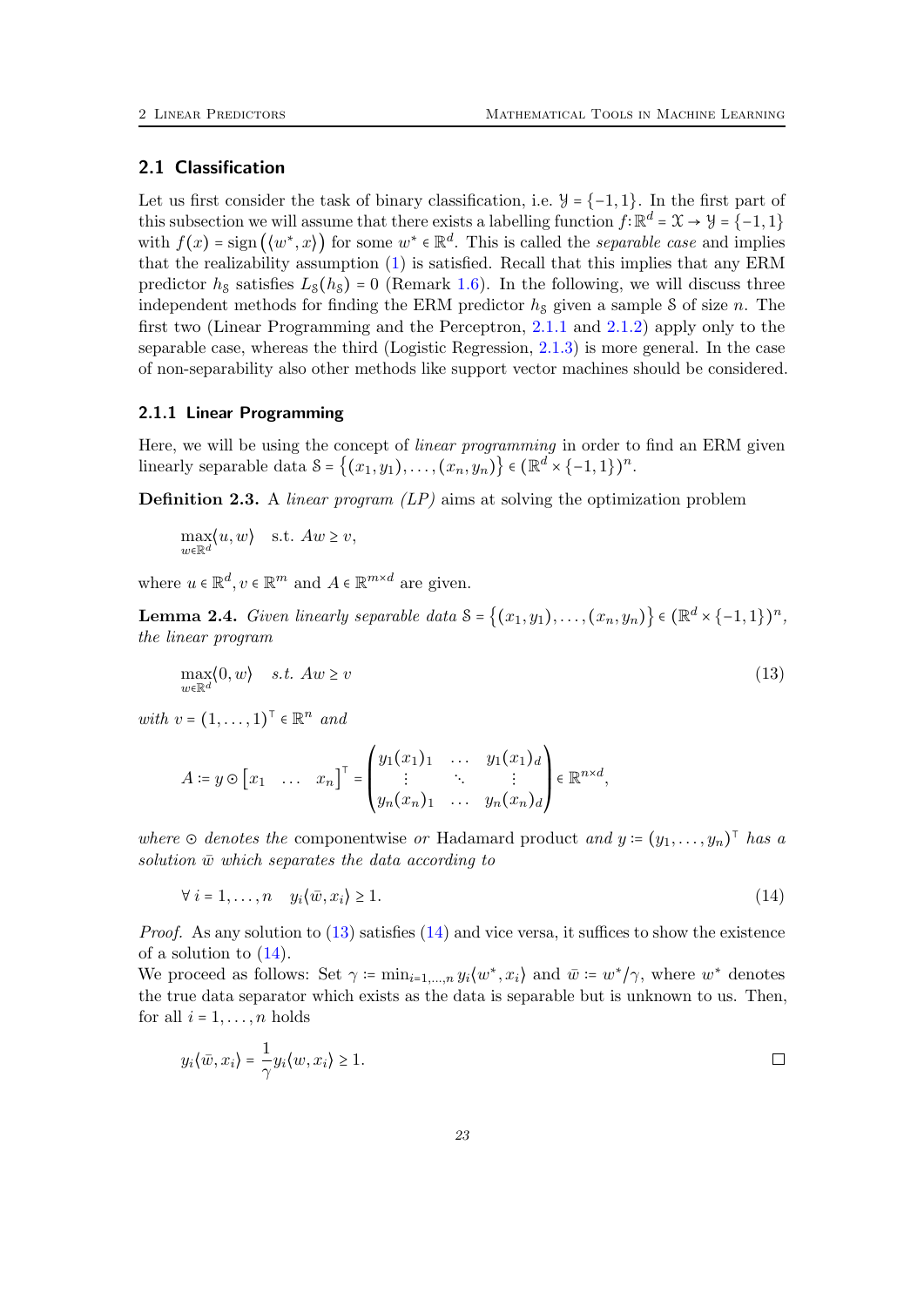#### <span id="page-23-0"></span>2.1.2 Perceptron

The Perceptron algorithm is an iterative method that produces a finite sequence of vectors  $w^{(1)}, \ldots, w^{(T)}$ , whose last element yields a perfect (recall that we are in the separable case) separation of the training data. The algorithm runs as follows:

#### Algorithm 1 Perceptron Algorithm

1: Set  $t := 1$  and  $w^{(1)} := 0 \in \mathbb{R}^d$ ; 2: while  $w^{(t)}$  is not a perfect classifier do 3: Find  $i \in \{1, \ldots, n\}$  such that  $(x_i, y_i)$  is mislabeled, i.e.  $y_i \langle w^{(t)}, x_i \rangle \leq 0$ ; 4: Update  $w^{(t+1)} = w^{(t)} + y_i x_i$ ; 5: Update  $t = t + 1$ . 6: end while 7: return  $w^{(t)}$ .

Note that the update of the perceptron algorithm guides the sequence towards a more correct labelling:

$$
y_i\langle w^{(t+1)}, x_i \rangle = y_i\langle w^{(t)}, x_i \rangle + ||x_i||^2 \ge y_i\langle w^{(t)}, x_i \rangle.
$$

<span id="page-23-2"></span>**Theorem 2.5.** Assume separability with weight vector  $w^*$  and let

 $B \coloneqq \min\{\Vert w \Vert \mid \forall i = 1,\ldots,n \quad y_i\langle w,x_i\rangle \geq 1\} \text{ and } R \coloneqq \max_{i=1,\ldots,n} \|x_i\|.$ 

Then, the perceptron algorithm stops after  $\lfloor (RB)^2 \rfloor$  iterations at a perfect classifier.

*Proof.* For  $t \in \mathbb{N}$ , we will show that if at iteration  $t, w^{(t)}$  mislabels some example  $(x_i, y_i)$ , then we must have

$$
\frac{\langle w^*, w^{(t+1)} \rangle}{\|w^*\| \|w^{(t+1)} \|} \ge \frac{\sqrt{t}}{RB}.
$$
\n(15)

First assume that [\(15\)](#page-23-1) holds. Then, by Cauchy-Schwarz,

$$
1 \ge \frac{\left\{w^*, w^{(t+1)}\right\}}{\|w^*\| \|w^{(t+1)}\|} \ge \frac{\sqrt{t}}{RB}
$$

<span id="page-23-1"></span> $\mathcal{L}$ 

and consequently  $t \leq (RB)^2$ , which would conclude the proof.

It therefore only remains to show [\(15\)](#page-23-1). To this end, recall that  $w^{(1)} = 0 \in \mathbb{R}^d$  and  $w^{(2)} = w^{(1)} + y_i x_i$  for some mislabelled pair  $(x_i, y_i)$ . Suppose that for  $t \geq 3$  we have  $\langle w^*, w^{(t)} \rangle \geq t-1$  and let  $i \in \{1, ..., n\}$  be such that  $(x_i, y_i)$  is mislabelled, then

$$
\langle w^*, w^{(t+1)} \rangle = \langle w^*, w^{(t)} + y_i x_i \rangle \ge t - 1 + 1 = t.
$$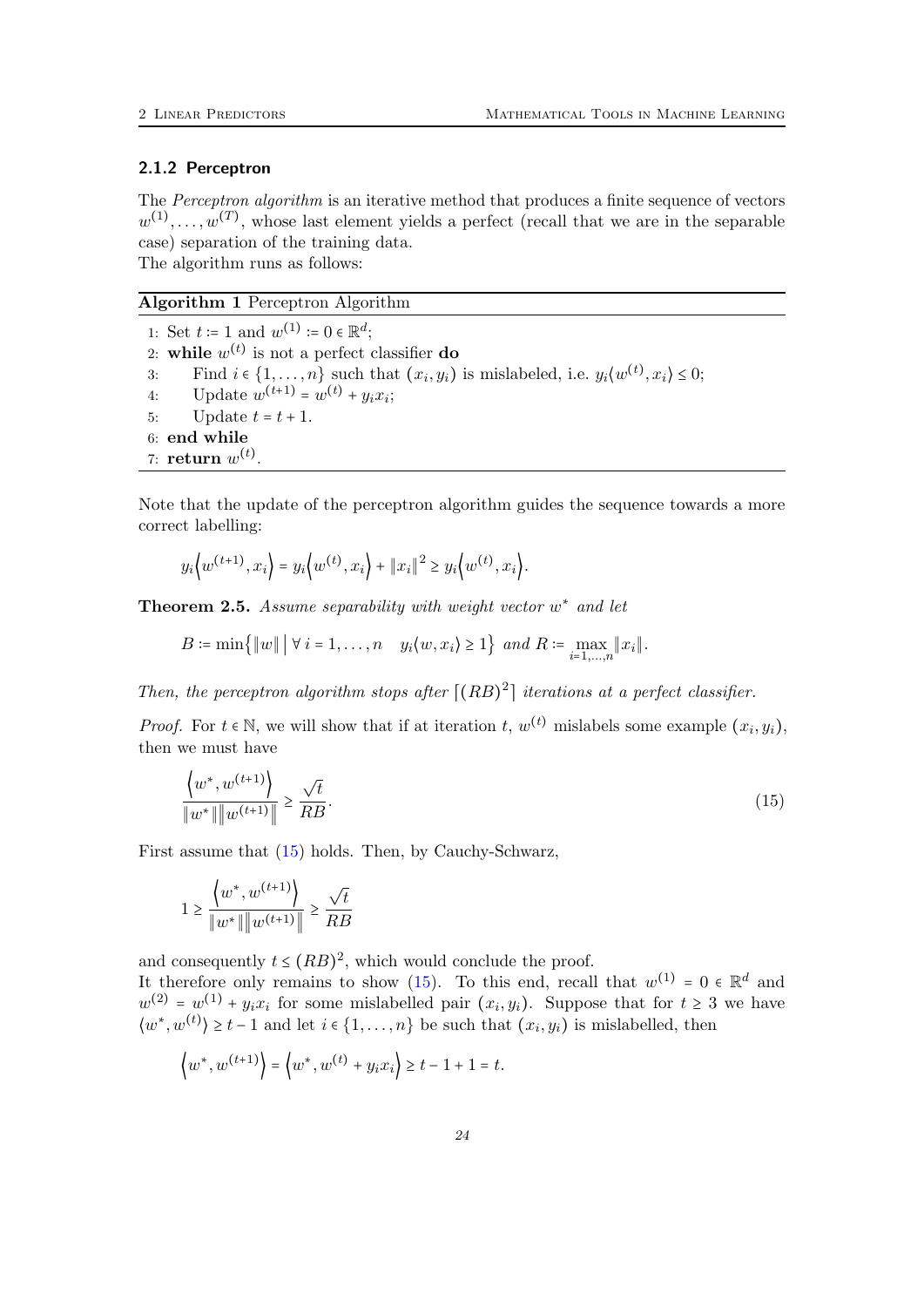Therefore, it follows by induction that if  $w^{(t)}$  is not a perfect classifier, then  $\langle w^*, w^{(t)} \rangle \geq t$ . Furthermore,

$$
\left\|w^{(t+1)}\right\|^2 = \left\|w^{(t)} + y_i x_i\right\|^2 = \left\|w^{(t)}\right\|^2 + 2\underbrace{\left\{w^{(t)}, y_i x_i\right\}}_{\leq 0} + \left\|x_i\right\|^2 \leq \left\|w^{(t)}\right\|^2 + R^2
$$

and hence for all  $t < T$  holds

$$
||w^{(t+1)}||^{2} = \sum_{j=1}^{t} (||w^{(j+1)}||^{2} - ||w^{(j)}||^{2}) \le R^{2}t.
$$

Therefore,

$$
\frac{\langle w^*, w^{(t+1)} \rangle}{\|w^*\| \|w^{(t+1)} \|} \ge \frac{t}{BR\sqrt{t}} = \frac{\sqrt{t}}{BR}.
$$

**Remark 2.6.** The constants B and R from Theorem [2.5](#page-23-2) have the following intuitive interpretations:

- $R = \max_{i=1,\dots,n} ||x_i||$  is a measure of the compactness of the sample data. The idea is that spread out data tend to be harder to separate than compact data.  $R$  is known to the observer.
- $B = \min\{\Vert w \Vert \mid \forall i = 1,\ldots,n \quad y_i\langle w,x_i\rangle \geq 1\}$  describes the margin that can be achieved by a perfect classifier. To see this, note that for  $w \in \mathbb{R}^d$  and  $i = 1, \ldots, n$  the distance between  $x_i$  and the hyperplane defined by  $w^{\top} x = 0$  is given by

$$
dist(w, x_i) = \frac{\langle w, x_i \rangle}{\|w\|}.
$$

Hence  $\langle w, x_i \rangle \ge 1$  for all i is equivalent to dist $(w, x_i) \ge 1/\|w\|$  and consequently the margin  $M(w, \{x_1, \ldots, x_n\})$  of the perfect separator given by  $w^{\top} x = 0$  and the data satisfies

$$
M(w, \{x_1, \ldots, x_n\}) \coloneqq \min_{i=1, \ldots, n} \text{dist}(w, x_i) \geq \frac{1}{\|w\|}.
$$

Hence, we can conclude that

$$
B=\frac{1}{M(w,\{x_1,\ldots,x_n\})},
$$

i.e.  $B$  is the inverse of the margin and hence a measure of how difficult the separation of the data is. However, note that  $B$  is unknown to the observer.

**Remark 2.7.** Note that introducing a learning rate  $\eta > 0$  to the perceptron only changes the length of the solution vector  $w$  and hence neither has an effect on the convergence speed, nor on the final predictions.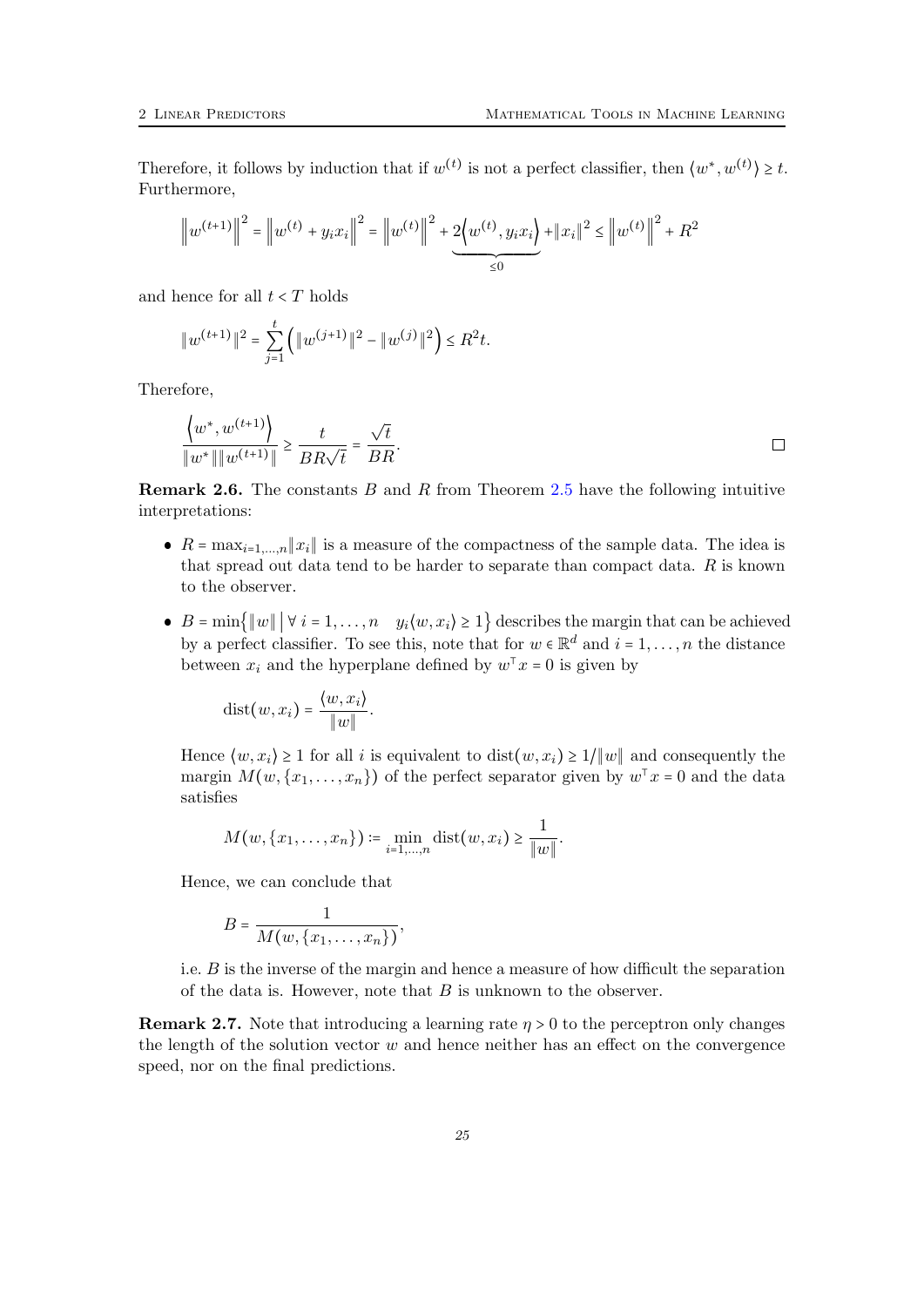## <span id="page-25-0"></span>2.1.3 Logistic regression

A natural modification in order to deal with predictions that are not −1 or 1 using a linear model is to use the logistic function

$$
\varphi\!:\!\mathbb{R}\to\big[0,1\big],\quad x\mapsto\frac{1}{1+\exp\left\{-x\right\}}
$$

and interpret the result  $\varphi(\langle w, x \rangle)$  as probability of class 1 to be true given x. Hence the hypothesis class is given by

$$
\mathcal{H}_{\mathrm{sig}} \coloneqq \left\{ h_w \!\!: \ x \mapsto \frac{1}{1+\exp\left\{ - \langle w, x \rangle \right\}} \;\Bigg|\; w \in \mathbb{R}^d \right\}.
$$

Our loss function should penalize misclassifications, i.e. small values of  $y_i \langle w, x_i \rangle$  and should therefore be increasing in  $y_i(w, x_i)$ . A possible choice is the *logistic loss* 

$$
l(h_w, z) \coloneqq l(h_w, (x, y)) \coloneqq \log\left(1 + \exp\left\{-y(w, x)\right\}\right).
$$

The ERM rule then requires us, given a sample S of size n, to find an estimator  $h_s \in \mathcal{H}_{sig}$ satisfying

$$
h_{\mathcal{S}} \in \operatornamewithlimits{argmin}\limits_{h \in \mathcal{H}_{\text{sig}}} L_{\mathcal{S}}(h_{\mathcal{S}}),
$$

which can be done by taking  $h_s = h_{w^*}$  for

$$
w^* \in \operatorname*{argmin}_{w \in \mathbb{R}^d} \frac{1}{n} \sum_{i=1}^n \log \left( 1 + \exp \left\{ -y_i \langle w, x_i \rangle \right\} \right).
$$

**Remark 2.8.** Note that for  $w \in \mathbb{R}^d$ 

$$
\exp\left\{-\langle w, x \rangle\right\} = \frac{1}{h_w(x)} - 1 = \frac{1 - h_w(x)}{h_w(x)}
$$

are the odds of class 1. Equivalently,

$$
-\langle w, x \rangle = \log\left(\frac{1 - h_w(x)}{h_w(x)}\right) =: \logit\left(h_w(x)\right)
$$

are the log-odds. Hence

$$
l(h_w, (x, y)) = \begin{cases} \log (1/h_w(x)) & \text{if } y = 1, \\ \log (1/(1 - h_w(x))) & \text{if } y = -1. \end{cases}
$$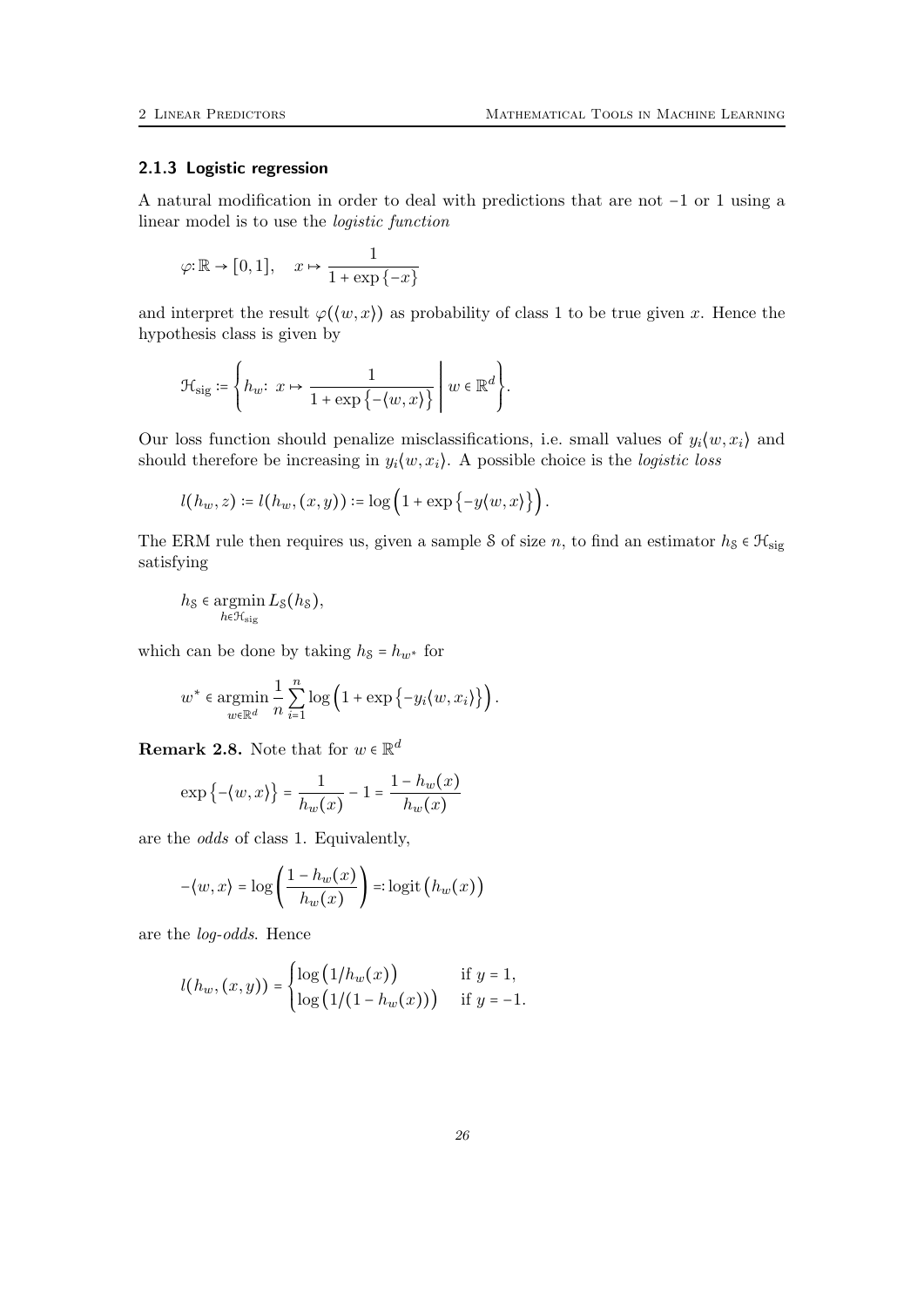### <span id="page-26-0"></span>2.2 Linear Regression

In the case of linear regression we have  $\mathcal{X} = \mathbb{R}^r$ ,  $\mathcal{Y} = \mathbb{R}^q$  and we assume

$$
Y_i = X_i \beta + \varepsilon_i \in \mathbb{R}^q, \quad i = 1, \dots, n,
$$

for  $\beta \in \mathbb{R}^d, X_i \in \mathbb{R}^{q \times d}$  of maximal rank min $\{q, d\}$ ,  $r, q, d \in \mathbb{N}$  and  $\varepsilon \sim N(0, \Sigma)$  i.i.d. and  $\Sigma \in \mathbb{R}^{q \times q}$  positive definite. Often  $X_i := \Psi(x_i)$  for some fixed, known *feature map*  $\Psi: \mathbb{R}^r \to \mathbb{R}^{q \times d}$ . The hypothesis space is given by

$$
\mathcal{H}\coloneqq\Big\{x\mapsto \Psi(x)\beta\ \Big|\ \Psi{:}\mathcal{X}\to\mathbb{R}^{q\times d},\beta\in\mathbb{R}^d\Big\}.
$$

It is very convenient to directly work in the feature space  $\Psi(\mathfrak{X})$ . Note that the loglikelihood given an i.i.d. sample  $S = \{(X_1, Y_1), \ldots, (X_n, Y_n)\}\$ is given by

<span id="page-26-1"></span>
$$
\mathcal{L}(\beta|\mathcal{S}) = \sum_{i=1}^{n} \underbrace{\log ((2\pi)^{q/2} |\Sigma|^{-1/2})}_{= \text{const}} - \frac{1}{2} \left\| \Sigma^{-1/2} (Y_i - X_i \beta) \right\|^2.
$$

Hence, maximizing the log-likelihood is equivalent to minimizing the squared error:

$$
\beta^{\text{MLE}} = \underset{\beta \in \mathbb{R}^d}{\text{argmin}} \sum_{i=1}^n \left\| \Sigma^{-1/2} \left( Y_i - X_i \beta \right) \right\|^2. \tag{16}
$$

Note that changing the distribution of the residuals  $\varepsilon_i$  would yield a different loss function. For example, for exponentially distributed  $\varepsilon_i$  we would minimize the mean absolute error. We now solve  $(16)$  by means of standard vector calculus:

$$
\nabla_{\beta} \left\{ \sum_{i=1}^{n} \left\| \Sigma^{-1/2} \left( Y_i - X_i \beta \right) \right\|^2 \right\} = \sum_{i=1}^{n} \left( -2 X_i^{\top} \Sigma^{-1} Y_i + 2 X_i^{\top} \Sigma^{-1} X_i \beta \right);
$$
  

$$
\nabla_{\beta}^2 \left\{ \sum_{i=1}^{n} \left\| \Sigma^{-1/2} \left( Y_i - X_i \beta \right) \right\|^2 \right\} = 2 \sum_{i=1}^{n} X_i^{\top} \Sigma^{-1} X_i.
$$

Note that as  $X_i$  has full rank and  $\Sigma^{-1}$  is positive definite,  $X_i^{\top} \Sigma^{-1} X_i$  is positive definite and consequently

<span id="page-26-2"></span>
$$
\beta^{\text{MSE}} = \beta^{\text{MLE}} := \left(\sum_{i=1}^{n} X_i^{\top} \Sigma^{-1} X_i\right)^{-1} \left(\sum_{i=1}^{n} X_i^{\top} \Sigma^{-1} Y_i\right)
$$
\n(17)

is the unique solution to [\(16\)](#page-26-1).

**Remark 2.9.** If  $q = 1$ , then it is convenient to use the model

$$
Y = X\beta + \varepsilon \in \mathbb{R}^n
$$
, where  $X := \begin{bmatrix} X_1 \\ \vdots \\ X_n \end{bmatrix} \in \mathbb{R}^{n \times d}$  and  $Y := (Y_1, \dots, Y_n)^\top$ .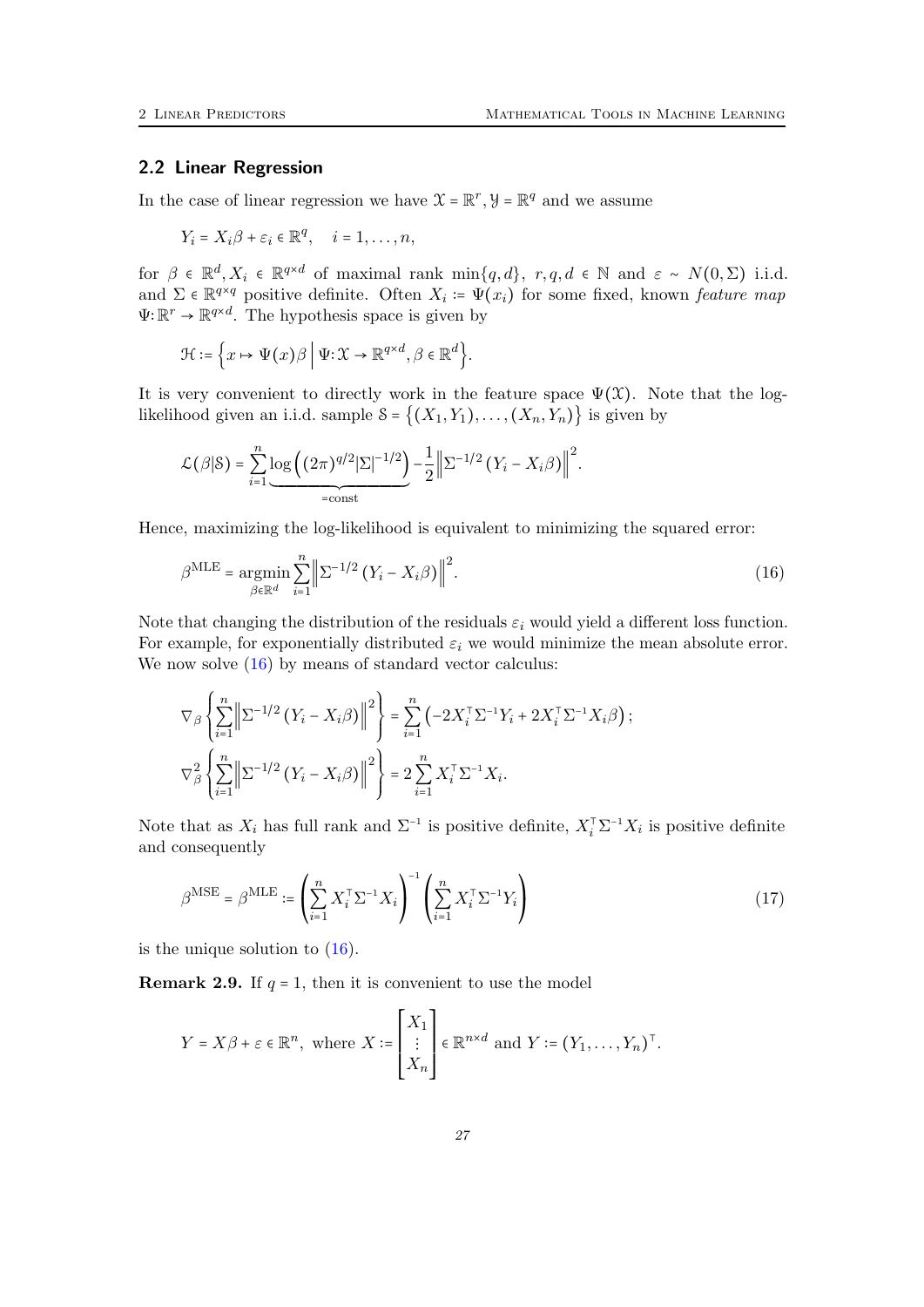This approach allows to replace the independence assumption on the samples by a joint normal distribution by assuming  $\varepsilon \sim N(0, \Sigma)$ ,  $\Sigma \in \mathbb{R}^{n \times n}$  positive definite. The least squares / maximum likelihood solution to optimal weights  $\beta$  is then given by

<span id="page-27-1"></span><span id="page-27-0"></span>
$$
\beta^{\text{MLE}} = \left(X^{\top} \Sigma^{-1} X\right)^{-1} X^{\top} \Sigma^{-1} Y. \tag{18}
$$

**Example 2.10.** If  $q = 1$  and  $\Sigma = \sigma^2 \mathbf{I}$ , then [\(17\)](#page-26-2) reduces to

$$
\beta^{\text{MLE}} = \left(\frac{1}{\sigma^2} \sum_{i=1}^n X_i^\top X_i\right)^{-1} \left(\frac{1}{\sigma^2} \sum_{i=1}^n X_i^\top Y_i\right) = \left(\sum_{i=1}^n X_i^\top X_i\right)^{-1} \left(\sum_{i=1}^n X_i^\top Y_i\right). \tag{19}
$$

How does this compare to [\(18\)](#page-27-0)? First of all, this comparison is only meaningful if  $\Sigma = \sigma^2 \mathbf{I}$ in  $(18)$ . Furthermore, note that X and Y from  $(18)$  satisfy

$$
X^{\top}X = \begin{bmatrix} X_1^{\top} & \dots & X_n^{\top} \end{bmatrix} \begin{bmatrix} X_1 \\ \vdots \\ X_n \end{bmatrix} = \sum_{i=1}^n X_i^{\top} X_i
$$
 and  

$$
X^{\top} Y = \begin{bmatrix} X_1^{\top} & \dots & X_n^{\top} \end{bmatrix} Y = \sum_{i=1}^n X_i^{\top} Y_i
$$

and hence we arrive at the same equations as in [\(19\)](#page-27-1). If also  $d = 1$ , then we arrive at

$$
\beta^{\mathrm{MLE}} = \frac{\sigma^2 \sum_{i=1}^n X_i Y_i}{\sigma^2 \sum_{i=1}^n X_i^2} = \frac{\sum_{i=1}^n X_i Y_i}{\sum_{i=1}^n X_i^2}.
$$

The following example shows the power of using a non-trivial feature mapping Ψ:

**Example 2.11** (Polynomial regression). Consider the case of  $\mathcal{Y} = \mathcal{X} = \mathbb{R}$  and a given sample  $\mathcal{S} = \{(x_1, y_1), \ldots, (x_n, y_n)\}\.$  Define the feature mapping

$$
\Psi: \mathbb{R} \to \mathbb{R}^d, \quad x \mapsto \left(1, x, x^2, \dots, x^d\right)^{\top}, \ d \in \mathbb{N}.
$$

We can then build a feature matrix

$$
X \coloneqq \begin{bmatrix} \Psi(x_1)^\top \\ \vdots \\ \Psi(x_n)^\top \end{bmatrix} \in \mathbb{R}^{n \times d}.
$$

The hypothesis class is consequently

$$
\mathcal{H}_{\text{pol}} = \left\{ x \mapsto \sum_{k=0}^d \beta_k x^k \middle| \beta_0, \dots, \beta_d \in \mathbb{R} \right\}.
$$

[\(19\)](#page-27-1) or [\(18\)](#page-27-0) then yield the ERM weight vector.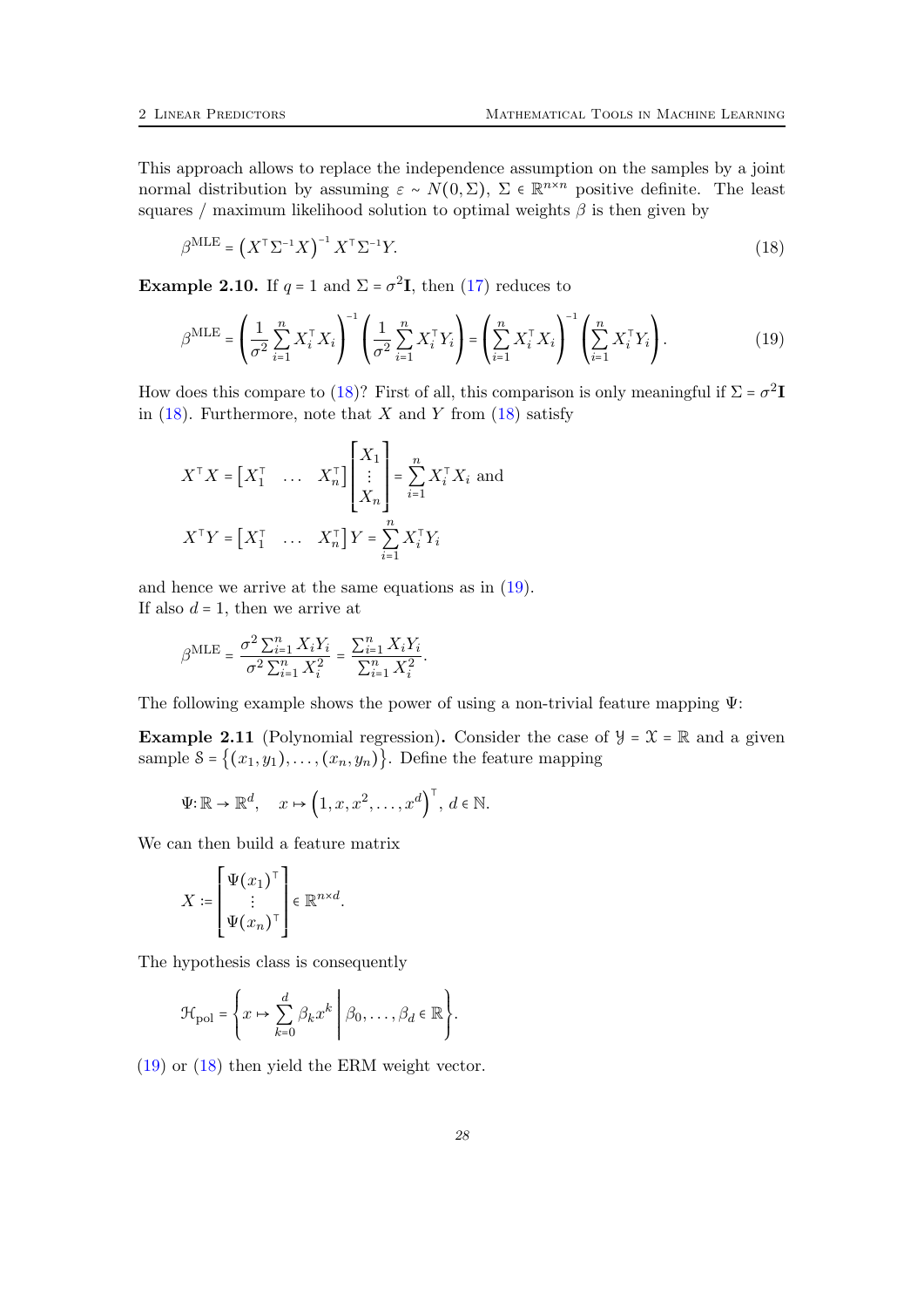# <span id="page-28-0"></span>3 Model selection and validation

Motivation. In this section, we will explore methods on how to obtain a good estimate of the true risk  $L_{\mathscr{D}}(h)$  for an estimator  $h \in \mathcal{H}$ ,  $\mathcal{H}$  some hypothesis class. Recall from Theorem [1.43](#page-20-0) with sharp bound [\(10\)](#page-20-3), any hypothesis class with VCdim( $\mathcal{H}$ ) =  $d < \infty$  has the uniform convergence property with sample complexity

$$
n_{\mathcal{H}}^{\text{uc}} \leq C_2 \frac{d + \log\left(1/\delta\right)}{\varepsilon^2}
$$

for some  $C_2 > 0$ . Hence, for any  $n \ge C_2(d + \log(1/\delta))\ell^2$  we have

$$
\mathrm{P}_{\mathcal{S}\sim\mathscr{D}^n}\bigg(\sup_{h\in\mathcal{H}}\bigl|L_{\mathscr{D}}(h)-L_{\mathcal{S}}(h)\bigr|\leq\varepsilon\bigg)\geq 1-\delta.
$$

W.l.o.g. assume that  $C_2(d + \log(1/\delta))/\varepsilon^2 \geq 1$ . If

$$
n = \left\lfloor 2C_2 \frac{d + \log\left(1/\delta\right)}{\varepsilon^2} \right\rfloor,
$$

then

$$
C_2 \frac{d + \log(1/\delta)}{\varepsilon^2} \le n \le 2C_2 \frac{d + \log(1/\delta)}{\varepsilon^2}.
$$

With  $C \coloneqq 2C_2$ , it follows that

$$
\mathbf{P}_{\mathcal{S}\sim\mathcal{D}^n}\left(\sup_{h\in\mathcal{H}}\left|L_{\mathcal{D}}(h)-L_{\mathcal{S}}(h)\right|\leq\sqrt{C\frac{d+\log\left(1/\delta\right)}{n}}\right)\geq 1-\delta,
$$

which gives a concentration result for using the empirical risk  $L_{\mathcal{S}}(h)$  as an estimator for the true risk  $L_{\mathscr{D}}(h)$ .

A very popular method of estimating the true error  $L_{\mathscr{D}}(h)$  is to use another set of data  $V = \{(x_1^v, y_1^v), \ldots, (x_{n_v}^v, y_{n_v}^v)\}\$ , the validation set, which is independent of S. The idea is to estimate  $L_{\mathscr{D}}(h)$  via  $L_{\mathcal{V}}(h)$ , the empirical risk on the validation set.

<span id="page-28-1"></span>**Theorem 3.1.** Let  $h = h_S$  be a data-driven estimator and assume that the loss function is bounded in [0,1]. Then, for all  $\delta \in (0,1)$ , we have

$$
\mathbf{P}_{\mathcal{V}\sim\mathcal{D}^{n_v}}\left(\left|L_{\mathcal{V}}(h_{\mathcal{S}})-L_{\mathcal{D}}(h_{\mathcal{S}})\right|\leq\sqrt{\frac{\log\left(2/\delta\right)}{2n_v}}\,\,\bigg|\,\,\delta\right)\geq 1-\delta\quad\mathcal{D}^n\text{-}a.s.
$$

Furthermore,

$$
\mathrm{P}_{(\mathcal{V},\mathcal{S})\sim\mathcal{D}^{n_v+n}}\left(|L_{\mathcal{V}}(h_{\mathcal{S}})-L_{\mathcal{D}}(h_{\mathcal{S}})|\leq \sqrt{\frac{\log\left(2/\delta\right)}{2n_v}}\right)\geq 1-\delta.
$$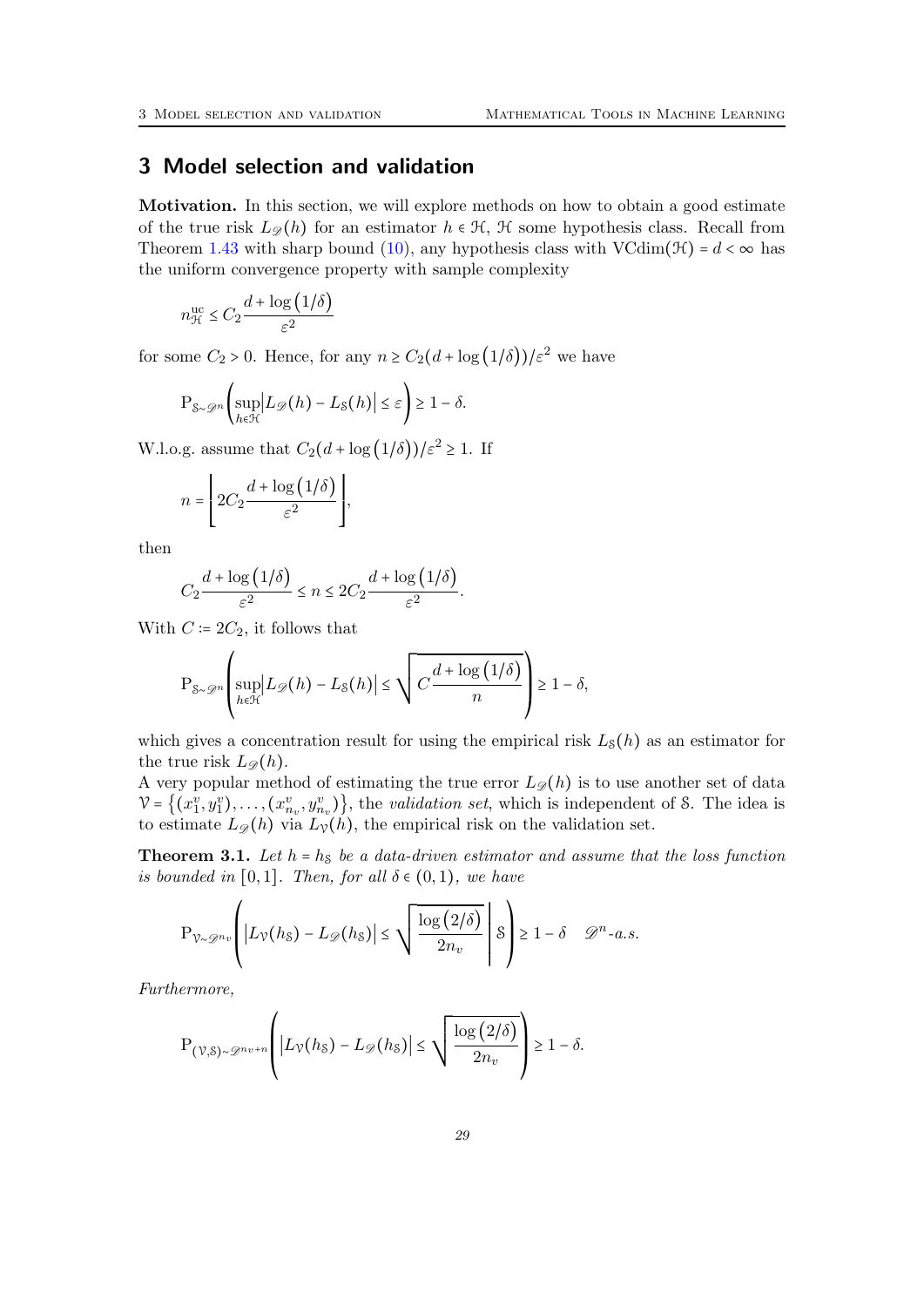*Proof.* Recall that for two independent random variables  $X, Y$  with distributions  $\mathscr{D}^x$  and  $\mathscr{D}^y$  and  $\psi \in L(X,Y)$  holds

$$
\mathbf{E}_{(X,Y)\sim \mathscr{D}^x\otimes \mathscr{D}^y}\big[\psi(X,Y)\:\big|\:Y\big] = \mathbf{E}_{X\sim \mathscr{D}^x}\big[\psi(X,y)\big]\Big|_{y=Y} =: g(Y).
$$

Furthermore, by the tower property of conditional expectations holds

$$
\mathrm{E}_{(X,Y)\sim\mathscr{D}^x\otimes\mathscr{D}^y}[\psi(X,Y)] = \mathrm{E}_{Y\sim\mathscr{D}^y}[g(Y)].
$$

Now replace X and Y by S and V and set  $\psi(\mathcal{S}, \mathcal{V}) = \mathbf{1}(|L_{\mathscr{D}}(h_{\mathcal{S}}) - L_{\mathcal{V}}(h_{\mathcal{S}})| \geq t)$  for some  $t > 0$ , then

$$
\mathscr{D}^{n}\text{-a.s.}\quad P_{\mathcal{V}\sim\mathscr{D}^{n_{v}}}\Big(\big|L_{\mathcal{V}}(h_{\mathcal{S}})-L_{\mathscr{D}}(h_{\mathcal{S}})\big|\geq t\,\big|\,\mathcal{S}=s\Big)=P_{\mathcal{V}\sim\mathscr{D}^{n_{v}}}\Big(\big|L_{\mathcal{V}}(h_{s})-L_{\mathscr{D}}(h_{s})\big|\geq t\Big)
$$

and

$$
P_{(S,\mathcal{V})\sim\mathscr{D}^{n}\otimes\mathscr{D}^{n_{v}}}(|L_{\mathcal{V}}(h_{S})-L_{\mathscr{D}}(h_{S})| \geq t | S = s)
$$
  
= 
$$
\int P_{\mathcal{V}\sim\mathscr{D}^{n_{v}}}(|L_{\mathcal{V}}(h_{s})-L_{\mathscr{D}}(h_{s})| \geq t d\mathscr{D}^{n}(s).
$$

Since

$$
L_{\mathscr{D}}(h_{\mathcal{S}})=\mathrm{E}_{(x,y)\sim\mathscr{D}}\bigl[l(h_{\mathcal{S}},(x,y))\bigr]\text{ and }L_{\mathcal{V}}(h_{\mathcal{S}})=\frac{1}{n_{v}}\sum_{i=1}^{n_{v}}l\left(h_{\mathcal{S}},(x_{i},y_{i})\right),
$$

we can apply Hoeffing's inequality (Lemma [1.19\)](#page-7-0) to obtain

$$
\mathbf{P}_{\gamma_{\sim} \mathscr{D}^{n_v}} \left( |L_{\gamma}(h_{\delta}) - L_{\mathscr{D}}(h_{\delta})| \ge \sqrt{\frac{\log (2/\delta)}{2n_v}} \right) \le 2 \exp \left\{-2n_v \frac{\log (2/\delta)}{2n_v}\right\} = \delta. \qquad \Box
$$

Remark 3.2. Note that we would get a sharper bound, i.e. a smaller error, than in Theorem [3.1](#page-28-1) by choosing  $n_v$  such that

$$
\frac{\log(2/\delta)}{2n_v} < C \frac{d + \log(1/\delta)}{n} \iff n_v \ge n \frac{\log(2/\delta)}{2C\left(d + \log(1/\delta)\right)}.
$$

For example, it is enough to take  $n_v \ge n/(2C)$ , since we have  $\log(2) + \log(1/\delta)$  $d + \log(1/\delta)$ .

**Remark 3.3.** Note that in order to apply Theorem [3.1,](#page-28-1) we need an extra sample  $\mathcal{V}$ , which is independent of the sample S that was used for training the model. In order to obtain those two sets, it is common to divide the original data into training (S) and validation  $(V)$  set. We then call V hold-out set.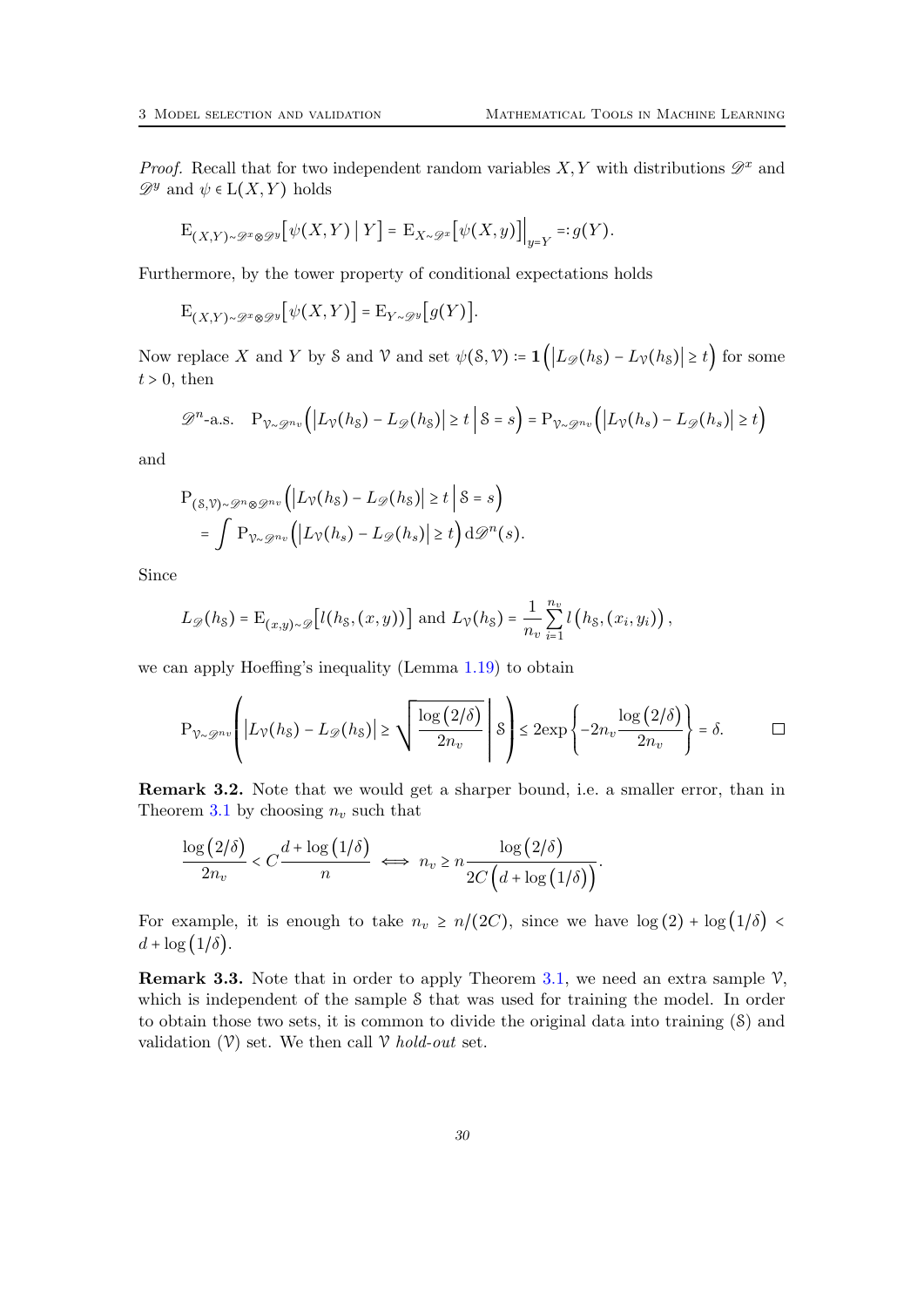**Remark 3.4.** To solve the model selection task of choosing the "best" predictor  $h^* \in$  ${h_{8,1}, \ldots, h_{8,k}}$ ,  $k \in \mathbb{N}$ , out of a class of predictors trained on S, we simply choose

$$
h^*\!\!:\in\operatorname*{argmin}\limits_{h\in\{h_{\mathcal{S},1},\ldots,h_{\mathcal{S},k}\}}L_{\mathcal{V}}(h).
$$

<span id="page-30-0"></span>**Theorem 3.5.** Let  $\mathcal{H} = \{h_1, \ldots, h_k\}$  be an arbitrary set of predictors (based on a training set  $\mathcal{S}$ ) and assume that the loss function l is bounded in [0,1]. Assume that a validation set  $\mathcal V$  of size  $n_v$  is sampled independently of S. Then,

$$
\mathscr{D}^{n}\text{-}a.s.\quad \mathcal{P}_{\mathcal{V}\sim\mathscr{D}^{n}\mathit{v}}\left(\sup_{h\in\mathcal{H}}\left|L_{\mathscr{D}}(h)-L_{\mathcal{V}}(h)\right|\leq\sqrt{\frac{\log\left(2k/\delta\right)}{2n_{\mathit{v}}}}\;\left|\mathcal{S}\right|\geq1-\delta\right)
$$

and

$$
\mathbf{P}_{(\mathcal{S},\mathcal{V})\sim\mathcal{P}^n\otimes\mathcal{P}^{n_v}}\left(\sup_{h\in\mathcal{H}}\left|L_{\mathcal{D}}(h)-L_{\mathcal{V}}(h)\right|\leq\sqrt{\frac{\log\left(2k/\delta\right)}{2n_v}}\right)\geq 1-\delta.
$$

**Remark 3.6.** Note that if  $k = |\mathcal{H}|$  in Theorem [3.5](#page-30-0) is not too large, then the bound on the maximal deviation between the true risk and the validation error of any  $h$  is sharp.

Remark 3.7. Another idea to generate validation data is to use the same training set for both training and validation. Let  $\mathscr{A} : \mathcal{S} \mapsto h_{\mathcal{S}}$  be our learning algorithm. The k-cross validation method works the following way:

- 1) Partition S into k different subsets (folds) of size  $\approx n/k$ :  $S = \bigcup_{i=1}^{k} S_i$ ;
- 2) For each  $i \in \{1, \ldots, k\}$ , train  $\mathscr A$  on  $S \setminus S_i$ , this gives an estimator  $h_S^{(-i)}$  $\frac{(-i)}{8};$
- 3) Evaluate the error by computing  $L_{\mathcal{S}_i}(h_{\mathcal{S}}^{(-i)})$  $\binom{(-i)}{s};$
- 4) Use as predictor for  $L_{\mathscr{D}}(h_s)$  the average

$$
L_S^{(k)}(h_S) := \frac{1}{k} \sum_{i=1}^k L_{S_i} \left( h_S^{(-i)} \right).
$$

If  $k = n$ , this method is also called *leave-one-out (LOO)* procedure.

Note that  $L_s^{(k)}$  $S_{\mathcal{S}}^{(k)}(h_{\mathcal{S}})$  is in general a biased estimator of  $L_{\mathscr{D}}(h_{\mathcal{S}})$ : Assume, for simplicity, that all folds  $S_i$ ,  $i = 1, ..., k$ , have size  $m = n/k \in \mathbb{N}$ . Then, by i.i.d. nature of S,

$$
\mathcal{E}_{\mathcal{D}^n} \bigg[ L_{\mathcal{S}}^{(k)}(h_{\mathcal{S}}) \bigg] = \frac{1}{k} \sum_{i=1}^k \mathcal{E}_{\mathcal{D}^n} \bigg[ L_{\mathcal{S}_i} \left( h_{\mathcal{S}}^{(-i)} \right) \bigg] = \frac{1}{k} \sum_{i=1}^n \mathcal{E}_{\mathcal{D}^n} \bigg[ \mathcal{E}_{\mathcal{D}^n} \bigg[ \mathcal{E}_{\mathcal{D}^n} \bigg[ \frac{1}{m} \sum_{z \in \mathcal{S}_i} l(h_{\mathcal{S}}^{(-i)}, z) \bigg| \mathcal{S}_i \bigg] \bigg]
$$

$$
= \frac{1}{k} \sum_{i=1}^k \mathcal{E}_{\mathcal{D}^n} \bigg[ L_{\mathcal{D}} \left( h_{\mathcal{S}}^{(-i)} \right) \bigg] = \mathcal{E}_{\mathcal{D}^{m-n}} \big[ L_{\mathcal{D}} (\mathcal{A}(n-m)) \big],
$$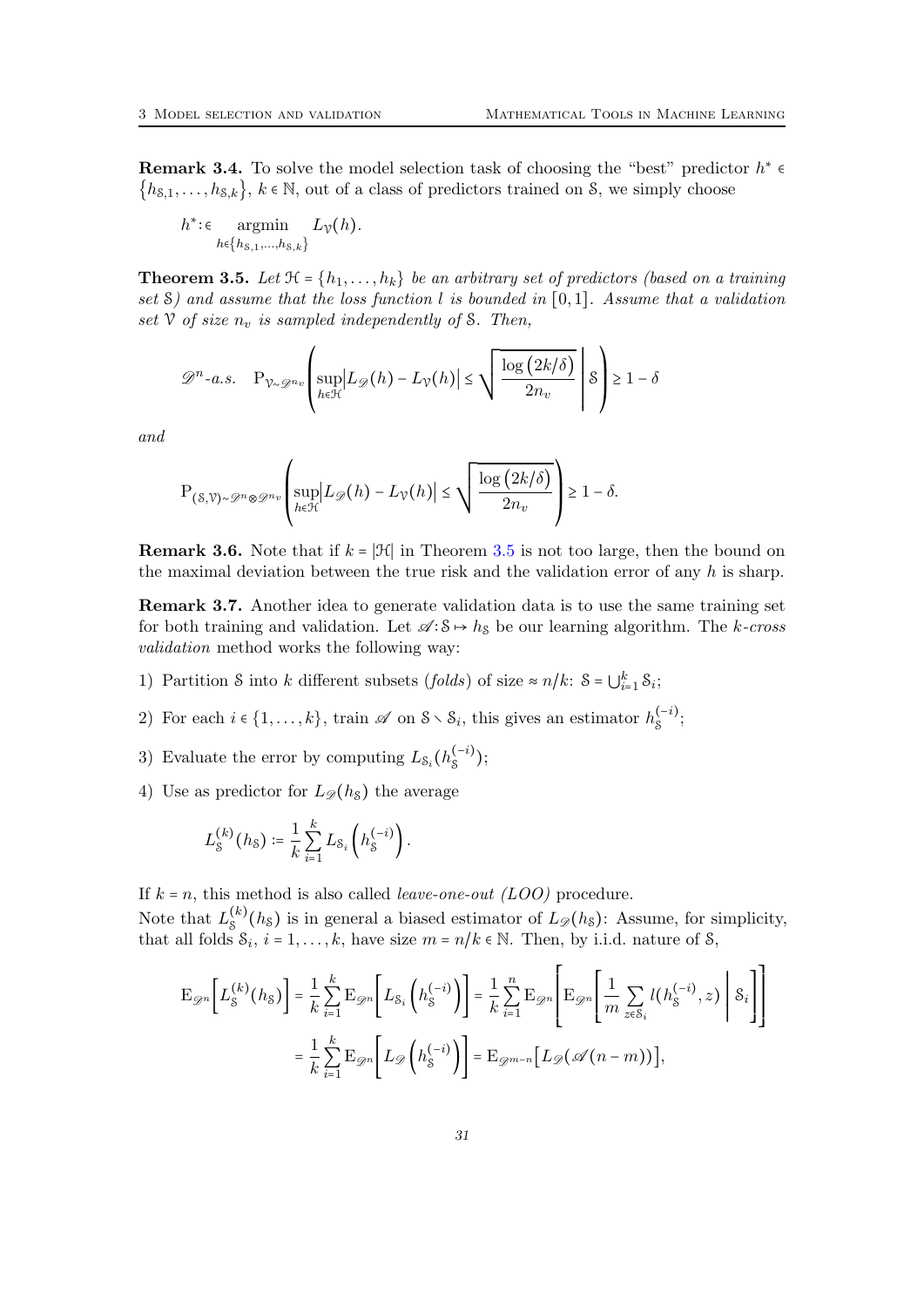where  $\mathscr{A}(n-m)$  denotes the output of the learning algorithm when trained on an i.i.d. sample of size  $n-m$  according to  $\mathscr{D}^{n-m}$ . We can see that we have a systematic tendency to underfit. Note that the bias becomes smaller when  $k$  increases, as this leads to decreasing m.

In order to apply this for model selection, assume that we are given  $r \in \mathbb{N}$  hypothesis classes  $\{\mathcal{H}_1, \ldots, \mathcal{H}_r\}$ . Let  $\{h_s^{(1)}\}$  $S_1^{(1)}, \ldots, S_k^{(r)}$  be the output of our learning algorithm given data S in the respective hypothesis classes. Then we would choose

$$
h_S^{\min CV} : \epsilon \operatorname*{argmin}_{j=1,\dots,r} L_S^{(k)} \left( h_S^{(j)} \right).
$$

There are settings under which the k-cross validation works, but a general theory is hard to establish, as we can see in the following counterexample:

**Example 3.8.** Consider the setup of binary classification, in this case  $\mathcal{Y} = \{0, 1\}$  with 0-1-loss *l.* Assume that the distribution  $\mathscr{D}$  on  $\mathscr{Z} = \mathscr{X} \times \mathscr{Y}$  satisfies  $\mathscr{D}^{y|x} = \text{Ber}(1/2)$ , i.e. the labels are independent of the features and both labels have the same probability. Given a sample  $S$  of size  $n$ , take the estimator

$$
h_{\mathcal{S}}(x) \coloneqq \begin{cases} 0, & \text{if } \sum_{i=1}^{n} y_i \text{ is odd,} \\ 1, & \text{if } \sum_{i=1}^{n} y_i \text{ is even.} \end{cases}
$$

We consider the case where n is even only, the case n being odd follows analogously. Then

$$
L_{\mathscr{D}}(h_{\mathcal{S}}) = \mathrm{P}_{(x,y)\sim\mathscr{D}}(h_{\mathcal{S}}(x) \neq y) = \mathrm{P}_{(x,y)\sim\mathscr{D}}(y \neq 0) = \frac{1}{2}.
$$

However, the leave-one-out cross validation estimate  $L_s^{(n)}$  $S^{(n)}(h_{\mathcal{S}})$  produces 1 on each fold  $S_i$ :

- If  $\sum_{j\neq i} y_j$  is odd, then  $y_i = 1$  and hence  $h_s^{(-i)}$  $S^{(-i)} = 0 \neq 1 = y;$
- If  $\sum_{j\neq i} y_j$  is even, then  $y_i = 0$  and hence  $h_s^{(-i)}$  $S^{(-i)}$  = 1  $\neq$  0 = y.

Hence  $L_{\rm s}^{(n)}$  $S^{(n)}(h_{\mathcal{S}}) = 1$  but  $L_{\mathscr{D}}(h_{\mathcal{S}}) = 1/2$ .

<span id="page-31-0"></span>**Remark 3.9.** Let us decompose the true error of a predictor  $h<sub>S</sub>$  using the validation error:

$$
L_{\mathscr{D}}(h_{\mathcal{S}}) = \underbrace{L_{\mathscr{D}}(h_{\mathcal{S}}) - L_{\mathcal{V}}(h_{\mathcal{S}})}_{\text{bounded by Theorem 3.1}} + L_{\mathcal{V}}(h_{\mathcal{S}}) - L_{\mathcal{S}}(h_{\mathcal{S}}) + L_{\mathcal{S}}(h_{\mathcal{S}}).
$$

Then we have the following cases:

1)  $L_8(h_8)$  small but  $L_8(h_8) - L_8(h_8)$  large: This corresponds to overfitting, i.e. the hypothesis class is too rich;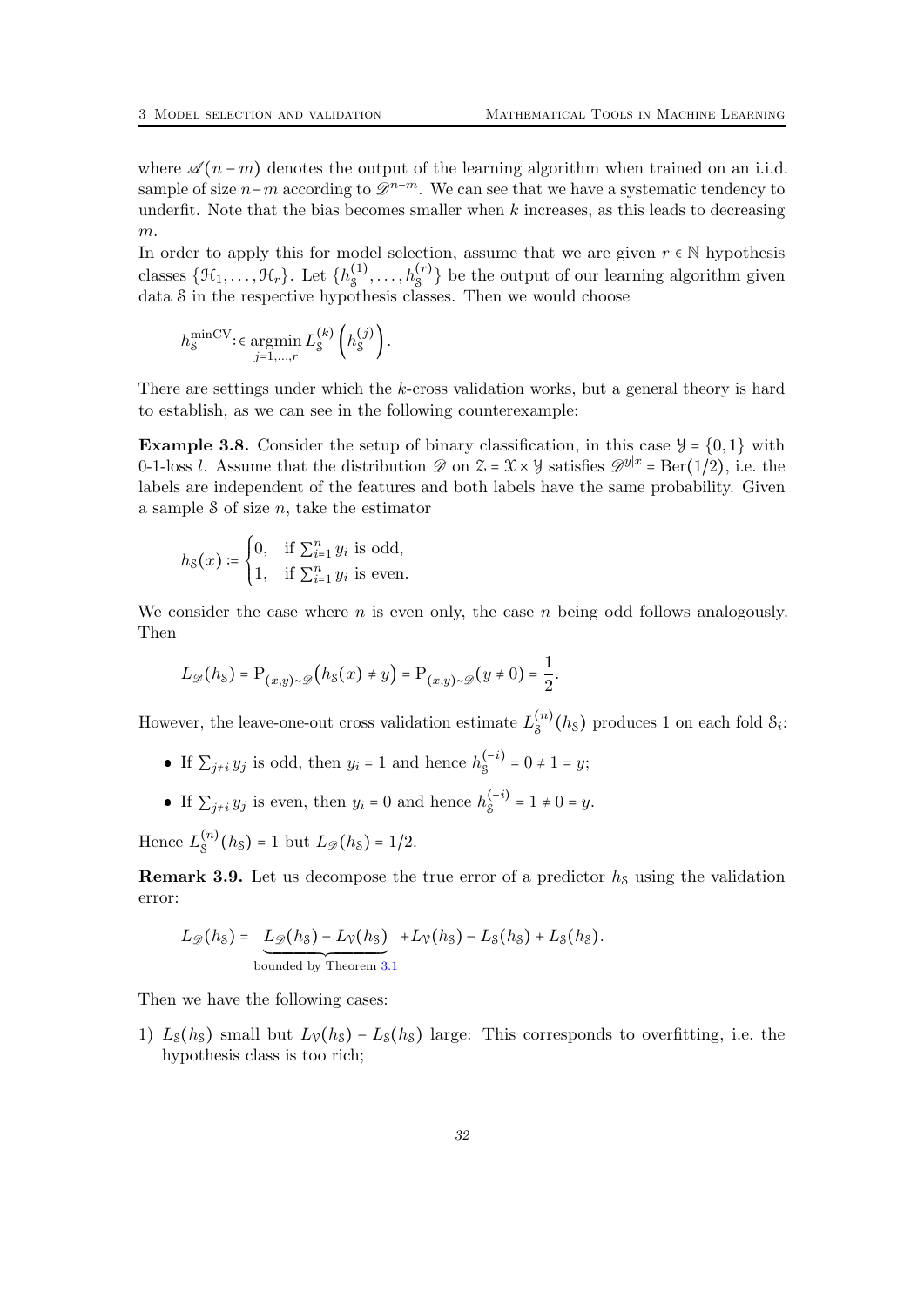<span id="page-32-2"></span>2)  $L_s(h_s)$  big: This corresponds to underfitting, i.e. the hypothesis class is not rich enough.

In order to see [2\)](#page-32-2), decompose  $L_8(h_8)$  using  $h^*$ : $\epsilon$  argmin<sub>h $\epsilon$ </sub>  $L_8(h)$ :

$$
L_{\mathcal{S}}(h_{\mathcal{S}}) = \underbrace{L_{\mathcal{S}}(h_{\mathcal{S}}) - L_{\mathcal{S}}(h^*)}_{\leq 0} + \underbrace{L_{\mathcal{S}}(h^*) - L_{\mathcal{D}}(h^*)}_{\text{bounded by Theorem 1.41 approximation error}}
$$

If now  $L_{\mathcal{S}}(h_{\mathcal{S}})$  is big, then so is  $L_{\mathscr{D}}(h^*)$ , which means that the hypothesis class is too small.

**Remark 3.10.** We have seen in Remark [3.9](#page-31-0) that small  $L_{\mathcal{S}}(h_{\mathcal{S}})$  can either imply a very good fit of our model, or indicates overfitting. A way of determining which of these is the case is to use learning curve:

- Compute the training errors  $L_8(h_8^{(k)})$  $S<sup>(*κ*)</sup>$ ) occurring when we train the algorithm on  $k\eta$ |S| samples from  $S, \eta \in (0,1), k = 1, \ldots, [1/\eta];$
- compute the validation errors  $L_v(h_s^{(k)})$  $S<sup>(*κ*)</sup>$ ) with some validation set  $V$  independent of S for  $k = 1, ..., |1/n|$ .

If the validation error does not drop with the increasing training sizes, we found an indication that the approximation error is not 0. Hence we need to enlarge the hypothesis class.

If the validation error declines with the increasing training sizes but stays nevertheless large, then it is an indication that the size ∣S∣ is not enough and we need to obtain more examples.

If the training and validation error are spread apart a lot at the beginning and have different asymptotes, then this is evidence for overfitting.

An example for learning curves can be seen in Figure [2.](#page-33-0)

# <span id="page-32-0"></span>4 Optimization methods

#### <span id="page-32-1"></span>4.1 Convex Learning Problems

Motivation. We will see in Corollaries [4.45,](#page-45-0) [4.47](#page-47-0) and [4.58,](#page-53-1) that so-called convex learning problems are particularly efficient to solve.

**Definition 4.1.** A subset C in a vector space X is *convex* if for any two vectors  $u, v \in \mathcal{C}$ , the line segment between  $u$  and  $v$  is contained in  $\mathcal{C}$ , i.e.

 $\forall \alpha \in [0, 1], u, v \in \mathcal{C} \quad \alpha u + (1 - \alpha)v \in \mathcal{C}.$ 

**Definition 4.2.** Let  $\mathcal{C}$  be a convex set. A function  $f: \mathcal{C} \to \mathbb{R}$  is *convex* if

$$
\forall \alpha \in [0,1], u, v \in \mathcal{C} \quad f(\alpha u + (1-\alpha)v) \leq \alpha f(u) + (1-\alpha)f(v).
$$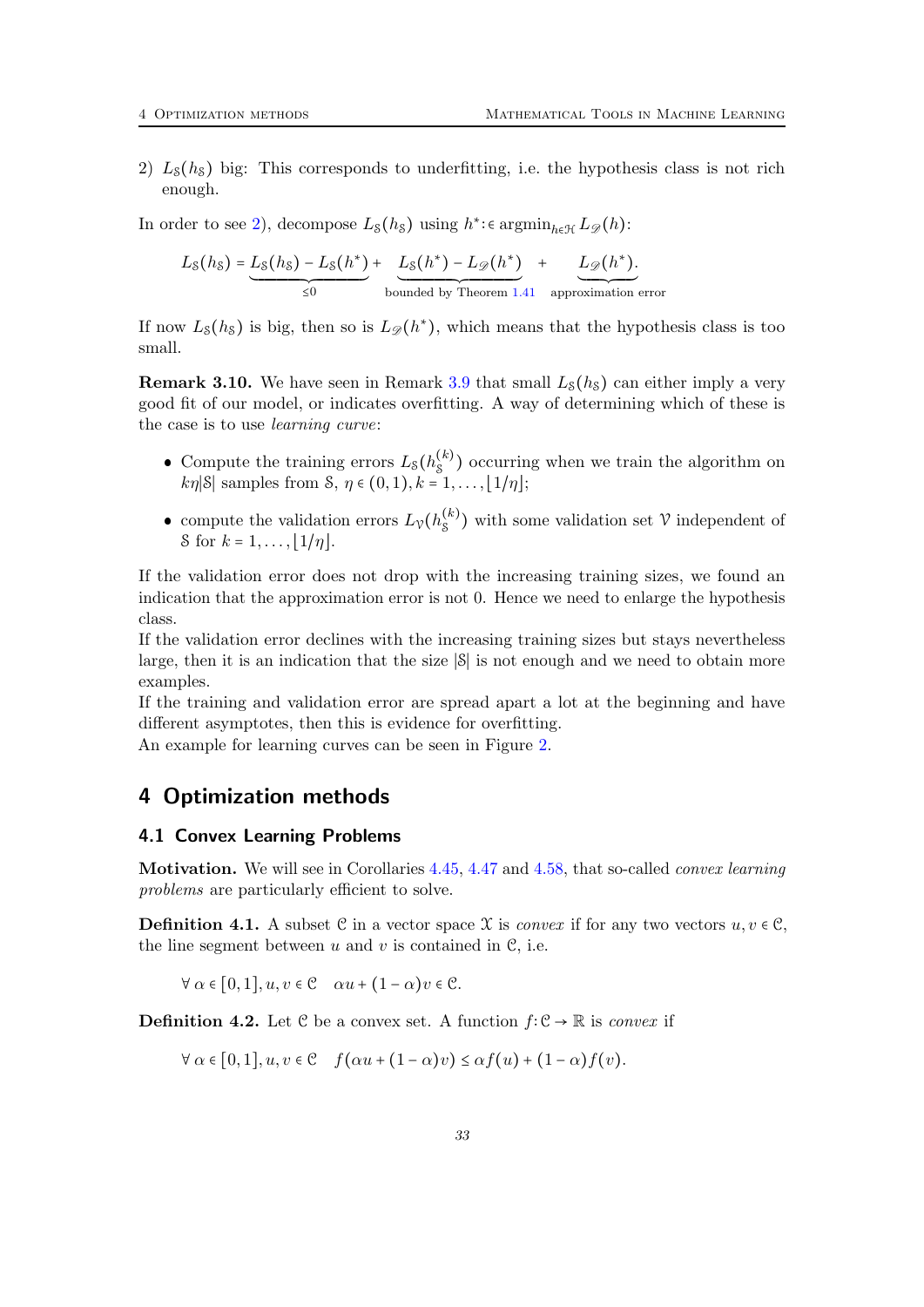<span id="page-33-0"></span>

(a) Too small hypothesis class: Underfitting





(c) Too large hypothesis class: Overfitting

Figure 2: Learning curves for  $\mathscr{D}^x = \mathcal{U}([0,1])$  and  $\mathscr{D}^{y|x} = (\delta_{5+2x-x^2-3x^3} + \mathcal{U}([-1,1]))/2$ , H the set of polynomials of given maximal degree,  $n = 100$ ,  $n_v = 500$ .

**Remark 4.3.** Note that a function  $f: \mathcal{C} \to \mathbb{R}$  is convex if and only if

$$
epigraph(f) \coloneqq \{(x, y) \in \mathfrak{X} \times \mathbb{R} \mid y \ge f(x)\}\
$$

is a convex set in  $\mathcal{X}\times\mathbb{R}.$ 

**Example 4.4.** Linear regression with  $q = 1$  (cf. [2.2\)](#page-26-0) and quadratic loss  $l(h_w, z)$  =  $(h_w(x) - y)^2$  with  $h_w(x) = \langle w, x \rangle$  is a convex learning problem, as well as Logistic regression (cf. [2.1.3\)](#page-25-0) with the loss exponential loss

$$
l(h_w,(x,y)) = \log\left(1+\exp\left\{-yh_w(x_i)\right\}\right).
$$

However, classification with respect to the 0-1-loss is non-convex.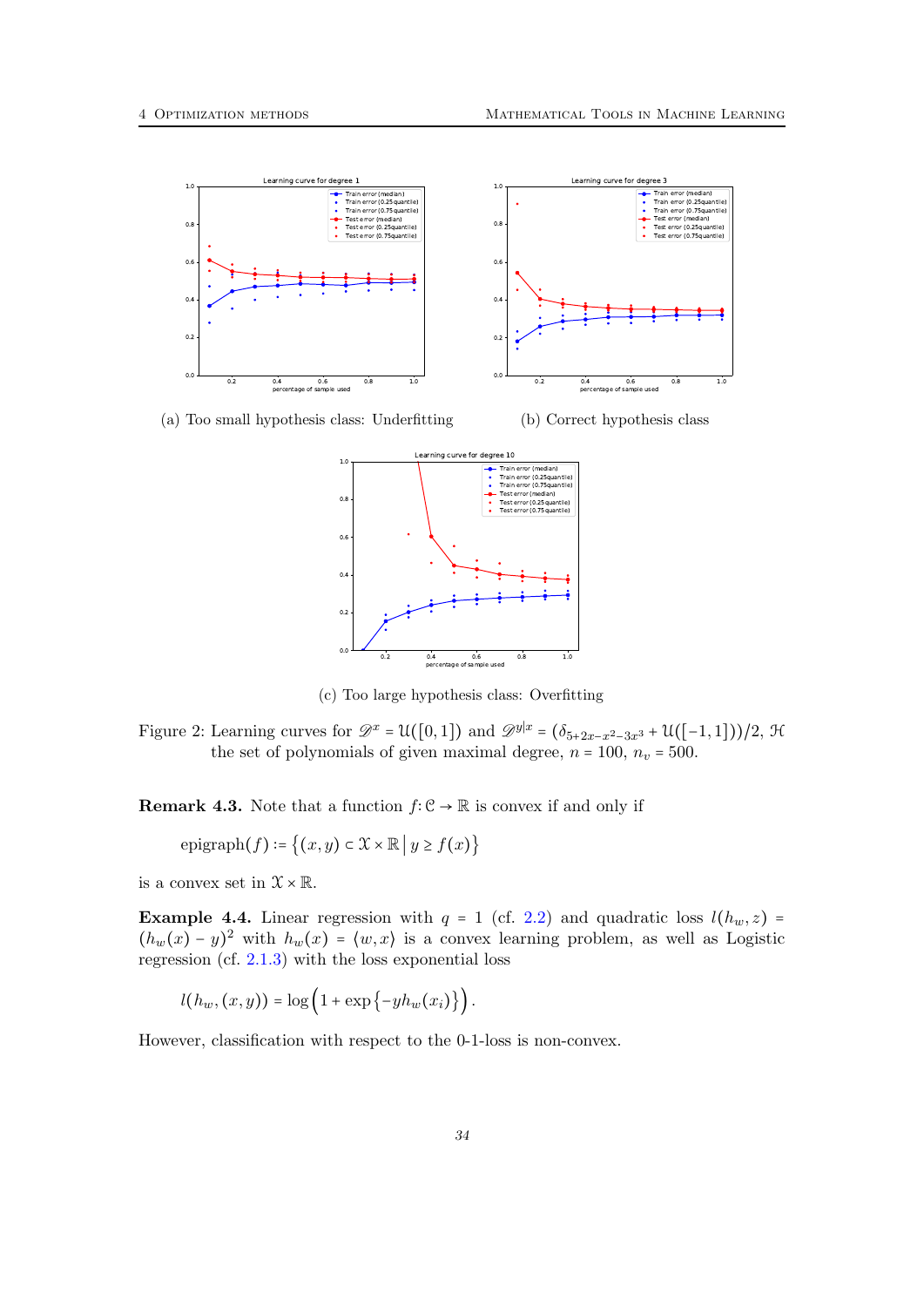**Definition 4.5.** We denote with  $\mathcal{B}_r(y)$  for  $r > 0$  and  $y \in \mathbb{R}^d$  the closed Euclidean ball around  $y$  with radius  $r$ :

$$
\mathcal{B}_r(x) \coloneqq \left\{ x \in \mathbb{R}^d \mid \|x - y\| \le r \right\} \subset \mathbb{R}^d.
$$

**Lemma 4.6.** If  $f: \mathcal{C} \to \mathbb{R}$  on a convex set  $\mathcal{C}$  is convex, then every local minimum is also a global minimum.

*Proof.* Let u be a local minimum of C. Then, there exists  $r > 0$  such that for all  $v \in \mathcal{B}_r(u) \cap \mathcal{C}$ , we have  $f(v) \geq f(u)$ . Let  $w \in \mathcal{C}$ , then we can find  $\alpha \in (0,1]$  such that  $u + \alpha(w - u) \in \mathcal{B}_r(u) \cap \mathcal{C}$ . Therefore, by convexity

$$
f(u) \le f(u + \alpha(w - u)) = f((1 - \alpha)u + \alpha w) \le (1 - \alpha)f(u) + \alpha f(w).
$$

Hence  $\alpha > 0$  implies  $f(u) \leq f(w)$  for all  $w \in \mathcal{C}$ .

<span id="page-34-2"></span>**Lemma 4.7.** Assume  $f: \mathbb{C} \subset \mathbb{R}^d \to \mathbb{R}$  is differentiable with gradient  $\nabla f(\cdot)$ . Then f is convex if and only if

<span id="page-34-0"></span>
$$
\forall u, w \in \mathcal{C} \quad f(u) \ge f(w) + \langle \nabla f(w), u - w \rangle,
$$
\n(20)

i.e. f stays above the tangent at w.

*Proof.* Assume f is convex and let  $u, w \in \mathbb{C}$ . Then for all  $\lambda > 0$  holds

$$
f(\lambda u + (1 - \lambda w)) \leq \lambda f(u) + (1 - \lambda)f(w)
$$
  
\n
$$
\iff f(\lambda u + (1 - \lambda w)) - f(w) \leq \lambda (f(u) - f(w))
$$
  
\n
$$
\iff \underbrace{\frac{1}{\lambda} (f(\lambda u + (1 - \lambda w)) - f(w))}_{\rightarrow (\nabla f(w), u - w) \text{ as } \lambda \searrow 0} \leq f(u) - f(w).
$$

Assume now that [\(20\)](#page-34-0) holds and let  $u, w \in \mathcal{C}$  and  $v := \lambda u + (1 - \lambda)w$ . Then

$$
f(u) \ge f(v) + \langle \nabla f(v), u - v \rangle
$$
 and  $f(w) \ge f(v) + \langle \nabla f(v), w - v \rangle$ .

Hence

$$
\lambda f(u) + (1 - \lambda)f(w) \ge f(v) + \langle \nabla f(v), \lambda u + (1 - \lambda)w - v \rangle = f(v) = f(\lambda u + (1 - \lambda w)).\square
$$

<span id="page-34-1"></span>**Lemma 4.8.** Let  $f: \mathbb{R} \to \mathbb{R}$  be twice differentiable. Then the following assertions are equivalent:

- 1) f is convex;
- 2)  $f'$  is non-decreasing;
- 3)  $f'' > 0$ .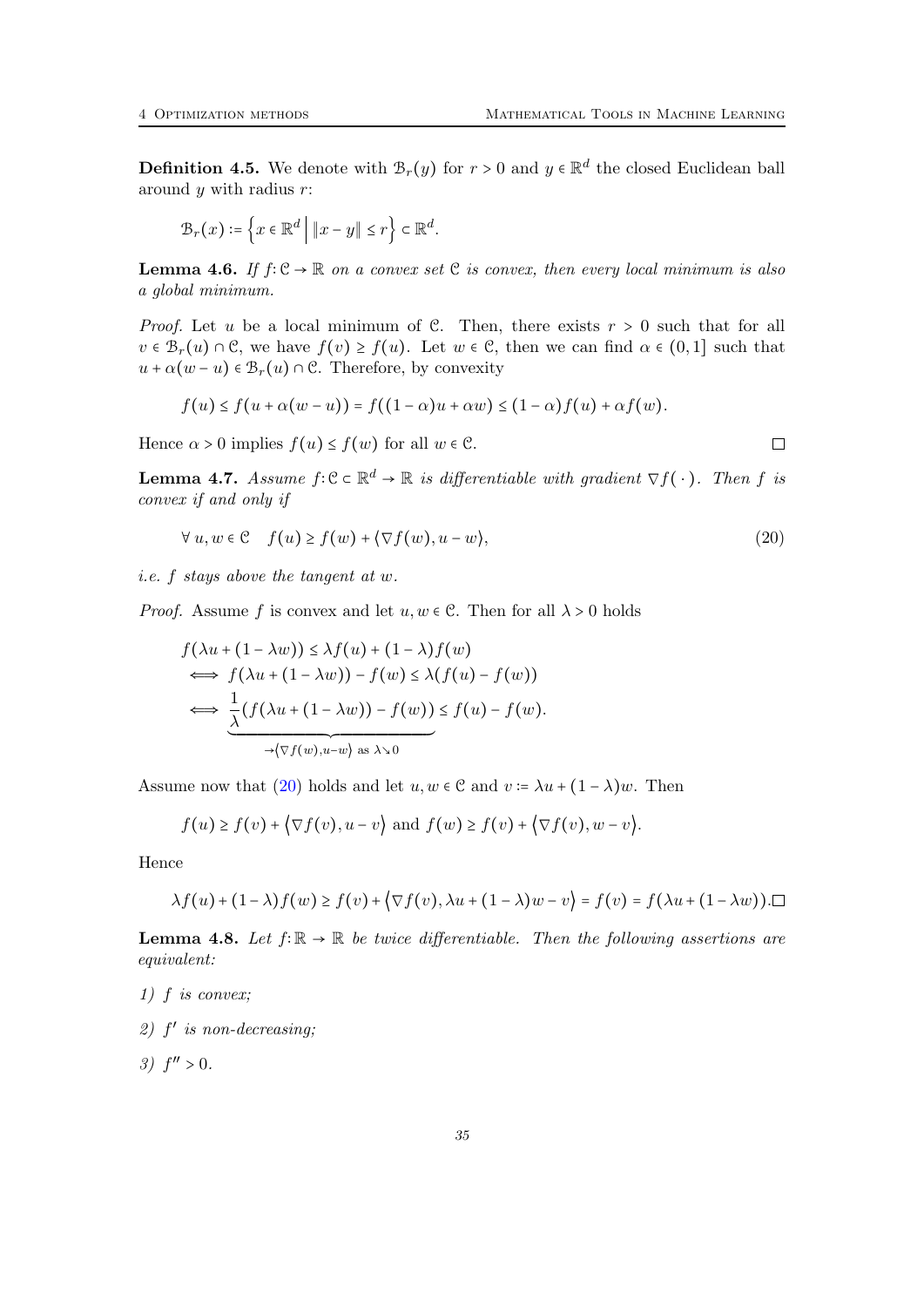<span id="page-35-0"></span>**Lemma 4.9.** Let  $q: \mathbb{R} \to \mathbb{R}$  be convex. Then also

$$
f: \begin{cases} \mathbb{R}^d \to \mathbb{R}, \\ w \mapsto g(\langle w, x \rangle + y) \end{cases}
$$

for  $x \in \mathbb{R}^d$ ,  $y \in \mathbb{R}$ , is convex.

*Proof.* For  $\alpha \in [0,1]$  and  $v, w \in \mathbb{R}^d$  we have

$$
f(\alpha v + (1 - \alpha)w) = g(\alpha \langle v, x \rangle + (1 - \alpha) \langle w, x \rangle + y)
$$
  
=  $g(\alpha (\langle v, x \rangle + y) + (1 - \alpha) (\langle w, x \rangle + y))$   
 $\leq \alpha g(\langle v, x \rangle + y) + (1 - \alpha)g(\langle w, x \rangle + y)$   
=  $\alpha f(v) + (1 - \alpha)f(w).$ 

Example 4.10. Lemmata [4.8](#page-34-1) and [4.9](#page-35-0) show that the functions

$$
f \colon \begin{cases} \mathbb{R}^d \to \mathbb{R}, \\ w \mapsto (\langle w, x \rangle - y)^2 \end{cases} \quad \text{and } g \colon \begin{cases} \mathbb{R}^d \to \mathbb{R}, \\ \log \left( 1 + \exp \left\{ -y \langle w, x \rangle \right\} \right) \end{cases}
$$

are convex, as

$$
\frac{d^2}{da^2}(a-y)^2 = \frac{d}{da}2(a-y) = 2 > 0 \text{ and}
$$

$$
\frac{d^2}{da^2}\log(1 + \exp\{a\}) = \frac{d}{da}\frac{\exp\{a\}}{1 + \exp\{a\}} = \frac{\exp\{a\}}{(1 + \exp\{a\})^2} > 0
$$

for all  $a \in \mathbb{R}$ .

<span id="page-35-1"></span>**Lemma 4.11.** For  $i = 1, ..., r$ ,  $r \in \mathbb{N}$ , let  $g_i: \mathbb{R}^d \to \mathbb{R}$  be a convex function. Then also

- max<sub>i=1,...,r</sub>  $g_i(\cdot)$  and
- $\sum_{i=1}^r w_i g_i(\cdot)$  for  $w_i \geq 0$ ,  $i = 1, ..., r$ ,

are convex.

**Definition 4.12.** A function  $f: \mathbb{R}^d \to \mathbb{R}^q$ ,  $p, q \in \mathbb{N}$  is called  $(\rho-)Lipschitz$ , if

$$
\exists \rho > 0 \,\forall x, y \in \mathbb{R}^d \quad ||f(x) - f(y)|| \le \rho ||x - y||.
$$

<span id="page-35-2"></span>**Theorem 4.13.** A differentiable function  $f: \mathbb{R}^d \to \mathbb{R}$  is  $\rho$ -Lipschitz if and only if  $\|\nabla f(x)\| \leq \rho$  for all  $x \in \mathbb{R}^d$ .

*Proof.* Assume that f is  $\rho$ -Lipschitz, then for all  $x, w \in \mathbb{R}^d$  holds

$$
\left| \left\langle \nabla f(x), w \right\rangle \right| = \lim_{h \to 0} \frac{|f(x + hw) - f(x)|}{|h|} \le \lim_{h \to 0} \frac{\rho |h| \|w\|}{|h|} = \rho \|w\|.
$$

 $\hfill \square$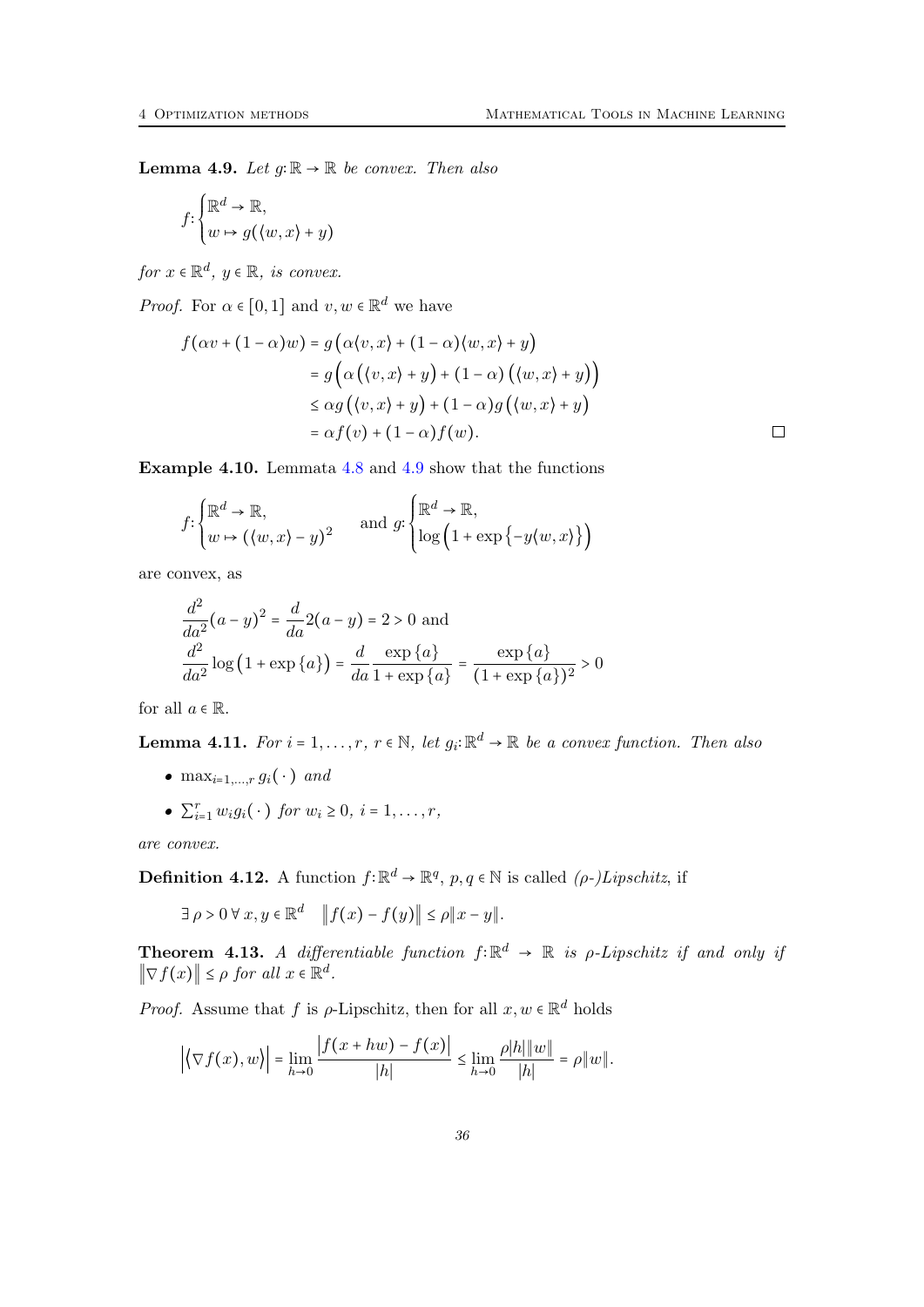Choosing  $w = \nabla f(x)$  yields  $\|\nabla f(x)\|^2 \le \rho \|\nabla f(x)\|$  and hence  $\|\nabla f(x)\| \le \rho$ . Assume now that  $\|\nabla f(x)\| \leq \rho$  for all  $x \in \mathbb{R}^d$ . Then by Taylor's Theorem, for all  $x, w \in \mathbb{R}^d$ holds for some  $\xi$  between x and w that

$$
|| f(x) - f(w)|| = ||\langle \nabla f(\xi), x - w \rangle|| \le ||\nabla f(\xi)|| ||x - w|| \le \rho ||x - w||,
$$

which implies that f is  $\rho$ -Lipschitz.

Example 4.14. The following functions are 1-Lipschitz:

- $\mathbb{R}^d$  ∍  $x \mapsto ||x||;$
- $\bullet \ \mathbb{R} \ni x \mapsto \log(1 + \exp\{x\}).$

R ∍  $x \mapsto x^2$  is not Lipschitz, it can be made Lipschitz by restricting to domain to a bounded subset  $\mathcal{C} \subset \mathbb{R}$ .

Note also that  $f: \mathbb{R}^d \to \mathbb{R}$ ,  $w \mapsto \langle w, x \rangle + b$ , where  $x \in \mathbb{R}^d$ ,  $b \in \mathbb{R}$ , is  $||x||$ -Lipschitz because

$$
\forall w_1, w_2 \in \mathbb{R}^d \quad |f(w_1) - f(w_2)| = |\langle w_1 - w_2, x \rangle| \le ||x|| ||w_1 - w_2||.
$$

<span id="page-36-1"></span>**Lemma 4.15.** Let  $f(\cdot) \coloneqq g_1(g_2(\cdot))$ , where  $g_1: \mathbb{R}^q \to \mathbb{R}^r$  is  $\rho_1$ -Lipschitz and  $g_2 \coloneqq \mathbb{R}^d \to \mathbb{R}^q$ is  $\rho_2$ -Lipschitz. Then, f is  $(\rho_1 \rho_2)$ -Lipschitz. In particular, if  $g_2(w) = \langle w, v \rangle + b$  for  $v \in \mathbb{R}^d$ ,  $b \in \mathbb{R}$ , then f is  $(\rho_1 || v ||)$ -Lipschitz.

*Proof.* Note that for all  $v, w \in \mathbb{R}^d$  holds

$$
|| f(v) - f(w)|| = ||g_1(g_2(v)) - g_1(g_2(w))|| \le \rho_1 ||g_2(v) - g_2(w)||
$$
  
 
$$
\le \rho_1 \rho_2 ||v - w||. \qquad \Box
$$

**Definition 4.16.** A differentiable function  $f: \mathbb{R}^d \to \mathbb{R}$  is called  $\beta$ -smooth for  $\beta > 0$  if  $\nabla f(\cdot)$  is  $\beta$ -Lipschitz, i.e.

$$
\forall v, w \in \mathbb{R}^d \quad \|\nabla f(v) - \nabla f(w)\| \leq \beta \|v - w\|.
$$

<span id="page-36-0"></span>**Lemma 4.17.** If  $f: \mathbb{R}^d \to \mathbb{R}$  is  $\beta$ -smooth, then

$$
\forall v, w \in \mathbb{R}^d \quad f(v) \le f(w) + \left\langle \nabla f(w), v - w \right\rangle + \frac{\beta}{2} \|v - w\|^2.
$$

*Proof.* Let  $h(t): [0,1] \ni t \mapsto f(tv + (1-t)w) \in \mathbb{R}$ , then h is differentiable and

$$
h'(t) = \big\langle \nabla f(w + t(v - w)), v - w \big\rangle, \quad t \in (0, 1).
$$

Then

$$
f(v) - f(w) = h(1) - h(0) = \int_0^1 h'(t) dt = \int_0^1 \left( \nabla f(w + t(v - w)), v - w \right) dt.
$$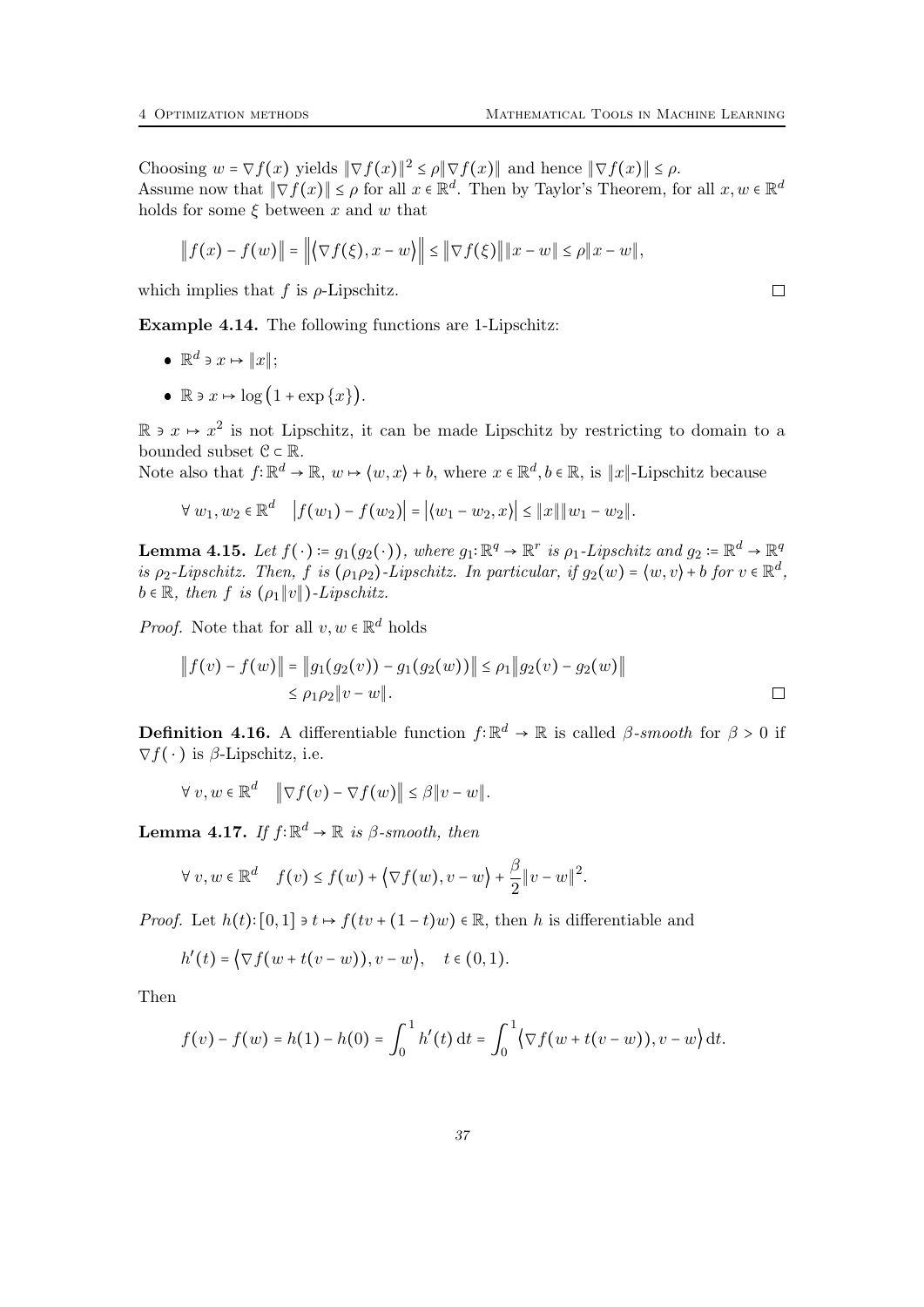It follows with the Cauchy-Schwarz inequality that

$$
f(v) - f(w) - \langle \nabla f(w), v - w \rangle = \int_0^1 \langle \nabla f(w + t(v - w)) - f(w), v - w \rangle dt
$$
  
\n
$$
\leq \int_0^1 \|\nabla f(w + t(v - w)) - \nabla f(w)\| \|v - w\| dt
$$
  
\n
$$
\leq \|v - w\| \int_0^1 \beta t \|v - w\| dt
$$
  
\n
$$
= \frac{\beta}{2} \|v - w\|^2,
$$

which completes the proof.

**Remark 4.18.** Note that if  $f: \mathbb{R}^d \to \mathbb{R}$  is convex and  $\beta$ -smooth, then by Lemmata [4.7](#page-34-2) and [4.17,](#page-36-0) we have the bounds

$$
\forall v, w \in \mathbb{R}^d \quad f(w) + \left\langle \nabla f(w), w - v \right\rangle \leq f(v) \leq f(w) + \left\langle \nabla f(w), w - v \right\rangle + \frac{\beta}{2} \|v - w\|^2.
$$

If  $v = w - \nabla f(w)/\beta$ , then  $v - w = -\nabla f(w)/\beta$  and hence

$$
\frac{1}{2\beta} \left\| \nabla f(w) \right\|^2 \le f(w) - f(v).
$$

If, additionally,  $f \geq 0$ , then

$$
\left\|\nabla f(w)^2\right\| \leq 2\beta f(w)
$$

and we call f self-bounded.

<span id="page-37-0"></span>**Lemma 4.19.** Let  $g: \mathbb{R} \to \mathbb{R}$  be  $\beta$ -smooth. Then for some fixed  $x \in \mathbb{R}^d$ ,  $b \in \mathbb{R}$ ,

$$
f: \begin{cases} \mathbb{R}^d \to \mathbb{R}, \\ w \mapsto g(\langle w, x \rangle + b) \end{cases}
$$

is  $\beta ||x||^2$ -smooth.

Proof. This follows from

$$
\|\nabla f(v) - \nabla f(w)\| = \left\| \left( g'(\langle w, x \rangle + b) - g'(\langle v, x \rangle + b) \right) x \right\| \le \beta \|\langle w - v, x \rangle\| \|x\|
$$
  

$$
\le \beta \|x\|^2 \|w - v\|
$$

for all  $v, w \in \mathbb{R}^d$ , where we used the Cauchy-Schwarz inequality.

**Example 4.20.** Consider the function  $g: \mathbb{R} \ni x \mapsto \log(1 + \exp\{-yx\}) \in \mathbb{R}$ , for some fixed  $y \in \{-1, 1\}$ . Then

$$
|g''(x)| = \frac{\exp\{-xy\}}{(1 + \exp\{-xy\})^2} \le \frac{1}{4}
$$

 $\Box$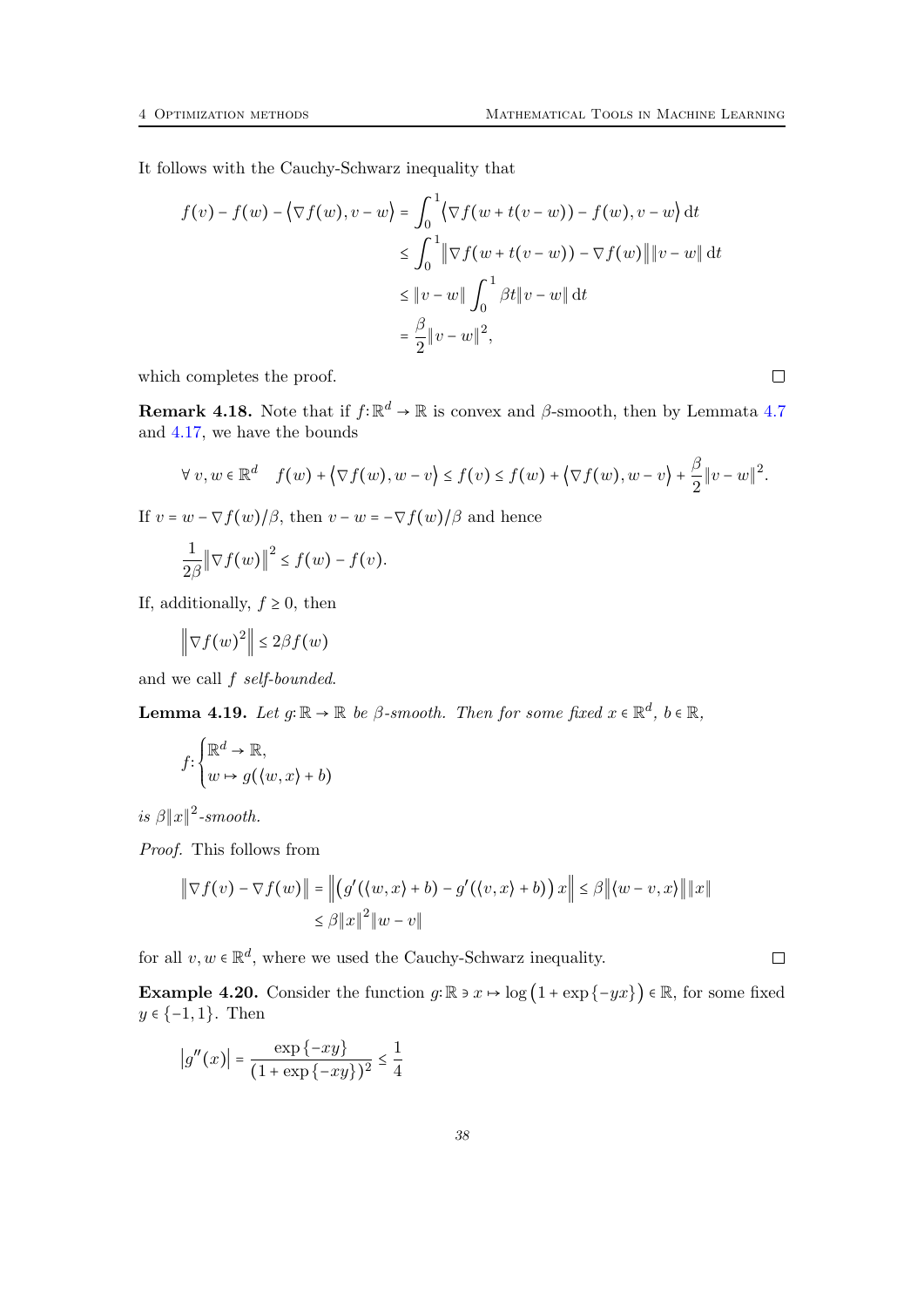and hence  $g'(\cdot)$  is 1/4-Lipschitz. Thus, the function

$$
f: \mathbb{R}^d \to \mathbb{R}, \quad w \mapsto \log((1 + \exp\{-y\langle w, x\rangle\}))
$$

is  $||x||^2/4$ -smooth.

**Motivation.** Recall that a learning problem needs a hypothesis class  $H$ , a domain  $\mathcal{Z} = \mathcal{X} \times \mathcal{Y}$ , and a loss function  $\ell: \mathcal{H} \times \mathcal{Z} \to [0, \infty)$ . Up to now, the elements in  $\mathcal{H}$  were functions  $h: \mathfrak{X} \to \mathcal{Y}$ . Here, we will assume that each hypothesis function h can be identified with a real *d*-dimensional vector  $w \in \mathbb{R}^d$ .

**Definition 4.21.** A learning problem  $(\mathcal{H}, \mathcal{Z}, l)$  is called *convex* if  $\mathcal{H}$  is a convex set and the function  $w \mapsto f(w) = l(w, z)$  is convex for any fixed  $z \in \mathcal{Z}$ .

**Example 4.22.** Consider a regression problem with  $q = 1$ , where the hypothesis class H can be identified with  $\mathbb{R}^d$  (since  $h(x) = \langle h_w, x \rangle$  for some  $w \in \mathbb{R}^d$ ) and the quadratic loss function  $l(w,(x,y)) = (\langle h_w, x \rangle - y)^2$ . By Lemma [4.9,](#page-35-0) this yields a convex learning problem.

**Lemma 4.23.** If l is a convex loss function and  $H$  is convex, then the ERM<sub>H</sub> problem (of minimizing the empirical loss over  $\mathcal{H}$ ) is a convex optimization problem, as it corresponds to the problem of minimizing a convex function over a convex set.

*Proof.* Let  $S = \{(x_1, y_1), \ldots, (x_n, y_n)\}\)$  be some training set. Then, when applying the ERM paradigm, we aim at minimizing

$$
w \mapsto L_{\mathcal{S}}(w) \coloneqq \frac{1}{n} \sum_{i=1}^{n} l(w, (x_i, y_i)),
$$

which is a convex function.

Remark 4.24. Note that convexity is not sufficient for a problem to be PAC learnable. It can be shown that for linear regression with  $d = q = 1$  and  $\mathcal{H} = \mathbb{R}$  with quadratic loss l, for any sample S of size  $n \in \mathbb{N}$  and any learning algorithm  $\mathscr A$  we can find  $(\varepsilon_0, \delta_0) \in (0, 1)$ and a distribution  $\mathscr{D}$  on  $\mathbb{R}^2$  such that

$$
\mathrm{P}_{\mathcal{S}\sim\mathscr{D}^n}\bigg(L_{\mathscr{D}}(\mathscr{A}(\mathcal{S}))\geq \min_{w\in\mathbb{R}}L_{\mathscr{D}}(w)+\varepsilon_0\bigg)\geq \delta_0.
$$

**Definition 4.25.** A learning problem  $(\mathcal{H}, \mathcal{Z}, l)$  is called *convex-Lipschitz-bounded* with parameters  $\rho, B > 0$ , if the class  $\mathcal H$  is a convex set  $\mathcal H \subset \mathcal B_B(0)$  (that is  $\forall w \in \mathcal H : \|w\| \leq B$ ) and for all  $z \in \mathcal{Z}$ ,  $w \mapsto l(w, z)$  is convex and  $\rho$ -Lipschitz.

**Example 4.26.** Consider the setting of  $\mathcal{X} = \mathcal{B}_{\rho}(0) \subset \mathbb{R}^d$ ,  $\mathcal{Y} = \mathbb{R}$ ,  $\mathcal{H} = \mathcal{B}_B(0)$  and  $l(w, (x, y)) = |\langle w, x \rangle - y|$ . By Lemma [4.15,](#page-36-1) l is  $||x||$ -Lipschitz.

**Definition 4.27.** A learning problem  $(\mathcal{H}, \mathcal{Z}, l)$  is called *convex-smooth-bounded* with parameters  $\beta, B > 0$ , if H is a convex set with  $\mathcal{H} \subset \mathcal{B}_B(0)$  and for all  $z \in \mathcal{Z}$ ,  $w \mapsto l(w, z)$ is convex and  $\beta$ -smooth.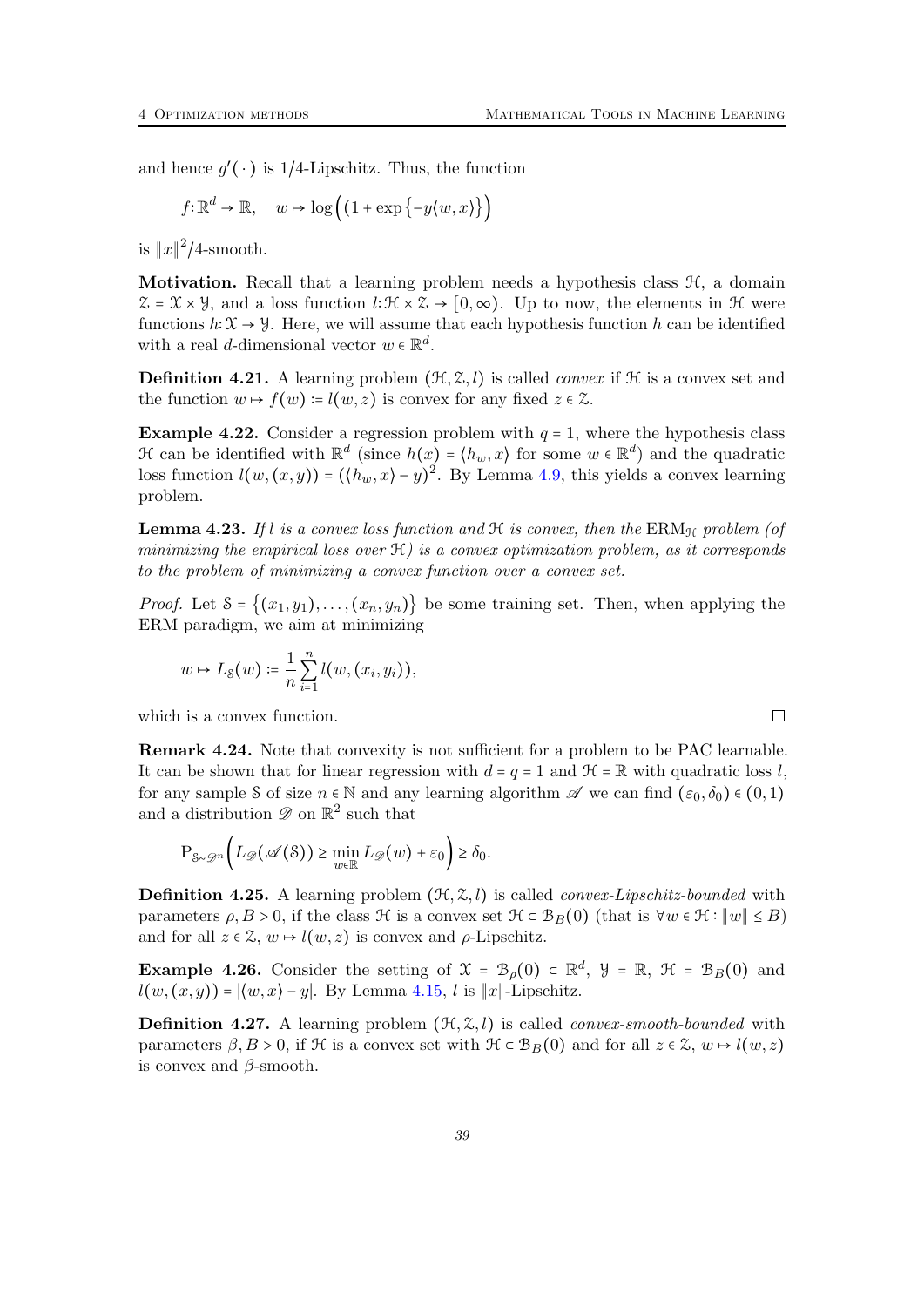**Example 4.28.** Consider the setting of  $\mathcal{X} = \mathcal{B}_{\sqrt{\beta/2}}(0)$ ,  $\mathcal{Y} = \mathbb{R}$ ,  $\mathcal{H} = \mathcal{B}_B(0)$  and

$$
l(w,(x,y)) = (\langle w,x \rangle - y)^2.
$$

By Lemma [4.19,](#page-37-0)  $w \mapsto (\langle h_w, x \rangle - y)^2$  is  $2||x||^2$ -smooth, and  $2||x||^2 \le \beta$ . Hence the loss function is  $\beta$ -smooth.

Remark 4.29 (Surrogate loss function). Consider the classification problem with halfspaces with domain  $\mathcal{Z} = \mathbb{R}^d \times \{-1, 1\}$  and loss function  $l_{0-1}(w, (x, y)) = \mathbf{1}(y = \text{sign}(\langle w, x \rangle))$ for  $w \in \mathbb{R}^d$ . The function  $w \mapsto l_{0-1}(w,(x,y))$  is not convex and it can be shown that finding the ERM rule in the non-separable case is NP-hard. In order to make the minimization problem easier, one solution is to upper bound the non-convex function (to be minimized) by a convex surrogate function. For example, consider

$$
l^{\text{hinge}}(w,(x,y)) = \max(0,1-y\langle w,x\rangle).
$$

For all  $w \in \mathbb{R}$  and  $(x, y) \in \mathbb{Z}$  we have that  $l_{0-1}(w,(x, y)) \leq l^{\text{hinge}}(w,(x, y))$ : Indeed,  $y \neq \text{sign}(\langle w, x \rangle)$  holds if and only if  $y \langle w, x \rangle \leq 0$ , and hence

$$
l_{0-1}(w,(x,y)) = 1 \implies l^{\text{hinge}}(w,(x,y)) = 1 - y(w,x) \ge 1 = l_{0-1}(w,(x,y)).
$$

Also,  $w \mapsto l^{\text{hinge}}(w,(x,y))$  is convex by Lemma [4.11.](#page-35-1)

Let  $\mathscr A$  be a learning algorithm which can learn w using the hinge loss. We aim to achieve

$$
L_{\mathscr{D}}^{\text{hinge}}(\mathscr{A}(\mathcal{S})) \le \min_{w \in \mathcal{H}} L_{\mathscr{D}}^{\text{hinge}}(w) + \varepsilon
$$

for some small estimation error  $\varepsilon > 0$ , where for  $L_{\mathscr{D}}^{\text{hinge}}$  we replace l in  $L_{\mathscr{D}}$  with l<sup>hinge</sup>. We thus have

$$
L_{\mathscr{D}}(\mathcal{A}(\mathcal{S})) \leq L_{\mathscr{D}}^{\text{hinge}}(\mathcal{A}(\mathcal{S})) \leq \min_{w \in \mathcal{H}} L_{\mathscr{D}}^{\text{hinge}}(w) + \varepsilon
$$
  
\n
$$
\leq \min_{w \in \mathcal{H}} L_{\mathscr{D}}(w) + \min_{w \in \mathcal{H}} L_{\mathscr{D}}^{\text{hinge}}(w) - \min_{w \in \mathcal{H}} L_{\mathscr{D}}(w) + \varepsilon
$$
  
\napprox<sub>approximation error</sub> optimization error

The optimization error depends on the unknown distribution  $\mathscr{D}$  (and also on our choice for the surrogate function).

#### <span id="page-39-0"></span>4.2 Stochastic Gradient Descend (SGD)

**Motivation.** We consider again the setting where  $H$  can be identified with some convex subset of  $\mathbb{R}^d$  and the loss function  $w \mapsto l(w, z)$  is convex for any  $z \in \mathcal{Z}$ . In this subsection, we will study the properties of a new learning method, namely the *Stochastic Gradient* Descent (SGD). We start with the simpler version called Gradient Descent (GD) and analyze its convergence.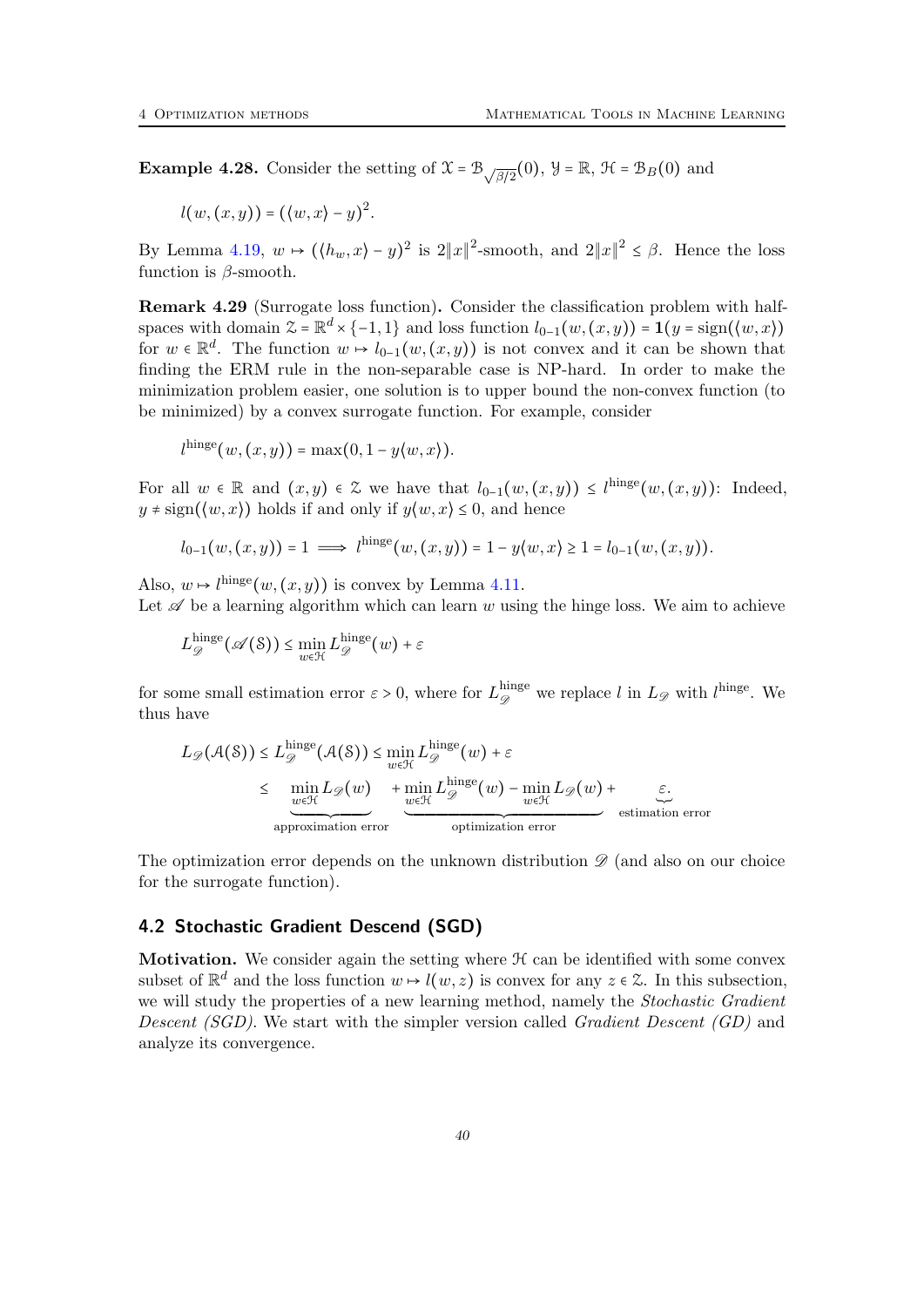**Definition 4.30.** The *Gradient Descent (GD)* algorithm with  $T \in \mathbb{N}$  steps and step size (learning rate)  $\eta > 0$  for minimizing a differentiable function  $f: \mathbb{R}^d \to \mathbb{R}$  works as follows:

Algorithm 2 Gradient Descent (GD) 1: Set  $w^{(1)} \coloneqq 0 \in \mathbb{R}^d$ ; 2: for  $t = 1, ..., T - 1$  do 3: Update  $w^{(t+1)} \coloneqq w^{(t)} - \eta \nabla f(w^{(t)});$ 4: end for 5: **return**  $\bar{w}$  :=  $\sum_{t=1}^{T} w^{(t)} / T$ .

**Remark 4.31.** Gradient descent implements the following idea: If  $f$  is a differentiable function on  $\mathbb{R}^d$  with gradient  $\nabla f(w)$ , then  $\nabla f(w)$  points in the direction of the greatest rate of increase of f around w. If f admits a minimum at  $w^*$ , then we "hunt" for this minimizer by iteratively updating

$$
w^{(t+1)} \coloneqq w^{(t)} - \eta \nabla f\left(w^{(t)}\right).
$$

Starting from  $w^{(1)} = 0$ , it can be shown that under some conditions, the output  $\bar{w}$ converges to the minimum  $w^*$ :

$$
\bar{w}\coloneqq \frac{1}{T}\sum_{t=1}^T w^{(t)} \xrightarrow{T\to\infty} w^*.
$$

Suppose that  $f$  is convex. Then, the starting point of the analysis is to note that

$$
f(\bar{w}) - f(w^*) = f\left(\frac{1}{T}\sum_{t=1}^T w^{(t)}\right) - f(w^*) \leq \frac{1}{T}\sum_{t=1}^T f\left(w^{(t)}\right) - f(w^*) = \frac{1}{T}\sum_{t=1}^T \left[ f\left(w^{(t)}\right) - f(w^*) \right].
$$

Using convexity, we have that  $f(w^{(t)}) \le f(w^*) + \langle w^{(t)} - w^*, \nabla f(w^{(t)}) \rangle$  and hence

$$
f(\bar{w}) - f(w^*) \le \frac{1}{T} \sum_{t=1}^T \left\{ w^{(t)} - w^*, \nabla f(w^{(t)}) \right\}
$$

and the goal now is to upper bound the term on the right side.

<span id="page-40-0"></span>**Lemma 4.32.** Let  $v_1, \ldots, v_T$  be an arbitrary sequence of vectors in  $\mathbb{R}^d$ . Any algorithm with an initialization  $w^{(1)} = 0$  and an update rule of the form

$$
w^{(t+1)} = w^{(t)} - \eta v_t
$$

for some  $\eta > 0$  satisfies for any  $w^* \in \mathbb{R}^d$ 

$$
\sum_{t=1}^{T} \left\{ w^{(t)} - w^*, v_t \right\} \le \frac{1}{2\eta} \|w^*\|^2 + \frac{\eta}{2} \sum_{t=1}^{T} \|v_t\|^2.
$$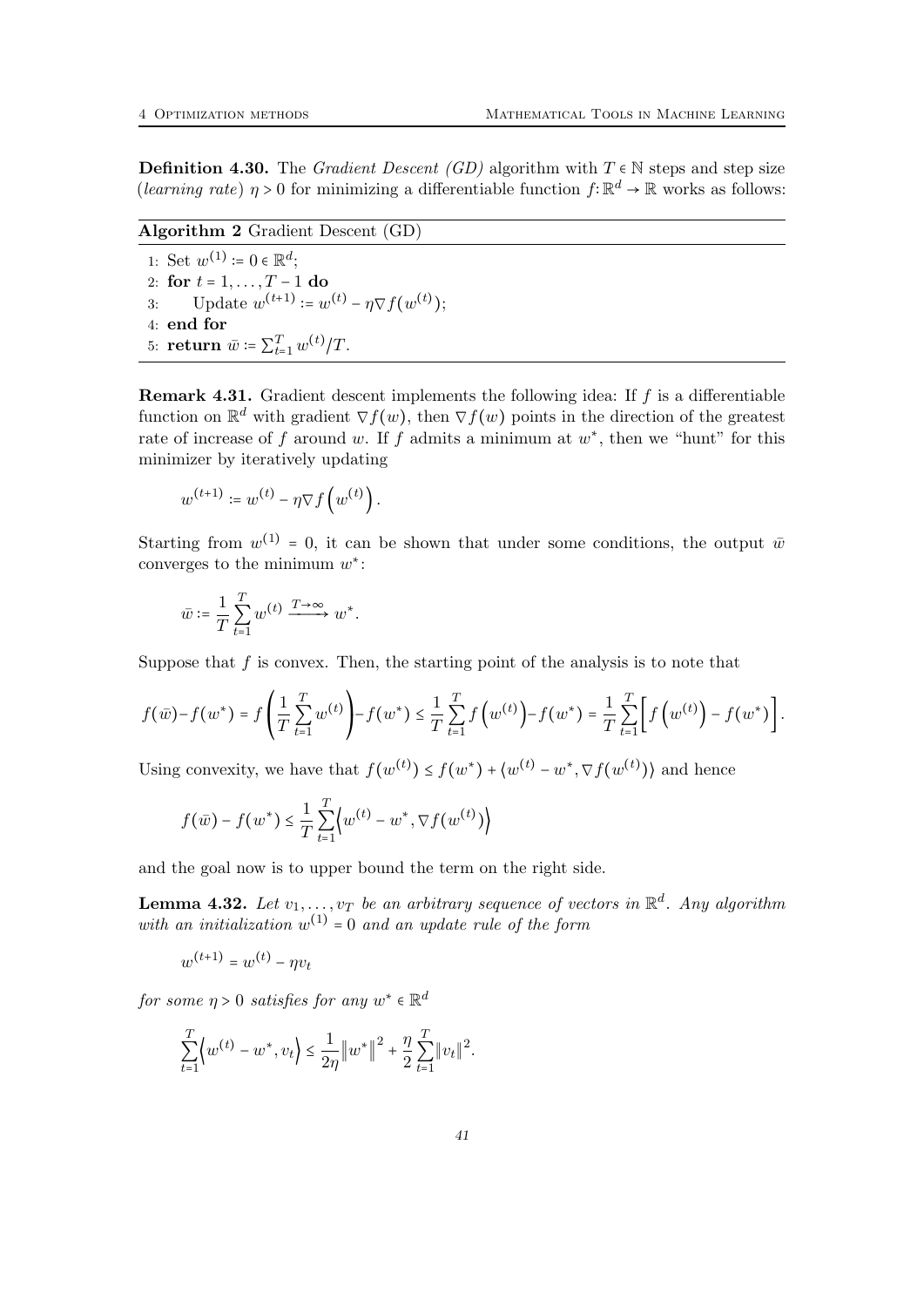In particular, for all  $B > 0, \rho > 0$ , if we have  $||v_t|| \le \rho$  and if  $\eta =$  $\sqrt{B^2/(\rho^2T)}$ , then for any  $w^*$  with  $\|w^*\| \leq B$  we have

$$
\frac{1}{T}\sum_{t=1}^{T} \left\langle w^{(t)} - w^*, v_t \right\rangle \le \frac{B\rho}{\sqrt{T}}
$$

Proof. Note that

$$
\left\{ w^{(t)} - w^*, v_t \right\} = \frac{1}{\eta} \left\{ w^{(t)} - w^*, \eta v_t \right\}
$$
  
= 
$$
\frac{1}{2\eta} \left( -\left\| w^{(t)} - w^* - \eta v_t \right\|^2 + \left\| w^{(t)} - w^* \right\|^2 + \eta^2 \| v_t \|^2 \right)
$$
  
= 
$$
\frac{1}{2\eta} \left( -\left\| w^{(t+1)} - w^* \right\|^2 + \left\| w^{(t)} - w^* \right\|^2 \right) + \frac{\eta}{2} \| v_t \|^2
$$

by definition of  $w^{(t+1)}$ . Summing over  $t = 1, ..., T$  yields

$$
\sum_{t=1}^{T} \langle w^{(t)} - w^*, v_t \rangle = \frac{1}{2\eta} \left( -\left\| w^{(T+1)} - w^* \right\|^2 + \left\| w^{(1)} - w^* \right\|^2 \right) + \frac{\eta}{2} \sum_{t=1}^{T} \left\| v_t \right\|^2
$$
  

$$
\leq \frac{1}{2\eta} \left\| w^{(1)} - w^* \right\|^2 + \frac{\eta}{2} \sum_{t=1}^{T} \left\| v_t \right\|^2
$$
  

$$
= \frac{1}{2\eta} \left\| w^* \right\|^2 + \frac{\eta}{2} \sum_{t=1}^{T} \left\| v_t \right\|^2,
$$

since  $w^{(1)} = 0$ .

Corollary 4.33. Let  $f: \mathbb{R}^d \to \mathbb{R}$  be convex,  $\rho$ -Lipschitz and differentiable and let  $w^* \in$  $\operatorname*{argmin}_{w \in \mathcal{B}_B(0)} f(w)$  for some  $B > 0$ . If the gradient descent algorithm is run for T steps with  $\eta = \sqrt{B^2/(\rho^2 T)}$ , then

$$
f(\bar{w}) - f(w^*) \leq \frac{B\rho}{\sqrt{T}}.
$$

Thus, in order to have  $f(\bar{w}) - f(w^*) \leq \varepsilon$  for some  $\varepsilon > 0$ , it suffices to take  $T \geq B^2 \rho^2/\varepsilon^2$ .

*Proof.* Since f is  $\rho$ -Lipschitz and differentiable, we have that  $\|\nabla f(w^{(t)}\| \leq \rho)$  by Theorem [4.13.](#page-35-2) Apply Lemma [4.32](#page-40-0) with  $v_t = \nabla f(w^{(t)})$ .  $\Box$ 

Motivation. We can generalize the Gradient Descent algorithm to convex non-differentiable functions, using the concept of *subgradients*. Recall that if  $f: \mathbb{R}^d \to \mathbb{R}$  is a convex differentiable function, then for all  $u \in \mathbb{R}^d$  holds

$$
f(u) \ge f(w) + \langle u - w, \nabla f(w) \rangle
$$

by [4.7.](#page-34-2) This property can be strengthened by the following result: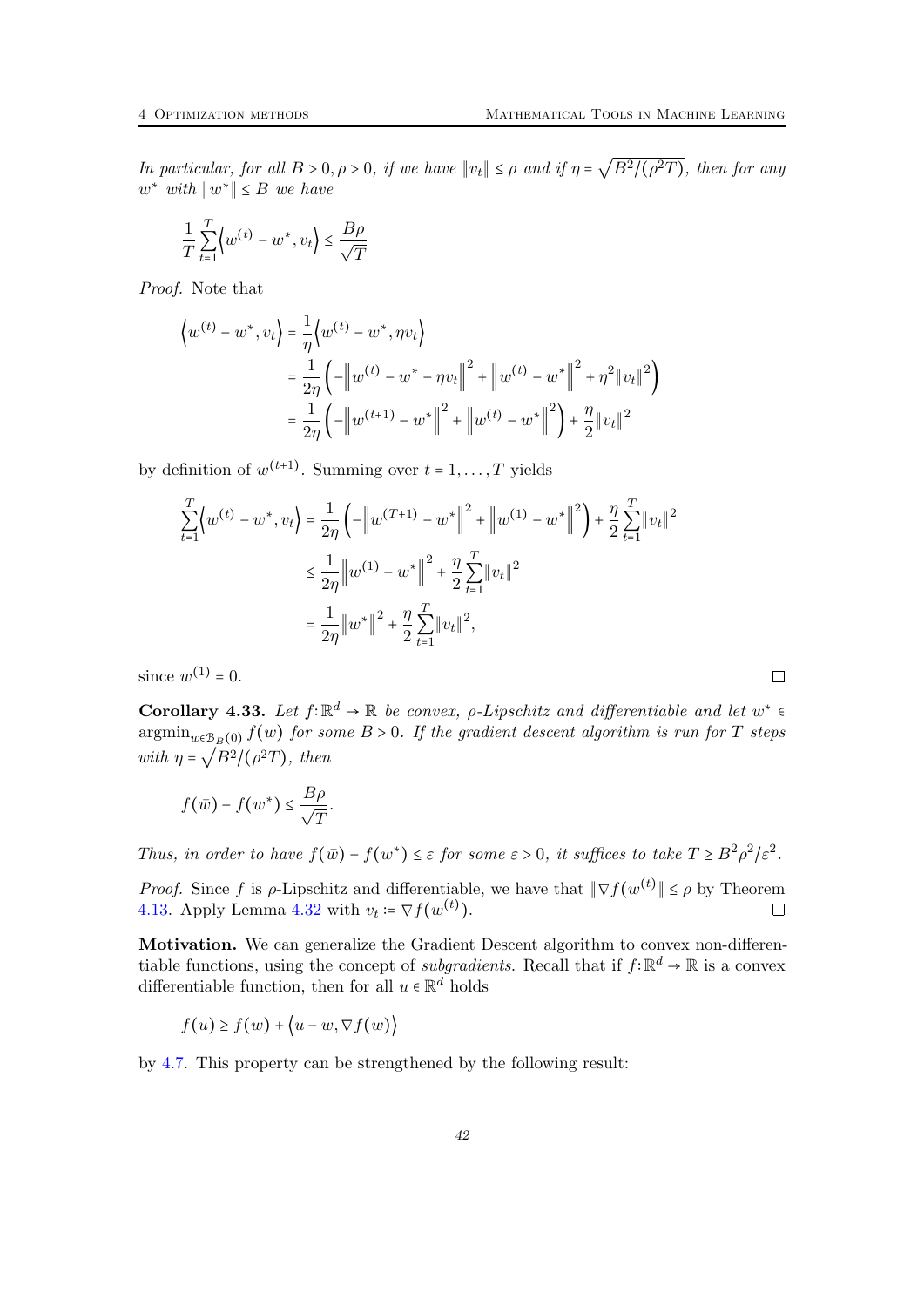**Lemma 4.34.** Let  $C$  be an open convex subset of  $\mathbb{R}^d$ . A function  $f: C \to \mathbb{R}$  is convex if and only if

<span id="page-42-0"></span>
$$
\forall w \in \mathcal{C} \exists v \in \mathbb{R}^d \forall u \in \mathcal{C} \quad f(u) \ge f(w) + \langle u - w, v \rangle. \tag{21}
$$

**Definition 4.35.** A vector  $v \in \mathbb{R}^d$  that satisfies [\(21\)](#page-42-0) is called a *subgradient of f at*  $w \in \mathcal{C}$ . The set of all subgradients of f at w is called the *differential set of* f at  $w \in \mathcal{C}$  and is denoted by  $\partial f(w)$ .

**Remark 4.36.** If  $f: \mathbb{R}^d \to \mathbb{R}$  is differentiable, then  $\partial f(w) = \{\nabla f(w)\}.$ 

Example 4.37. Consider  $f: \mathbb{R} \ni x \mapsto |x| \in \mathbb{R}$ . Then f is differentiable for all  $x \neq 0$  and consequently  $\partial f(x) = \{-1\}$  for  $x < 0$  and  $\partial f(x) = \{1\}$  for  $x > 0$ . For  $x = 0$  note that  $f(t) \ge f(0) + a(t-0)$ ,  $t \in \mathbb{R}$ , holds if and only if  $|t| \ge at$ , i.e. if  $a \le 1$  or  $a \ge 1$ . Hence

$$
\partial f(x) = \begin{cases} \{-1\} & \text{if } x < 0, \\ [-1, 1] & \text{if } x = 0, \\ \{1\} & \text{if } x > 0. \end{cases}
$$

**Lemma 4.38.** Let  $g_1, \ldots, g_r$  be  $r \in \mathbb{N}$  convex differentiable functions  $\mathbb{R}^d \to \mathbb{R}$  and  $g \coloneqq$  $\max_{i=1,\dots,r} g_i$ . For a given  $w \in \mathbb{R}^d$ , let  $j \in \{1,\dots,r\}$  be such that  $g(w) = g_j(w)$ . Then,  $\nabla g_i(w) \in \partial g(w)$ .

*Proof.* Convexity of  $g_j$  implies that for all  $u \in \mathbb{R}^d$  holds

 $g_i(u) \geq g_i(w) + \langle u - w, \nabla g_i(w) \rangle$ 

by Lemma [4.7.](#page-34-2) Since  $g(w) = g_i(w)$  and  $g(u) \ge g_i(u)$ , it follows that

$$
g(u) \ge g(w) + \big\langle u - w, \nabla g_j(w) \big\rangle.
$$

**Example 4.39.** Consider the hinge loss function  $f: \mathbb{R}^d \ni w \mapsto \max(0, 1 - y \langle w, x \rangle) \in \mathbb{R}$  for some vector  $x \in \mathbb{R}^d$  and  $y \in \{-1, 1\}$ . Then, for a given  $w \in \mathbb{R}^d$ , the vector

$$
v \coloneqq \begin{cases} 0 & \text{if } 1 - y \langle w, x \rangle \leq 0, \\ -yx & \text{otherwise,} \end{cases}
$$

is a subgradient of  $f$  at  $w$ .

**Lemma 4.40.** Let  $\mathcal{C} \subset \mathbb{R}^d$  be a convex open set and let  $f: \mathcal{C} \to \mathbb{R}$  be a convex function. Then f is  $\rho$ -Lipschitz on  $\mathfrak C$  if and only if  $\forall w \in \mathfrak C, v \in \partial f(w)$ , we have that  $||v|| \leq \rho$ .

*Proof.* Suppose that any  $v \in \partial f(w)$  satisfies  $||v|| \le \rho$ . By definition of  $\partial f(w)$ , we have that  $f(w) - f(u) \leq \langle v, w - u \rangle$ . Applying the Cauchy-Schwarz inequality, we arrive at

$$
f(w) - f(u) \leq ||v|| ||w - u|| \leq \rho ||w - u||.
$$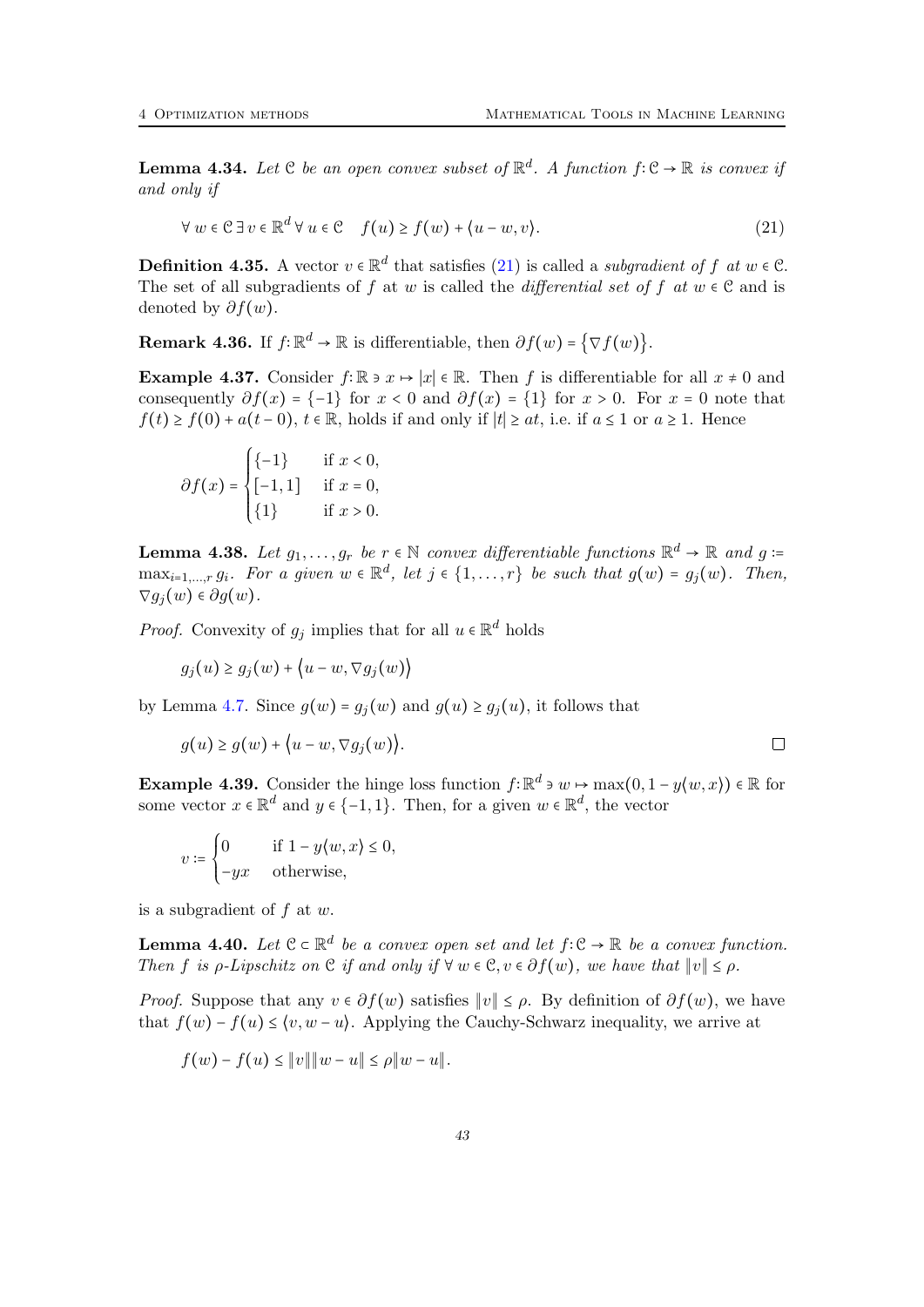$\Box$ 

A similar argument can be applied to show that  $f(u) - f(w) \le \rho \|u - w\|$ . Hence, f is  $\rho$ -Lipschitz.

Suppose now that f is  $\rho$ -Lipschitz, and let  $w \in \mathcal{C}$  and  $v \in \partial f(w)$ . If  $v = 0$ , then nothing is left to show. Suppose now that  $v \neq 0$ . Since C is open, we can find a small  $\varepsilon > 0$  such that  $u = w + \varepsilon v / \|v\| \in \mathcal{C}$ . Then,  $\langle u - w, v \rangle = \varepsilon \|v\|$ , and  $\|u - w\| = \varepsilon$ . From the definition of the subgradient  $(21)$  and  $\rho$ -Lipschitzness, we have that

$$
\rho \varepsilon = \rho \| u - w \| \ge f(u) - f(w) \ge \langle u - w, v \rangle = \varepsilon \| v \|,
$$

implying that  $||v|| \leq \rho$ .

**Definition 4.41.** The Subgradient Descent (SubGD) algorithm with  $T \in \mathbb{N}$  steps and step size (learning rate)  $\eta > 0$  for minimizing a convex and  $\rho$ -Lipschitz function  $f: \mathbb{R}^d \to \mathbb{R}$ works as follows:

| <b>Algorithm 3</b> Subgradient Descent (SubGD)          |  |  |  |
|---------------------------------------------------------|--|--|--|
| 1: Set $w^{(1)} \coloneqq 0 \in \mathbb{R}^d$ ;         |  |  |  |
| 2: for $t = 1, , T - 1$ do                              |  |  |  |
| 3: compute $v_t \in \partial f(w^{(t)})$ ;              |  |  |  |
| update $w^{(t+1)} = w^{(t)} - \eta v_t$ :<br>4:         |  |  |  |
| $5:$ end for                                            |  |  |  |
| 6: <b>return</b> $\bar{w} = \sum_{t=1}^{T} w^{(t)}/T$ . |  |  |  |

**Motivation.** Note that the function f we want to minimize is the loss function  $w \rightarrow$  $L_{\mathscr{D}}(w)$  and is unknown to us. Thus, the gradient or sub-gradient at any vector w is also unknown. What should we do?

At iteration t, we can replace the unknown gradient or subgradient by a random vector  $v_t$  such that

$$
\mathbf{E}\big[v_t\,\big|\,w^{(t)}\big]\in\partial f(w^{(t)}).
$$

This idea leads to the stochastic gradient descent.

<span id="page-43-0"></span>Definition 4.42 (Stochastic Gradient Descend Version 1). The Stochastic Gradient Descent (SGD) algorithm with  $T \in \mathbb{N}$  steps and step size (learning rate)  $\eta > 0$  for minimizing a convex and  $\rho$ -Lipschitz function  $f: \mathbb{R}^d \to \mathbb{R}$  works as follows:

Algorithm 4 Stochastic Gradient Descent (SGD) for general minimization

1: Set  $w^{(1)} \coloneqq 0 \in \mathbb{R}^d$ ; 2: for  $t = 1, ..., T - 1$  do 3: Generate  $v_t$  from a distribution such that  $E|v_t| |w^{(t)}| \in \partial f(w^{(t)})$ ; 4: Update  $w^{(t+1)} \coloneqq w^{(t)} - \eta v_t;$ 5: end for

6: **return**  $\bar{w} \coloneqq \sum_{t=1}^{T} w^{(t)} / T$ .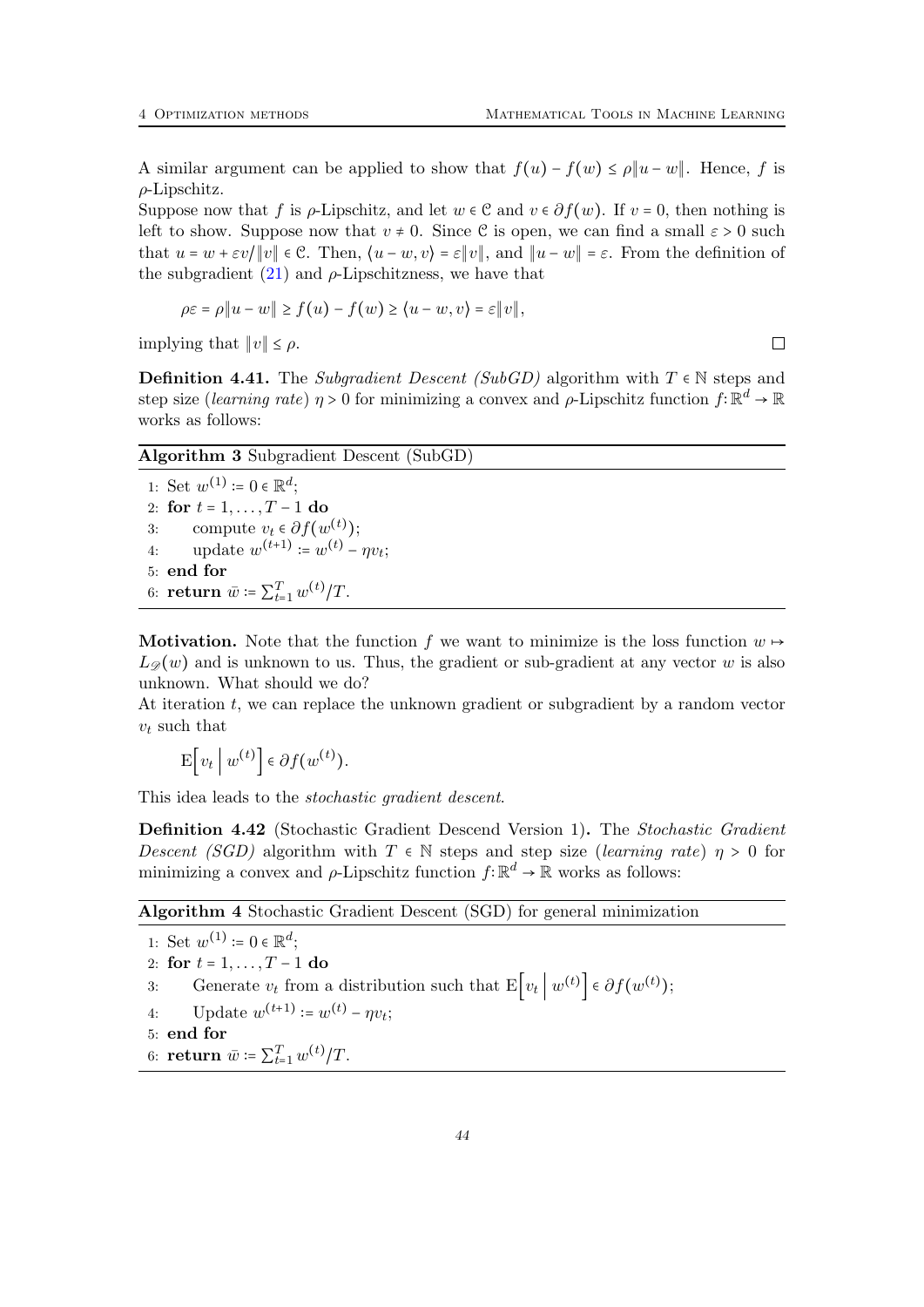<span id="page-44-0"></span>**Theorem 4.43** (Convergence of the SGD). Let  $B > 0$  and  $\rho > 0$  and let f be a convex function with  $w^* \coloneqq \operatorname{argmin}_{w: \|w\| \leq B} f(w)$ . Assume that the SGD algorithm (as described in Definition [4.42\)](#page-43-0) is run for T iterations with learning rate  $\eta$  =  $\sqrt{B^2/(\rho^2T)}$ . Assume further that  $v_t$  satisfies  $||v_t|| \leq \rho$  with probability 1 for all  $t \in \{1, \ldots, T\}$ . Then,

$$
\mathrm{E}\big[f\left(\bar{w}\right)\big]-f\left(w^*\right)\leq\frac{B\rho}{\sqrt{T}}.
$$

Proof. Omitted.

Motivation. We now want to study learning with SGD for risk minimization. Recall that the main goal is to minimize the (true) risk function  $L_{\mathscr{D}}(\cdot)$ , where

$$
L_{\mathscr{D}}(w) \coloneqq \mathrm{E}_{z \sim \mathscr{D}}[l(w,z)].
$$

We will analyze the convergence of the SGD for convex and  $\rho$ -Lipschitz loss functions: Assume that  $w \mapsto l(w, z)$  is convex,  $\rho$ -Lipschitz and differentiable for all  $z \in \mathcal{Z}$ .

Then, by the Dominated Convergence Theorem, the function  $w \mapsto L_{\mathscr{D}}(w)$  is differentiable if there exists a function  $z \mapsto k(z)$  such that  $k \geq 0$  and  $\mathbb{E}_{z \sim \mathscr{D}}[k(z)] < \infty$  and  $\|\nabla l(w, z)\| \leq$  $k(z)$  for all w, z. Furthermore, we have that

$$
\nabla L_{\mathscr{D}}(w) = \mathrm{E}_{z \sim \mathscr{D}}\big[\nabla l(w,z)\big].
$$

Note that if  $w \mapsto l(w, z)$  is  $\rho$ -Lipschitz and differentiable (our working assumptions), then

 $\forall w \in \mathbb{R}^d, z \in \mathcal{Z} \quad \|\nabla l(w,z)\| \leq \rho.$ 

Hence we can choose  $k(z) = \rho$  for the Dominated Convergence Theorem. Define  $v_t$ :=  $\nabla l(w^{(t)}, z)$ , where  $z \sim \mathscr{D}$  independent of  $w^{(t)}$ . We know that  $||v_t|| \leq \rho$ . Let us compute  $\mathbb{E}_{z \sim \mathscr{D}}[v_t | w^{(t)}].$ 

$$
\mathbf{E}_{z \sim \mathscr{D}}[v_t | w^{(t)}] = \mathbf{E}_{z \sim \mathscr{D}}[\nabla l(w^{(t)}, z) | w^{(t)}] = \mathbf{E}_{z \sim \mathscr{D}}[\nabla l(w^{(t)}, z)]
$$

$$
= \nabla \mathbf{E}_{z \sim \mathscr{D}}[l(w^{(t)}, z)] = \nabla L_{\mathscr{D}}(w^{(t)}),
$$

which is the only element in  $\partial L_{\mathscr{D}}(w^{(t)})$ .

Now, assume that  $w \mapsto l(w, z)$  is still convex and  $\rho$ -Lipschitz, but not necessarily differentiable anymore. Define  $v_t \in \partial l(w^{(t)}, z)$  with  $z \sim \mathscr{D}$  independent of  $w^{(t)}$ . We have again that  $||v_t|| \leq \rho$ , as we are still applying the properties of a sub-gradient vector for a  $\rho$ -Lipschitz function. By the properties of sub-gradients, we have that

$$
\forall u \in \mathbb{R}^d \quad l(u, z) \ge l\left(w^{(t)}, z\right) + \left\langle u - w^{(t)}, v_t\right\rangle.
$$

Consequently,

$$
\mathcal{E}_{z \sim \mathscr{D}}\Big[l(u, z)\Big| w^{(t)}\Big] \geq \mathcal{E}_{z \sim \mathscr{D}}\Big[l\Big(w^{(t)}, z\Big)\Big| w^{(t)}\Big] + \mathcal{E}_{z \sim \mathscr{D}}\Big[\Big(u - w^{(t)}, v_t\Big)\Big| w^{(t)}\Big].
$$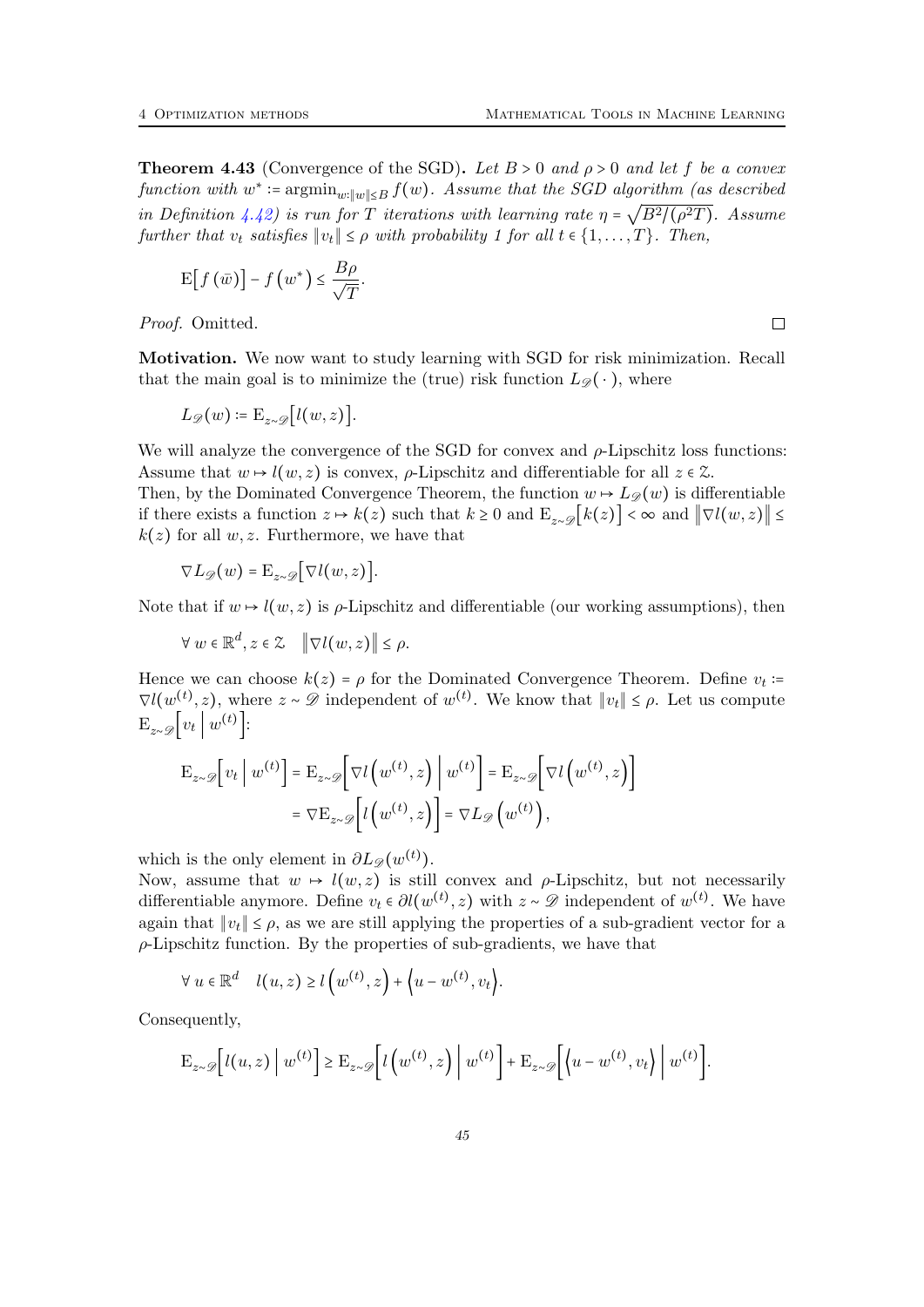But this is equivalent to

$$
\mathbf{E}_{z \sim \mathscr{D}}[l(u, z)] \ge \mathbf{E}_{z \sim \mathscr{D}}[l(w^{(t)}, z)] + \left\langle u - w^{(t)}, \mathbf{E}[v_t | w^{(t)}] \right\rangle
$$

and to

$$
L_{\mathscr{D}}(w) \ge L_{\mathscr{D}}\left(w^{(t)}\right) + \left\langle u - w^{(t)}, \mathbb{E}\left[v_t \mid w^{(t)}\right]\right\rangle.
$$

The previous inequality holds for all u and hence  $E|v_t|w^{(t)}| \in \partial L_{\mathscr{D}}(w^{(t)})$ .

Definition 4.44 (Stochastic Gradient Descent, Version 2). Consider the learning problem  $(\mathcal{H}, \mathcal{Z}, l)$  with  $\mathcal{Z} = \mathbb{R}^d \times \mathbb{R}$  and  $l: \mathcal{H} \times \mathcal{Z} \to \mathbb{R}$  convex and  $\rho$ -Lipschitz. The *Stochastic* Gradient Descent (SGD) algorithm with  $T \in \mathbb{N}$  steps and step size (learning rate)  $\eta > 0$ for minimizing a differentiable loss function  $\ell: \mathcal{H} \times \mathcal{Z} \to \mathbb{R}$  works as follows:

Algorithm 5 Stochastic Subgradient Descent (SGD) for loss minimization

1: Set  $w^{(1)} \coloneqq 0 \in \mathbb{R}^d$ ; 2: for  $t = 1, ..., T - 1$  do 3: Generate  $z \sim \mathscr{D}$  independently from  $w^{(t)}$ ; 4: Choose  $v_t \in \partial l(w^{(t)}, z);$ 5: Update  $w^{(t+1)} \coloneqq w^{(t)} - \eta v_t;$ 6: end for 7: return  $\bar{w} \coloneqq \sum_{t=1}^{T} w^{(t)} / T$ .

<span id="page-45-0"></span>Corollary 4.45. Consider a convex, Lipschitz and bounded learning problem with parameters  $\rho > 0$  and  $B > 0$ , i.e.  $\mathcal{H} \subset \{w \in \mathbb{R}^d \mid ||w|| \leq B\}$  and  $w \mapsto l(w, z)$  is convex and  $\rho$ -Lipschitz. For any  $\varepsilon > 0$ , if we run the SGD algorithm for minimizing  $w \mapsto L_{\mathscr{D}}(w)$  over H with

$$
T \ge \frac{B^2 \rho^2}{\varepsilon^2} \text{ and } \eta = \sqrt{\frac{B^2}{\rho^2 T}},
$$

then

$$
\mathbb{E}\big[L_{\mathscr{D}}(\bar{w})\big] \leq \min_{w \in \mathcal{H}} L_{\mathscr{D}}(w) + \varepsilon.
$$

Proof. Follows from Theorem [4.43.](#page-44-0)

Motivation. We now proceed to analyze the SGD for convex and smooth loss functions.

<span id="page-45-1"></span>**Theorem 4.46.** Assume that for all z,  $w \mapsto l(w, z)$  is convex and  $\beta$ -smooth for some  $\beta > 0$ . Then, if we run the SGD algorithm with  $\eta < 1/\beta$ , we have for all  $w^* \in \mathbb{R}^d$  that

$$
\mathrm{E}\big[L_{\mathscr{D}}\left(\bar{w}\right)\big]\leq\frac{1}{1-\eta\beta}\left(L_{\mathscr{D}}\left(w^*\right)+\frac{\left\Vert w^*\right\Vert^2}{2\eta T}\right).
$$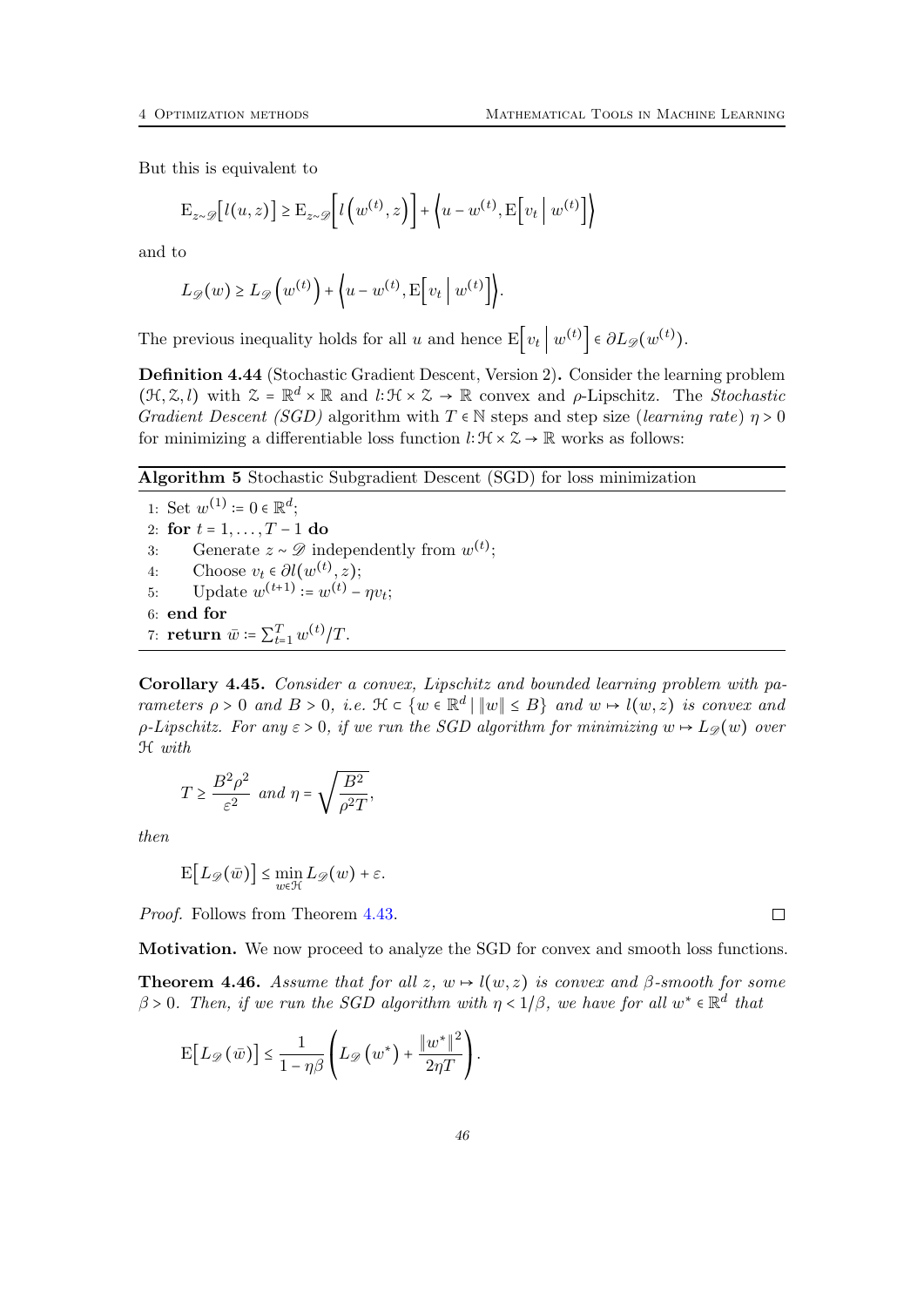*Proof.* Recall that if f is a  $\beta$ -smooth and non-negative function, then  $\|\nabla f(w)\|^2 \leq 2\beta f(w)$ . For  $t \in \{1, \ldots, T\}$ , let us denote  $z_t \coloneqq z \sim \mathscr{D}$  at iteration  $t$  such that  $z_t$  is independent of  $w^{(t)}$  and write  $f_t(w) = l(w, z_t)$ . As we are in the differentiable case,  $v_t = \nabla f_t(w^{(t)})$ . By convexity of  $f_t$ , Lemma [4.7](#page-34-2) implies

$$
f_t\left(w^{(t)}\right) \leq f_t\left(w^*\right) + \left\langle w^{(t)} - w^*, v_t\right\rangle.
$$

Summing over  $t = 1, \ldots, T$  yields

$$
\sum_{t=1}^T f_t\left(w^{(t)}\right) \leq \sum_{t=1}^T f_t\left(w^*\right) + \sum_{t=1}^T \left\{w^{(t)} - w^*, v_t\right\} \leq \sum_{t=1}^T f_t\left(w^*\right) + \frac{\|w^*\|^2}{2\eta} + \frac{\eta}{2} \sum_{t=1}^T \left\|v_t\right\|^2.
$$

by Lemma [4.32.](#page-40-0) Using self-boundedness of  $f_t$ , it follows that

$$
\sum_{t=1}^T \|v_t\|^2 \le 2\beta \sum_{t=1}^T f_t(w^{(t)}).
$$

Hence,

$$
\frac{1}{T}\sum_{t=1}^T f_t\left(w^{(t)}\right) \leq \frac{1}{T}\sum_{t=1}^T f_t\left(w^*\right) + \frac{\|w^*\|^2}{2\eta T} + \frac{\eta\beta}{T}\sum_{t=1}^T f_t\left(w^{(t)}\right),
$$

which is equivalent to

$$
\frac{1 - \eta \beta}{T} \sum_{t=1}^{T} f_t \left( w^{(t)} \right) \leq \frac{1}{T} \sum_{t=1}^{T} f_t \left( w^* \right) + \frac{\| w^* \|^2}{2\eta T}
$$
\n
$$
\iff \frac{1}{T} \sum_{t=1}^{T} f_t \left( w^{(t)} \right) \leq \frac{1}{1 - \eta \beta} \left( \frac{1}{T} \sum_{t=1}^{T} f_t \left( w^* \right) + \frac{\| w^* \|^2}{2\eta T} \right)
$$
\n
$$
\implies \frac{1}{T} \sum_{t=1}^{T} \mathbb{E} \left[ f_t \left( w^{(t)} \right) \right] \leq \frac{1}{1 - \eta \beta} \left( \frac{1}{T} \sum_{t=1}^{T} \mathbb{E} \left[ f_t \left( w^* \right) \right] + \frac{\| w^* \|^2}{2\eta T} \right)
$$

Now, for all  $t = 1, \ldots, T$  holds

$$
\mathrm{E}\Big[f_t\left(w^*\right)\Big]=\mathrm{E}_{z_t\sim\mathscr{D}}\Big[l\left(w^*,z_t\right)\Big]=L_{\mathscr{D}}\left(w^*\right)
$$

independently of t. Consequently,

$$
L_{\mathscr{D}}(w^*) = \frac{1}{T} \sum_{t=1}^T \mathrm{E}\Big[f_t(w^*)\Big].
$$

Furthermore,

$$
\mathbf{E}\bigg[f_t\left(w^{(t)}\right)\bigg] = \mathbf{E}\bigg[l\left(w^{(t)}, z_t\right)\bigg] = \mathbf{E}\bigg[L_{\mathscr{D}}\left(w^{(t)}\right)\bigg].
$$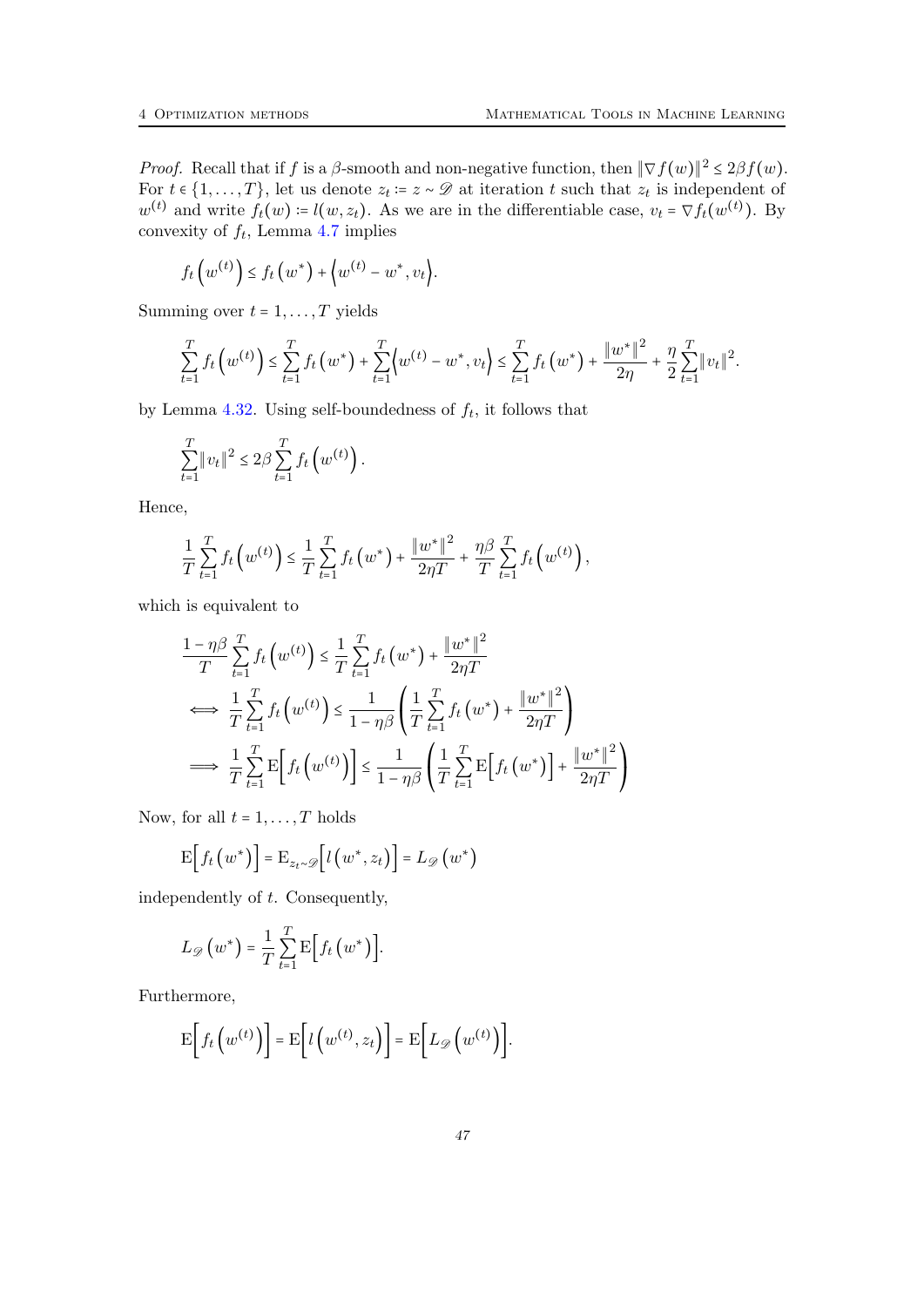Hence,

$$
\frac{1}{T}\sum_{t=1}^T \mathrm{E}\bigg[f_t\left(w^{(t)}\right)\bigg] = \frac{1}{T}\sum_{t=1}^T \mathrm{E}\bigg[L_{\mathscr{D}}\left(w^{(t)}\right)\bigg] = \mathrm{E}\Bigg[\frac{1}{T}\sum_{t=1}^T L_{\mathscr{D}}\left(w^{(t)}\right)\Bigg].
$$

The function  $w \mapsto L_{\mathscr{D}}(w) = \mathbb{E}_{z \sim \mathscr{D}}[l(w, z)]$  is convex (by convexity of  $w \mapsto l(w, z)$  uniformly over  $z$ ). Hence,

$$
\frac{1}{T} \sum_{t=1}^{T} L_{\mathscr{D}}\left(w^{(t)}\right) \ge L_{\mathscr{D}}\left(\frac{1}{T} \sum_{t=1}^{T} w^{(t)}\right)
$$

by Jensen's inequality. We conclude that

$$
\mathrm{E}\big[L_{\mathscr{D}}\left(\bar{w}\right)\big]\leq\frac{1}{1-\eta\beta}\Bigg(L_{\mathscr{D}}\left(w^{*}\right)+\frac{\left\Vert w^{*}\right\Vert ^{2}}{2\eta T}\Bigg),
$$

as claimed.

<span id="page-47-0"></span>Corollary 4.47. Consider a convex, smooth, bounded learning problem with parameters  $\beta > 0$  and  $B > 0$ . Assume in addition that  $l(0, z) \leq 1$  for all  $z \in \mathcal{Z}$ . For all  $\varepsilon \in (0, 1]$ , set  $\eta \coloneqq 1/(\beta(1+3/\varepsilon))$ . Then, running the SGD algorithm with  $T \geq 12B^2\beta/\varepsilon^2$  yields

 $\frac{6}{3}$ .

$$
\mathrm{E}\big[L_{\mathscr{D}}\left(\bar{w}\right)\big]\leq \min_{w\in\mathcal{H}}L_{\mathscr{D}}(w)+\varepsilon
$$

for 
$$
\mathcal{H} = \{w \in \mathbb{R}^d \mid ||w|| \le B\}.
$$
  
*Proof.* Note that

 $1 - \eta \beta = \frac{3}{\sqrt{3}}$  $\frac{1}{\varepsilon+3} \iff$ 1  $\frac{1}{1-\eta\beta}=\frac{\varepsilon+3}{3}$  $\frac{+3}{3}$  = 1 +  $\frac{\varepsilon}{3}$ 

By Theorem [4.46,](#page-45-1) we know that with  $w^* = \operatorname{argmin}_{w \in \mathcal{H}} L_{\mathscr{D}}(w)$ 

$$
E[L_{\mathscr{D}}(\bar{w})] \leq \left(1 + \frac{\varepsilon}{3}\right) \left(L_{\mathscr{D}}(w^*) + \frac{B^2}{2\eta T}\right)
$$
  
\n
$$
\leq \left(1 + \frac{\varepsilon}{3}\right) L_{\mathscr{D}}(w^*) + \left(1 + \frac{\varepsilon}{3}\right) \frac{\varepsilon^2 + 3\varepsilon}{24}
$$
  
\n
$$
= L_{\mathscr{D}}(w^*) + \frac{\varepsilon}{3} L_{\mathscr{D}}(w^*) + \left(1 + \frac{\varepsilon}{3}\right) \frac{\varepsilon + 3}{24}\varepsilon
$$
  
\n
$$
\leq L_{\mathscr{D}}(w^*) + \frac{\varepsilon}{3} + \left(1 + \frac{1}{3}\right) \frac{4}{24}\varepsilon
$$
  
\n
$$
= L_{\mathscr{D}}(w^*) + \varepsilon \frac{5}{9}
$$
  
\n
$$
\leq L_{\mathscr{D}}(w^*) + \varepsilon,
$$

where we also used that

$$
L_{\mathscr{D}}(w^*) \leq L_{\mathscr{D}}(0) = \mathbb{E}_{z \sim \mathscr{D}}[l(0, z)] \leq 1.
$$

 $\Box$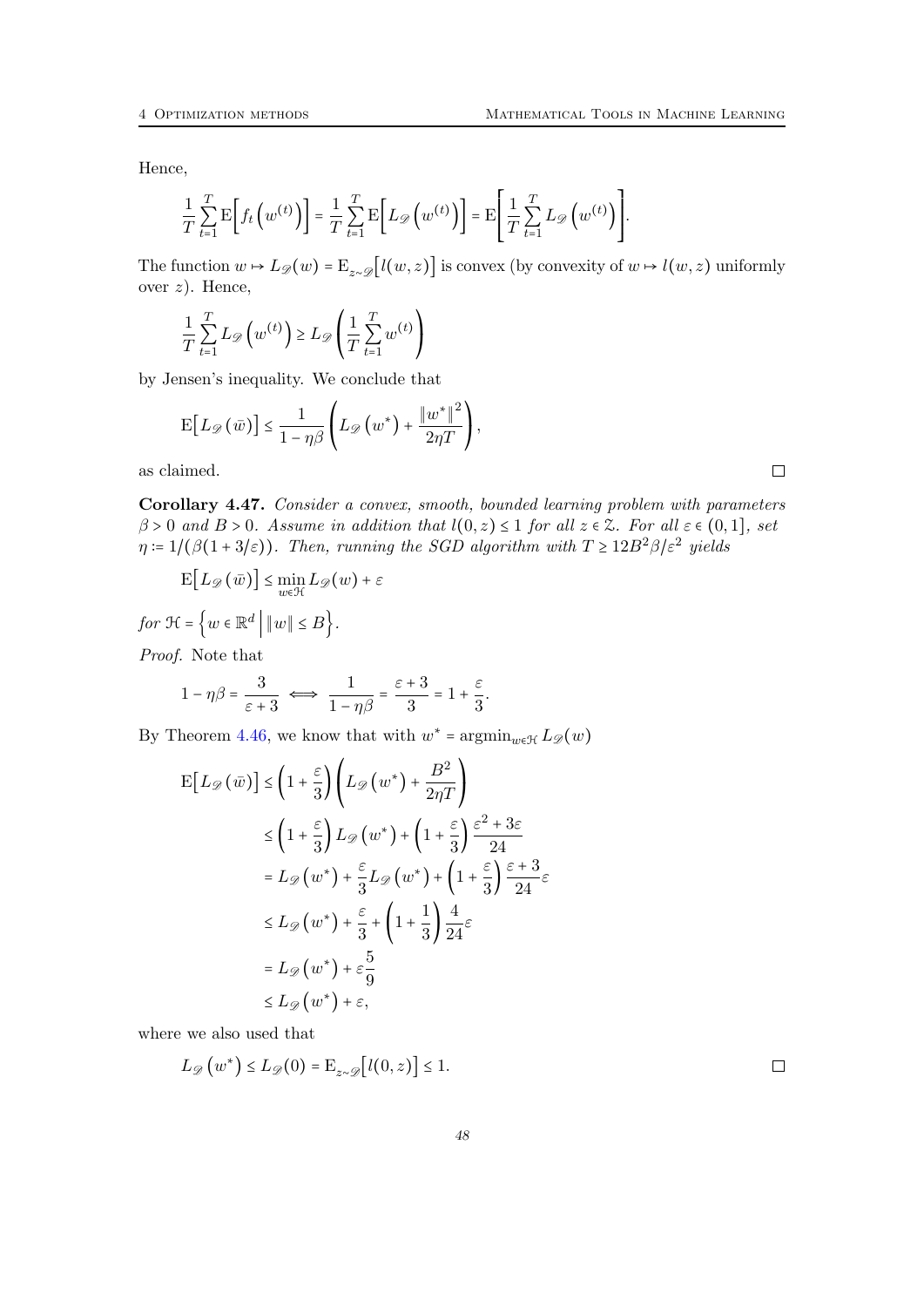## <span id="page-48-0"></span>4.3 Regularization and stability

### <span id="page-48-1"></span>4.3.1 Regularized loss minimization (RLM)

Definition 4.48. Regularized loss minimization (RLM) is a learning rule which minimizes the criterion

$$
w \mapsto L_{\mathcal{S}}(w) + \mathcal{R}(w)
$$

for a given regularization function R. If

$$
\mathcal{R}(w) = \lambda \|w\|^2 = \lambda \sum_{i=1}^d w_i^2
$$

for some  $\lambda > 0$ , then we talk about *Tikhonov regularization*.

Example 4.49 (Ridge Regression). When applying Tikhonov regularization to linear regression with  $l_{sq}(w) = (\langle w, x \rangle - y)^2$ , we obtain the learning rule

$$
\hat{w} \in \operatorname*{argmin}_{w \in \mathbb{R}^d} \left( \lambda \|w\|^2 + \frac{1}{2n} \sum_{i=1}^n \left( \langle w, x_i \rangle - y_i \right)^2 \right) = \operatorname*{argmin}_{w \in \mathbb{R}^d} g(w)
$$

for

$$
g(w) \coloneqq \lambda \|w\|^2 + \frac{1}{2n} \sum_{i=1}^n ((w, x_i) - y_i)^2 = \lambda w^{\mathsf{T}} w + \frac{1}{2n} \sum_{i=1}^n (x_i^{\mathsf{T}} w - y_i)^2.
$$

Note that

<span id="page-48-2"></span>
$$
\nabla g(w) = 2\lambda w + \frac{1}{n} \sum_{i=1}^{n} x_i (x_i^{\mathsf{T}} w - y_i)
$$

and setting  $\nabla g(w) = 0$  yields

$$
\hat{w} = (A + 2n\lambda \mathbf{I})^{-1} \left(\sum_{i=1}^{n} y_i x_i\right) \text{ for } A := \sum_{i=1}^{n} x_i x_i^{\top}.
$$
\n
$$
(22)
$$

Note that A is positive semidefinite, as for all  $a \in \mathbb{R}^d$  holds

$$
a^{\top} A a = a^{\top} \sum_{i=1}^{n} x_i x_i^{\top} a = \sum_{i=1}^{n} a^{\top} x_i x_i^{\top} a = \sum_{i=1}^{n} (x_i^{\top} a)^2 \ge 0.
$$

As A is also symmetric, there exists  $\lambda_1, \ldots, \lambda_d \geq 0$  and  $\Omega \in \mathbb{R}^{d \times d}$  orthogonal such that

$$
A = \Omega^{\top} \operatorname{diag}(\lambda_1, \ldots, \lambda_d) \Omega.
$$

Consequently,

$$
A + 2n\lambda \mathbf{I} = \Omega^{\mathsf{T}} \operatorname{diag}(\lambda_1 + 2n\lambda, \dots, \lambda_d + 2n\lambda)\Omega.
$$

Since  $\lambda_i + 2n\lambda > 0$  for all  $i = 1, \ldots, d$ , the matrix  $A + 2n\lambda \mathbf{I}$  is invertible and  $\hat{w}$  is well-defined by  $(22)$ .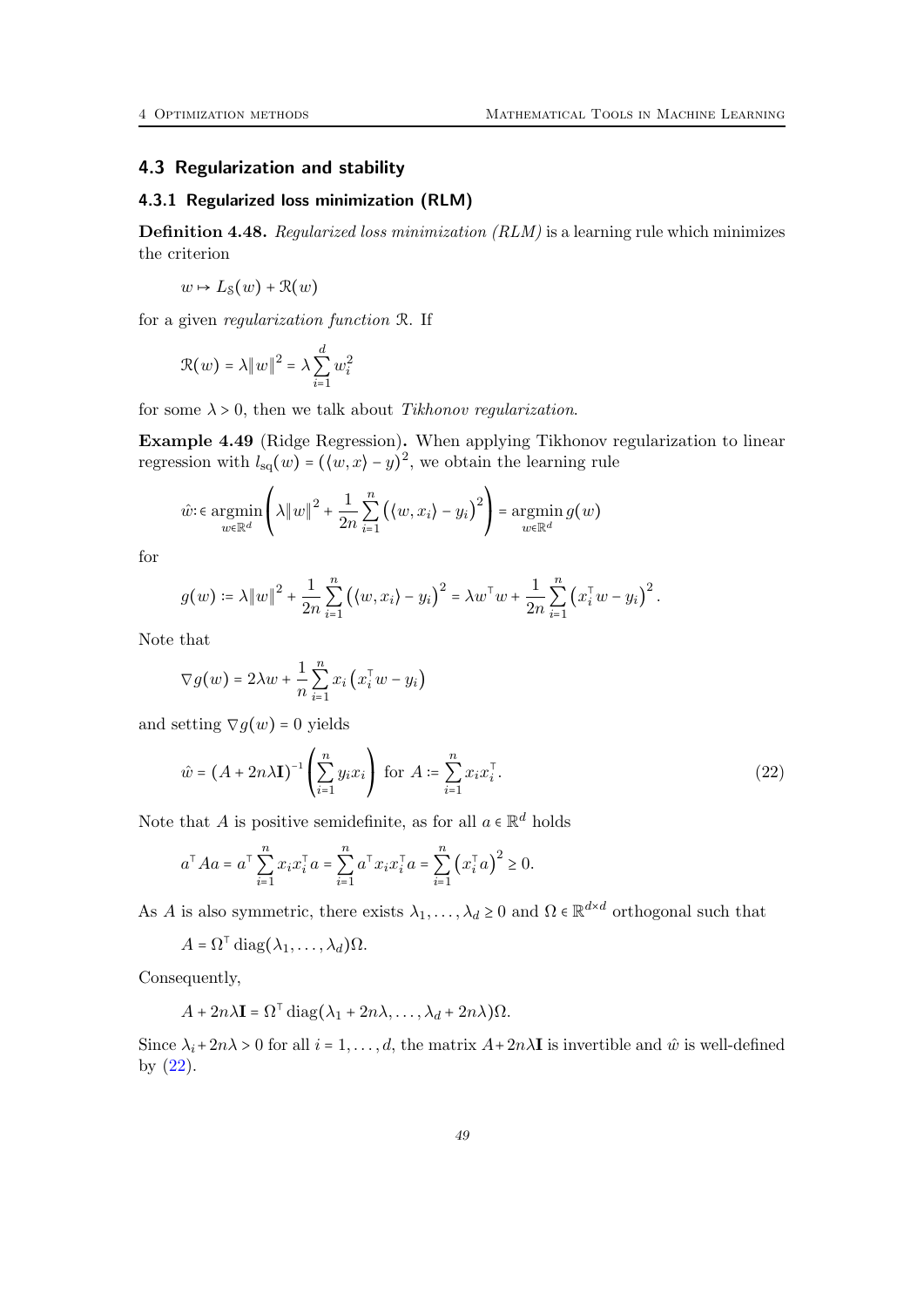Motivation (Stable rules do not overfit). Let  $\mathscr A$  be a learning algorithm and  $\mathscr S$  =  $\{z_1, \ldots, z_n\}$  be some training set with n i.i.d. examples from the unknown distribution  $\mathscr{D}$ . In order to assess stability of  $\mathscr{A}$ , we look at the influence of replacing one example  $z_i$ by some  $z' \sim \mathcal{D}$ . Given S and an additional example  $z' \sim \mathcal{D}$  independent of S, let

$$
S^{(i)} \coloneqq \{z_1, \ldots, z_{i-1}, z', z_{i+1}, \ldots, z_n\}.
$$

We investigate the difference

<span id="page-49-2"></span>
$$
l(\mathscr{A}(\mathcal{S}^{(i)}),z_i)-l(\mathscr{A}(\mathcal{S}),z_i)
$$

of the loss with respect to  $z_i$  between the algorithm trained with versus without  $z_i$ .

<span id="page-49-3"></span>**Theorem 4.50.** Let  $\mathscr D$  be some distribution on  $\mathscr Z$  and  $\mathscr S = \{z_1, \ldots, z_n\}$  be a training set where  $z_1, \ldots, z_n$  are i.i.d. according to  $\mathscr D$  and  $z' \sim \mathscr D$  independent of S. Then, for any learning algorithm  $\mathscr A$ , we have that

$$
\mathcal{E}_{\mathcal{S}\sim\mathcal{D}^n}[L_{\mathscr{D}}(\mathscr{A}(\mathcal{S})) - L_{\mathcal{S}}(\mathscr{A}(\mathcal{S}))] = \mathcal{E}_{(\mathcal{S},z',i)\sim\mathcal{D}^{n+1}\otimes\mathcal{U}[n]}[l(\mathscr{A}(\mathcal{S}^{(i)}),z_i) - l(\mathscr{A}(\mathcal{S}),z_i)], (23)
$$

where  $[n] = \{1, ..., n\}.$ 

Proof. Note that by independence,

$$
E_{S \sim \mathscr{D}^n}[L_{\mathscr{D}}(\mathscr{A}(S))] = E_{S \sim \mathscr{D}^n} \Big[ E_{z' \sim \mathscr{D}} \Big[ l(\mathscr{A}(S), z') \Big] \Big]
$$
  
\n
$$
= E_{(S, z') \sim \mathscr{D}^{n+1}} \Big[ l(\mathscr{A}(S), z') \Big]
$$
  
\n
$$
= E_{(S, z') \sim \mathscr{D}^{n+1}} \Big[ l(\mathscr{A}(z_1, \dots, z_{i-1}, z', z_{i+1}, \dots, z_n), z_i) \Big]
$$
  
\n
$$
= E_{(S, z') \sim \mathscr{D}^{n+1}} \Big[ l(\mathscr{A}(S^{(i)}), z_i) \Big],
$$

since  $z_i$  and  $z'$  are exchangable. As the last expectation does not depend on the index i, it follows that

<span id="page-49-0"></span>
$$
\mathcal{E}_{(\mathcal{S},z')\sim\mathcal{D}^{n+1}}\Big[l(\mathscr{A}(\mathcal{S}^{(i)}),z_i)\Big] = \mathcal{E}_{(\mathcal{S},z',i)\sim\mathcal{D}^{n+1}\otimes\mathcal{U}[n]}\Big[l(\mathscr{A}(\mathcal{S}^{(i)}),z_i)\Big].\tag{24}
$$

On the other hand, we have that

$$
\mathrm{E}_{\mathcal{S}\sim\mathscr{D}^n}\big[L_{\mathcal{S}}(\mathscr{A}(\mathcal{S}))\big]=\mathrm{E}_{\mathcal{S}\sim\mathscr{D}^n}\Bigg[\frac{1}{n}\sum_{i=1}^nl(\mathscr{A}(\mathcal{S}),z_i)\Bigg]=\mathrm{E}_{(\mathcal{S},i)\sim\mathscr{D}^n\otimes\mathcal{U}[n]}\big[l(\mathscr{A}(\mathcal{S}),z_i)\big]
$$

by the definition of the training error / risk. Since the last expectation does not depend on  $z'$ , it follows that

<span id="page-49-1"></span>
$$
\mathcal{E}_{(\mathcal{S},i)\sim\mathcal{P}^n\otimes\mathcal{U}[n]}[l(\mathscr{A}(\mathcal{S}),z_i)] = \mathcal{E}_{(\mathcal{S},z',i)\sim\mathcal{P}^{n+1}\otimes\mathcal{U}[n]}[l(\mathscr{A}(\mathcal{S}),z_i)].
$$
\n(25)

 $\Box$ 

Taking the difference of [\(24\)](#page-49-0) and [\(25\)](#page-49-1) completes the proof.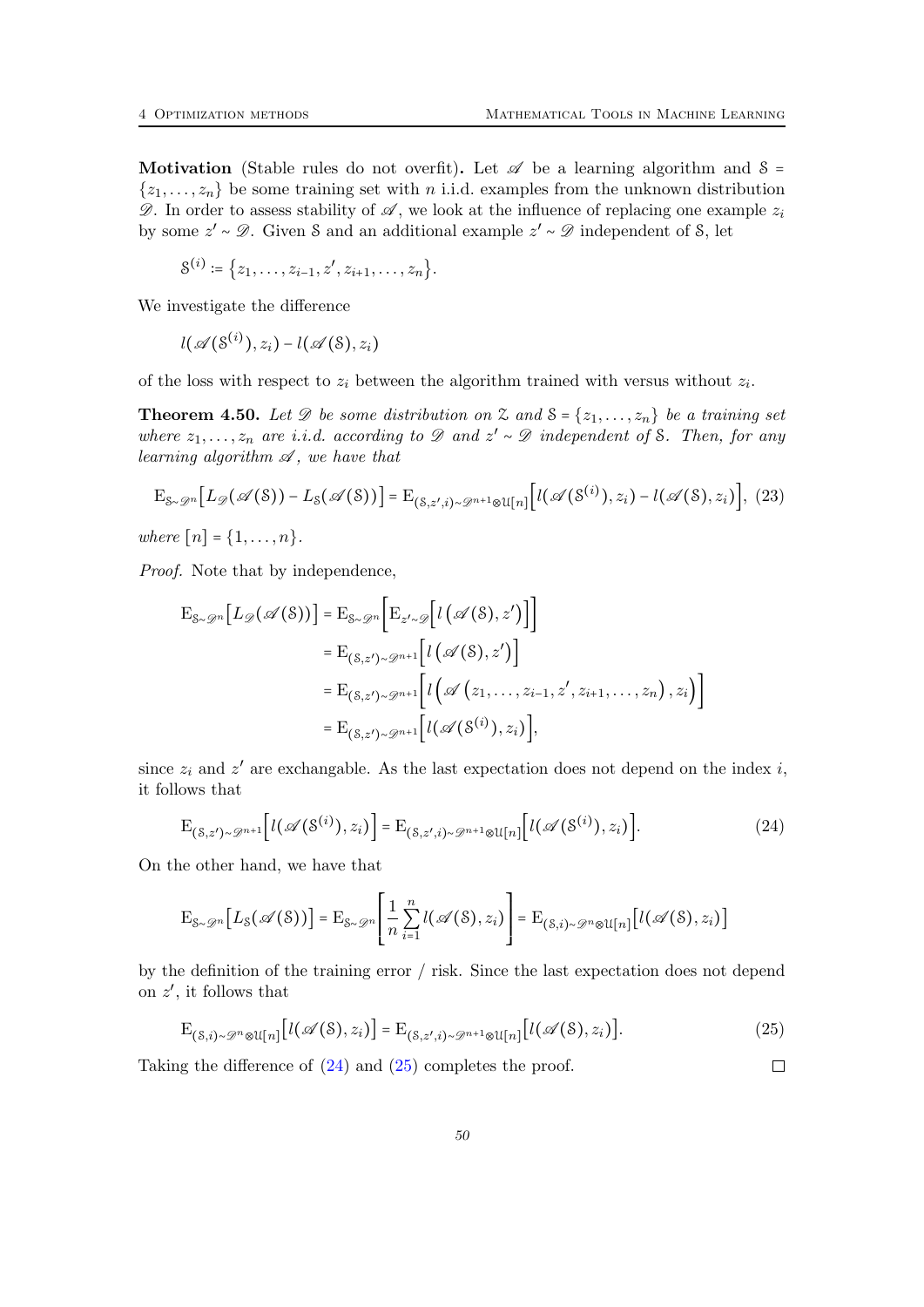Remark 4.51. When the right term of [\(23\)](#page-49-2) is small, this is an indication that replacing  $z_i$  by "something else" does not influence the algorithm "too much". In other words, we say that the learning algorithm is stable (a change in a single example does not result in a big change on average).

**Definition 4.52.** Let  $\varepsilon: \mathbb{N} \to \mathbb{R}$  be a decreasing function. We say that a learning algorithm  $\mathscr A$  is on-average-replace-one-stable with rate  $\varepsilon(n)$ , if

 $\forall \mathscr{D}$  distribution  $\forall \mathscr{S} \sim \mathscr{D}^n$ :  $E_{(\mathscr{S}, z', i) \sim \mathscr{D}^{n+1} \otimes \mathfrak{U}[n]}[l(\mathscr{A}(\mathscr{S}^{(i)}), z_i) - l(\mathscr{A}(\mathscr{S}), z_i)] \leq \varepsilon(n)$ . (26)

**Remark 4.53.** In view of Theorem [4.50,](#page-49-3) when [\(26\)](#page-50-1) holds, then for all distribution  $\mathscr{D}$ , we have that

<span id="page-50-1"></span>
$$
\mathrm{E}_{\mathcal{S}\sim\mathscr{D}^n}\big[L_{\mathscr{D}}(\mathscr{A}(\mathcal{S})) - L_{\mathcal{S}}(\mathscr{A}(\mathcal{S}))\big] \leq \varepsilon(n).
$$

This means that  $\mathscr A$  does not overfit. Hence a "good" learning algorithm should balance between fitting and staying stable.

#### <span id="page-50-0"></span>4.3.2 Tikhonov regularisation as a stabiliser

In the following, we are going to apply Tikhonov regularisation to a convex and  $\rho$ -Lipschitz loss function l.

**Definition 4.54.** A function  $f: \mathbb{R}^d \to \mathbb{R}$  is said to be  $\lambda$ -strongly convex for  $\lambda > 0$  if

$$
\forall u, w \in \mathbb{R}^d, \alpha \in [0,1] \quad f(\alpha w + (1-\alpha)u) \leq \alpha f(w) + (1-\alpha)f(u) - \frac{\lambda}{2}\alpha(1-\alpha)\|w-u\|^2.
$$

<span id="page-50-2"></span>Lemma 4.55. The following assertions hold:

- 1) The function  $f: \mathbb{R}^d \to \mathbb{R}$ ,  $w \mapsto \lambda ||w||^2$  is  $(2\lambda)$ -strongly convex;
- 2) If  $f: \mathbb{R}^d \to \mathbb{R}$  is  $\lambda$ -strongly convex and  $g: \mathbb{R}^d \to \mathbb{R}$  is convex, then  $f + g$  is  $\lambda$ -strongly convex ;
- 3) If  $f: \mathbb{R}^d \to \mathbb{R}$  is  $\lambda$ -strongly convex and  $u \in \mathbb{R}^d$  is a minimizer of f, then

$$
\forall w \in \mathbb{R}^d \quad f(w) - f(u) \geq \frac{\lambda}{2} ||w - u||^2.
$$

Proof.

1) Note that for all  $u, w \in \mathbb{R}^d$  holds  $2\langle u, w \rangle = ||u||^2 + ||w||^2 - ||u - w||^2$ . Then for  $\alpha \in [0, 1]$ holds

$$
f(\alpha w + (1 - \alpha)u) = \lambda \|\alpha w + (1 - \alpha)u\|^2
$$
  
=  $\lambda \alpha^2 \|w\|^2 + \lambda (1 - \alpha)^2 \|u\|^2 + 2\lambda \alpha (1 - \alpha) \langle w, u \rangle$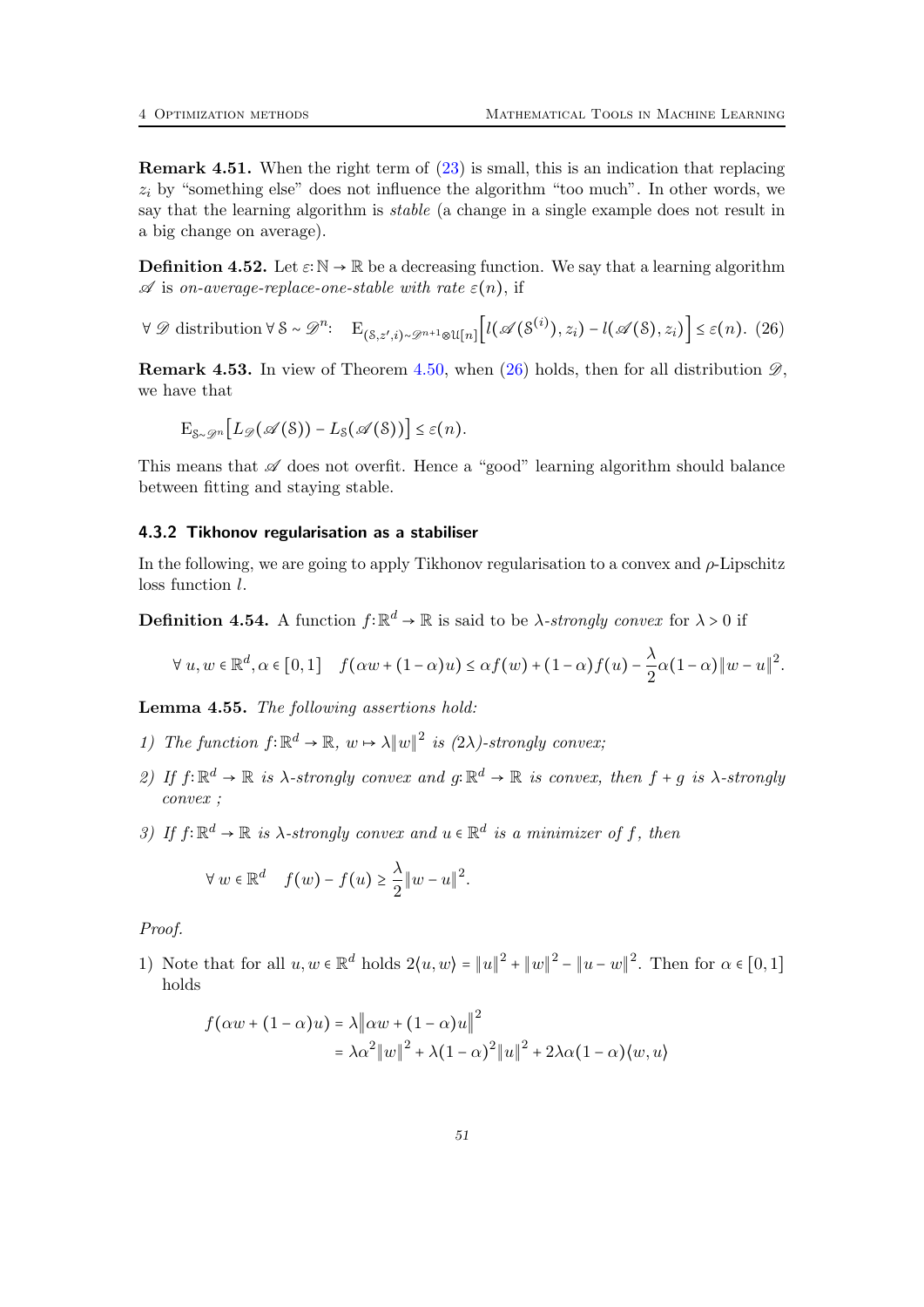$\Box$ 

$$
= \lambda \alpha^2 \|w\|^2 + \lambda (1 - \alpha)^2 \|u\|^2 + \lambda \alpha (1 - \alpha) \|w\| +
$$
  
+  $\lambda \alpha (1 - \alpha) \|u\| - \lambda \alpha (1 - \alpha) \|w - u\|^2$   
=  $\lambda \alpha \|w\|^2 + \lambda (1 - \alpha) \|u\|^2 - \lambda \alpha (1 - \alpha) \|w - u\|^2$   
=  $\alpha f(w) + (1 - \alpha) f(u) - \frac{2\lambda}{2} \alpha (1 - \alpha) \|w - u\|^2$ .

2) Note that for all  $u, w \in \mathbb{R}^d$  and  $\alpha \in [0, 1]$  holds

$$
f(\alpha w+(1-\alpha)u)+g(\alpha w+(1-\alpha)u)\leq \alpha(f(w)+g(w))+(1-\alpha)(f(u)+g(u))+\frac{\lambda}{2}\|w-u\|^2.
$$

3) Note that for all  $\alpha \in (0,1]$  holds

$$
f(u+\alpha(w-u))=f(\alpha w+(1-\alpha)u)\leq \alpha f(w)+(1-\alpha)f(u)-\frac{\lambda}{2}\alpha(1-\alpha)\|w-u\|^2,
$$

which is equivalent to

$$
\frac{1}{\alpha}\big(f(u+\alpha(w-u))-f(u)\big)\leq f(w)-f(u)-\frac{\lambda}{2}(1-\alpha)\|w-u\|^2.
$$

Since  $f(u) = \min_{v \in \mathbb{R}^d} f(v)$ , it holds  $f(u + \alpha(w - u)) \ge f(u)$  and consequently

$$
0 \le f(w) - f(u) - \frac{\lambda}{2}(1 - \alpha) \|w - u\|^2,
$$

which is equivalent to

$$
f(w) \ge f(u) + \frac{\lambda}{2} (1 - \alpha) \|w - u\|^2
$$

for all  $\alpha \in (0,1]$ . Taking  $\alpha \searrow 0$ , we obtain the claim.

<span id="page-51-0"></span>Corollary 4.56. If the loss function is convex and ρ-Lipschitz, then the Tikhonov RLM rule is on-average-replace-one-stable with rate  $\varepsilon(n) = 2\rho^2/(\lambda n)$ . We have

$$
\mathrm{E}_{\mathcal{S}\sim\mathscr{D}^n}\big[L_{\mathscr{D}}(\mathscr{A}(\mathcal{S})) - L_{\mathcal{S}}(\mathscr{A}(\mathcal{S}))\big] \leq \frac{2\rho^2}{n\lambda}.
$$

*Proof.* For a training set  $S = \{z_1, \ldots, z_n\}$ , consider the Tikhonov RLM

$$
\mathscr{A}(\mathcal{S})\!:\in\operatorname*{argmin}_{w\in\mathbb{R}^d}\left(L_{\mathcal{S}}(w)+\lambda\|w\|^2\right).
$$

Let us write  $f_8(w) = L_8(w) + \lambda ||w||^2$ . Under convexity of  $w \mapsto l(w, z)$  uniformly over  $\mathcal{Z}$ and using Lemma [4.55,](#page-50-2) we see that  $f_s$  is  $(2\lambda)$ -strongly convex. Also by Lemma 4.55, we have for all  $v \in \mathbb{R}^d$  that

$$
f_{\mathcal{S}}(v) - f_{\mathcal{S}}(\mathscr{A}(\mathcal{S})) \ge \lambda \|\mathscr{A}(\mathcal{S}) - v\|^2.
$$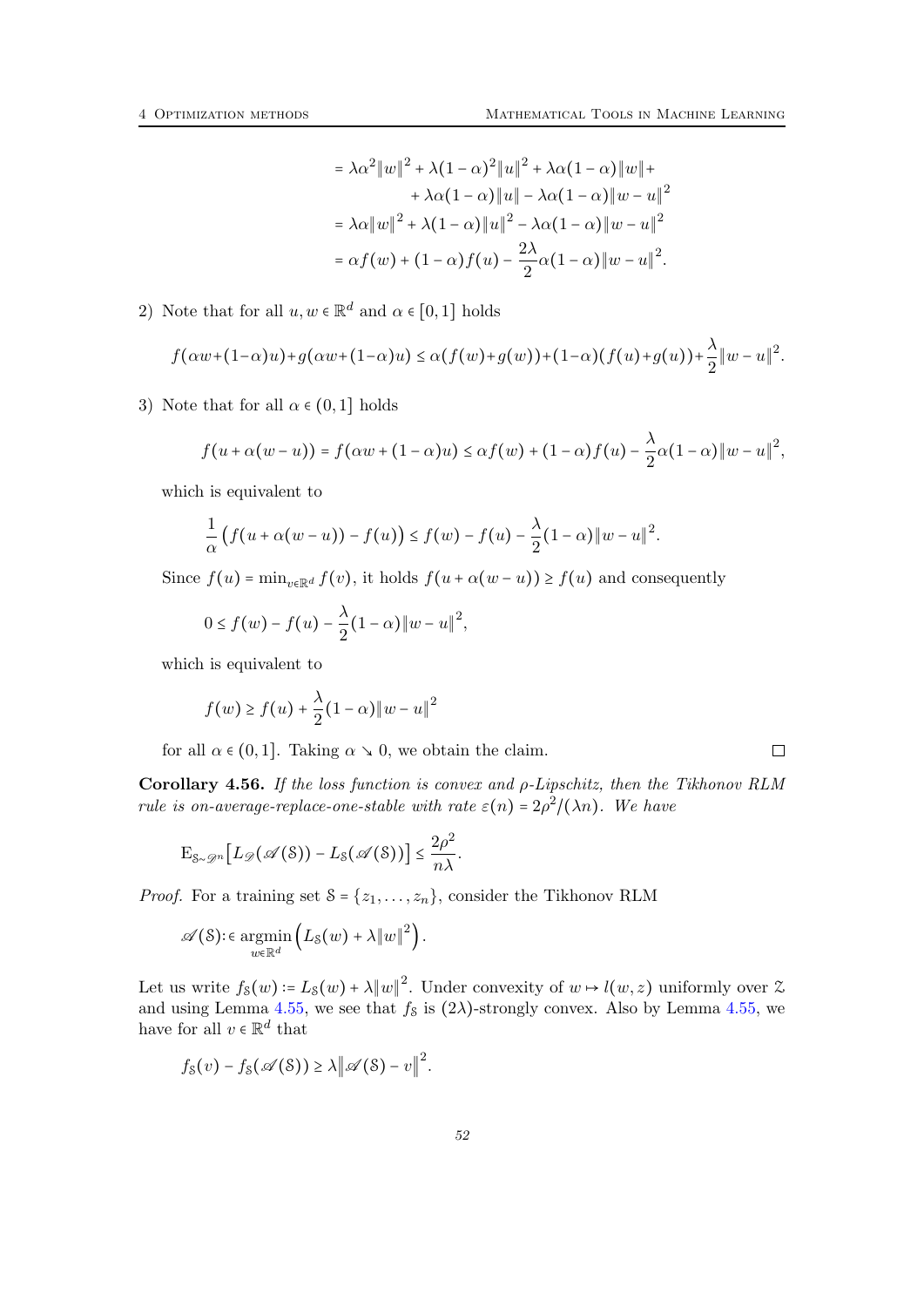For any  $u, v \in \mathbb{R}^d$  and index  $i \in \{1, ..., n\}$ , it holds that

$$
f_S(v) - f_S(u) = L_S(v) + \lambda \|v\|^2 - L_S(u) - \lambda \|u\|^2
$$
  
=  $L_{S(i)}(v) - \frac{1}{n}l(v, z') + \frac{1}{n}l(v, z_i) + \lambda \|v\|^2 +$   
 $- \left(L_{S(i)}(u) - \frac{1}{n}l(u, z') + \frac{1}{n}l(u, z_i) + \lambda \|u\|^2\right)$   
=  $L_{S(i)}(v) + \lambda \|v\|^2 - \left(L_{S(i)}(u) + \lambda \|u\|^2\right) +$   
 $+ \frac{l(v, z_i) - l(v, z')}{n} - \frac{l(u, z_i) - l(u, z')}{n}.$ 

Now take  $u = \mathscr{A}(\mathcal{S})$  and  $v = \mathscr{A}(\mathcal{S}^{(i)})$ . Since v minimizes  $w \mapsto L_{\mathcal{S}^{(i)}}(w) + \lambda ||w||^2$ , it follows that

$$
\lambda \left\| \mathscr{A}(\mathcal{S}^{(i)}) - \mathscr{A}(\mathcal{S}) \right\|^2 \le f_{\mathcal{S}}(\mathscr{A}(\mathcal{S}^{(i)})) - f_{\mathcal{S}}(\mathscr{A}(\mathcal{S}))
$$
  

$$
\le \frac{l(\mathscr{A}(\mathcal{S}^{(i)}), z_i) - l(\mathscr{A}(\mathcal{S}), z_i)}{n} + \frac{l(\mathscr{A}(\mathcal{S}), z') - \mathscr{A}(\mathcal{S}^{(i)}), z')}{n}.
$$

If the loss function is  $\rho$ -Lipschitz (in addition to convexity), then

$$
\lambda \left\| \mathscr{A}(\mathcal{S}^{(i)}) - \mathscr{A}(\mathcal{S}) \right\|^2 \leq \frac{2\rho}{n} \left\| \mathscr{A}(\mathcal{S}^{(i)}) - \mathscr{A}(\mathcal{S}) \right\|.
$$

Therefore, we obtain

$$
\left\|\mathscr{A}(\mathcal{S}^{(i)}) - \mathscr{A}(\mathcal{S})\right\| \leq \frac{2\rho}{n\lambda}.
$$

This also implies by  $\rho$ -Lipschitzness that for all  $\mathcal{S}, i, z'$  with  $z'$  independent of  $\mathcal{S},$ 

$$
l(\mathscr{A}(S^{(i)}), z_i) - l(\mathscr{A}(S), z_i) \leq |l(\mathscr{A}(S^{(i)}), z_i) - l(\mathscr{A}(S), z_i)| \leq \frac{2\rho^2}{n\lambda}.
$$

Theorem [4.50](#page-49-3) then yields the claim.

### <span id="page-52-0"></span>4.3.3 Controlling the fitting-stability trade-off

<span id="page-52-1"></span>Corollary 4.57. If the loss function is convex and ρ-Lipschitz, then the Tikhonov RLM  $rule \mathscr{A} satisfies$ 

$$
\forall w^* \in \mathbb{R}^d \quad E_{S \sim \mathscr{D}^n} \big[ L_{\mathscr{D}}(\mathscr{A}(S)) \big] \leq L_{\mathscr{D}}(w^*) + \lambda \big\| w^* \big\|^2 + \frac{2\rho^2}{n\lambda}.
$$

*Proof.* For any learning algorithm  $\mathscr A$  we have

$$
E_{\mathcal{S}\sim\mathscr{D}^n}[L_{\mathscr{D}}(\mathscr{A}(\mathcal{S}))]=\underbrace{E_{\mathcal{S}\sim\mathscr{D}^n}[L_{\mathcal{S}}(\mathscr{A}(\mathcal{S}))]}_{\text{fit}}+\underbrace{E_{\mathcal{S}\sim\mathscr{D}^n}[L_{\mathscr{D}}(\mathscr{A}(\mathcal{S})-L_{\mathcal{S}}(\mathscr{A}(\mathcal{S}))]}_{\text{stability}}.
$$

 $\hfill \square$